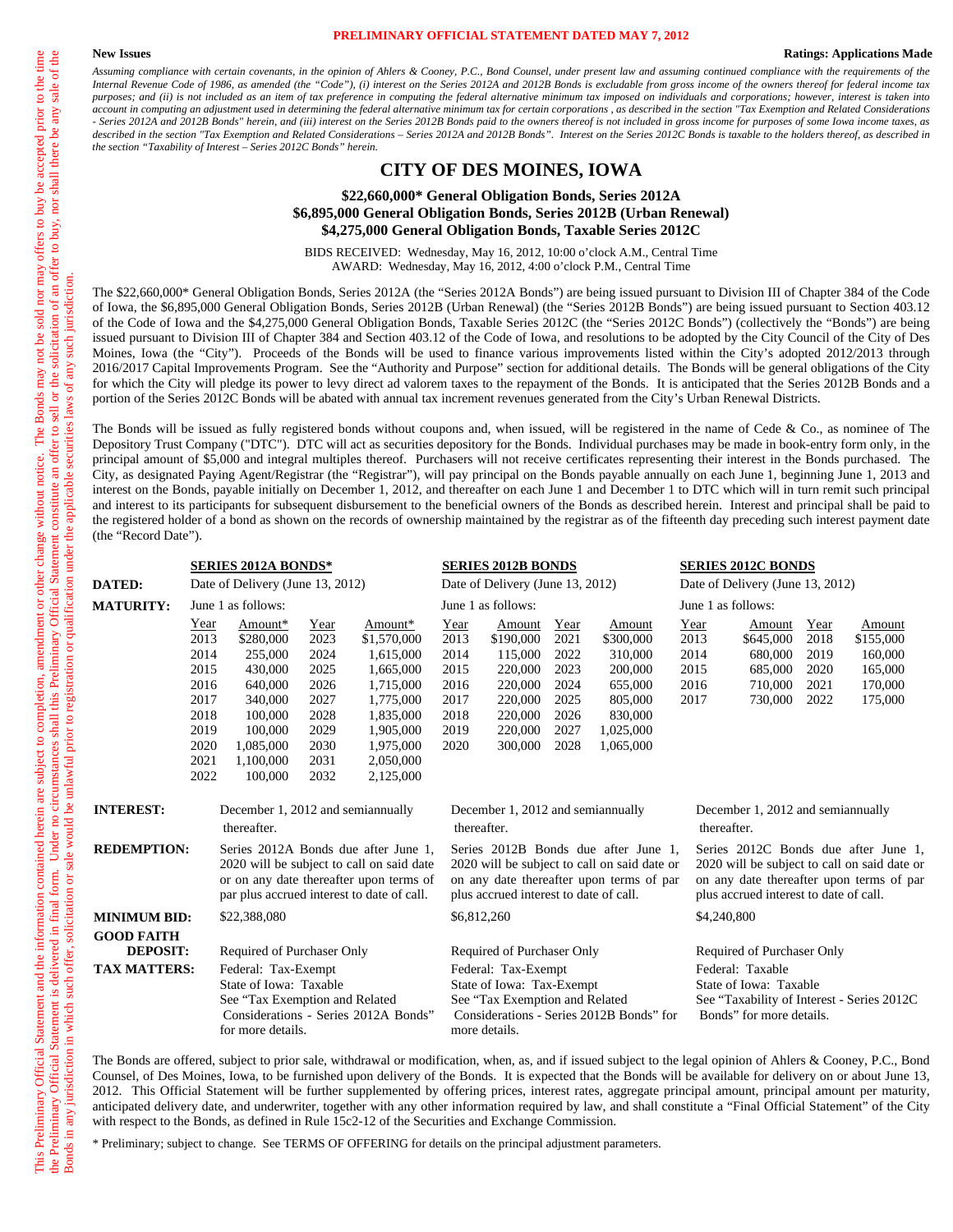# **COMPLIANCE WITH S.E.C. RULE 15c2-12**

Municipal obligations (issued in an aggregate amount over \$1,000,000) are subject to General Rules and Regulations, Securities Exchange Act of 1934, Rule 15c2-12 Municipal Securities Disclosure.

**Preliminary Official Statement:** This Preliminary Official Statement was prepared for the City for dissemination to prospective bidders. Its primary purpose is to disclose information regarding the Bonds to prospective bidders in the interest of receiving competitive bids in accordance with the NOTICE OF BOND SALE and TERMS OF OFFERING contained herein. Unless an addendum is received prior to the sale, this document shall be deemed the "Near Final Official Statement".

**Review Period:** This Preliminary Official Statement has been distributed to members of the legislative body and other public officials of the City as well as to prospective bidders for an objective review of its disclosure. Comments, omissions or inaccuracies must be submitted to Public Financial Management, Inc. (the "Financial Advisor") at least two business days prior to the sale. Requests for additional information or corrections in the Preliminary Official Statement received on or before this date will not be considered a qualification of a bid received. If there are any changes, corrections or additions to the Preliminary Official Statement, prospective bidders will be informed by an addendum at least one business day prior to the sale.

**Final Official Statement:** Upon award of sale of the Bonds, the legislative body will authorize the preparation of a Final Official Statement that includes the offering prices, interest rates, aggregate principal amount, principal amount per maturity, anticipated delivery date and other information required by law and the identity of the underwriter (the "Syndicate Manager") and syndicate members. Copies of the Final Official Statement will be delivered to the Syndicate Manager within seven business days following the bid acceptance.

### **REPRESENTATIONS**

No dealer, broker, salesperson or other person has been authorized by the City to give any information or to make any representations, other than those contained in the Preliminary Official Statement. This Preliminary Official Statement does not constitute any offer to sell or the solicitation of an offer to buy, nor shall there be any sale of the Bonds by any person, in any jurisdiction in which it is unlawful for such person to make such offer, solicitation or sale. The information, estimates and expressions of opinion herein are subject to change without notice and neither the delivery of this Preliminary Official Statement nor any sale made hereunder, shall, under any circumstances, create any implication that there has been no change in the affairs of the City since the date hereof. This Preliminary Official Statement is submitted in connection with the sale of the securities referred to herein and may not be reproduced or used, in whole or in part, for any other purpose.

This Preliminary Official Statement and any addenda thereto were prepared relying on information of the City and other sources, which are believed to be reliable.

Bond Counsel has not participated in the preparation of this Preliminary Official Statement and is not expressing any opinion as to the completeness or accuracy of the information contained therein.

Compensation of the Financial Advisor payable entirely by the City is contingent upon the sale of the issues.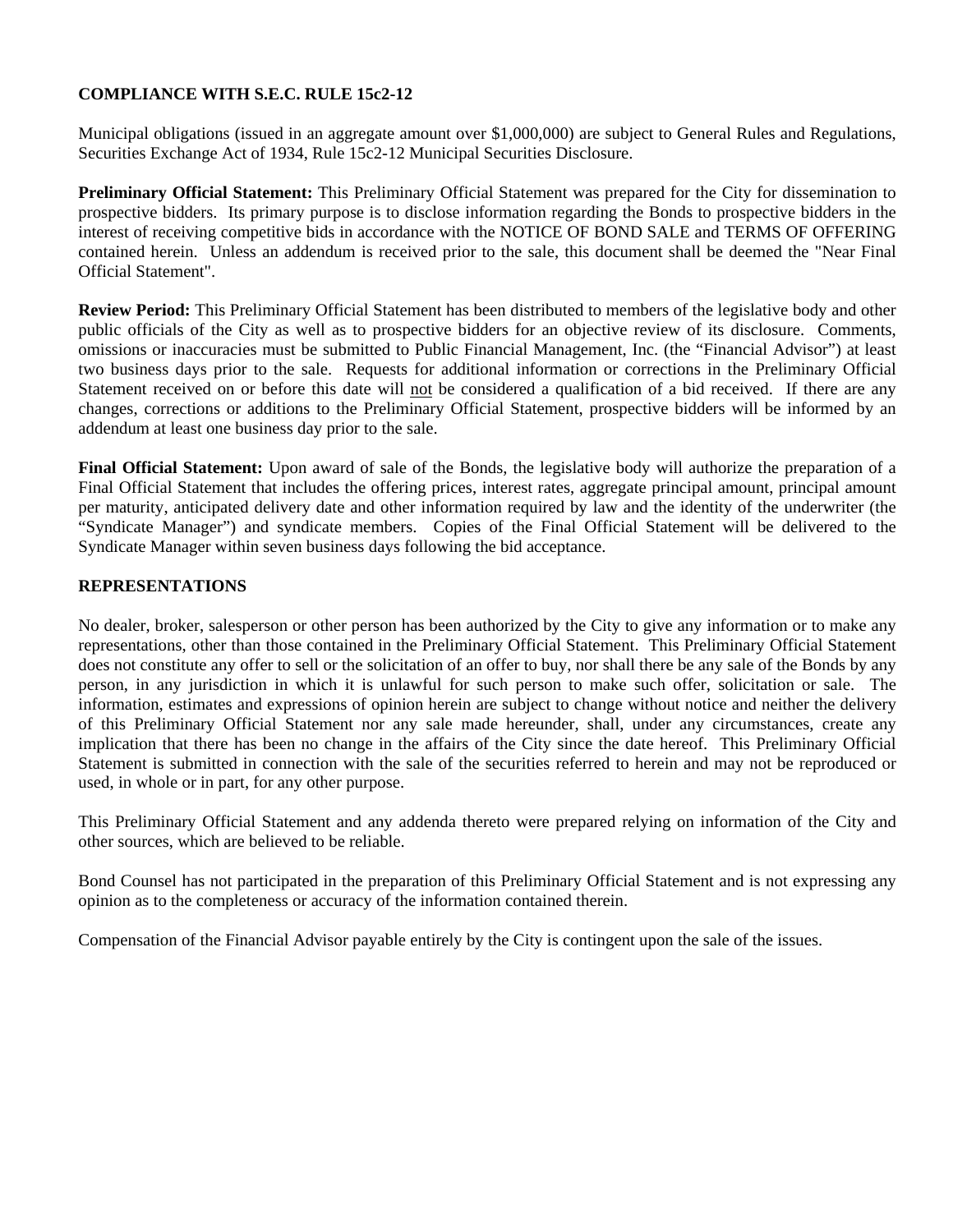# **TABLE OF CONTENTS**

| <b>APPENDIX A - FORM OF LEGAL OPINIONS</b>                       |  |
|------------------------------------------------------------------|--|
| APPENDIX B - JUNE 30, 2011 COMPREHENSIVE ANNUAL FINANCIAL REPORT |  |

APPENDIX C - FORM OF CONTINUING DISCLOSURE CERTIFICATE

**OFFICIAL BID FORM**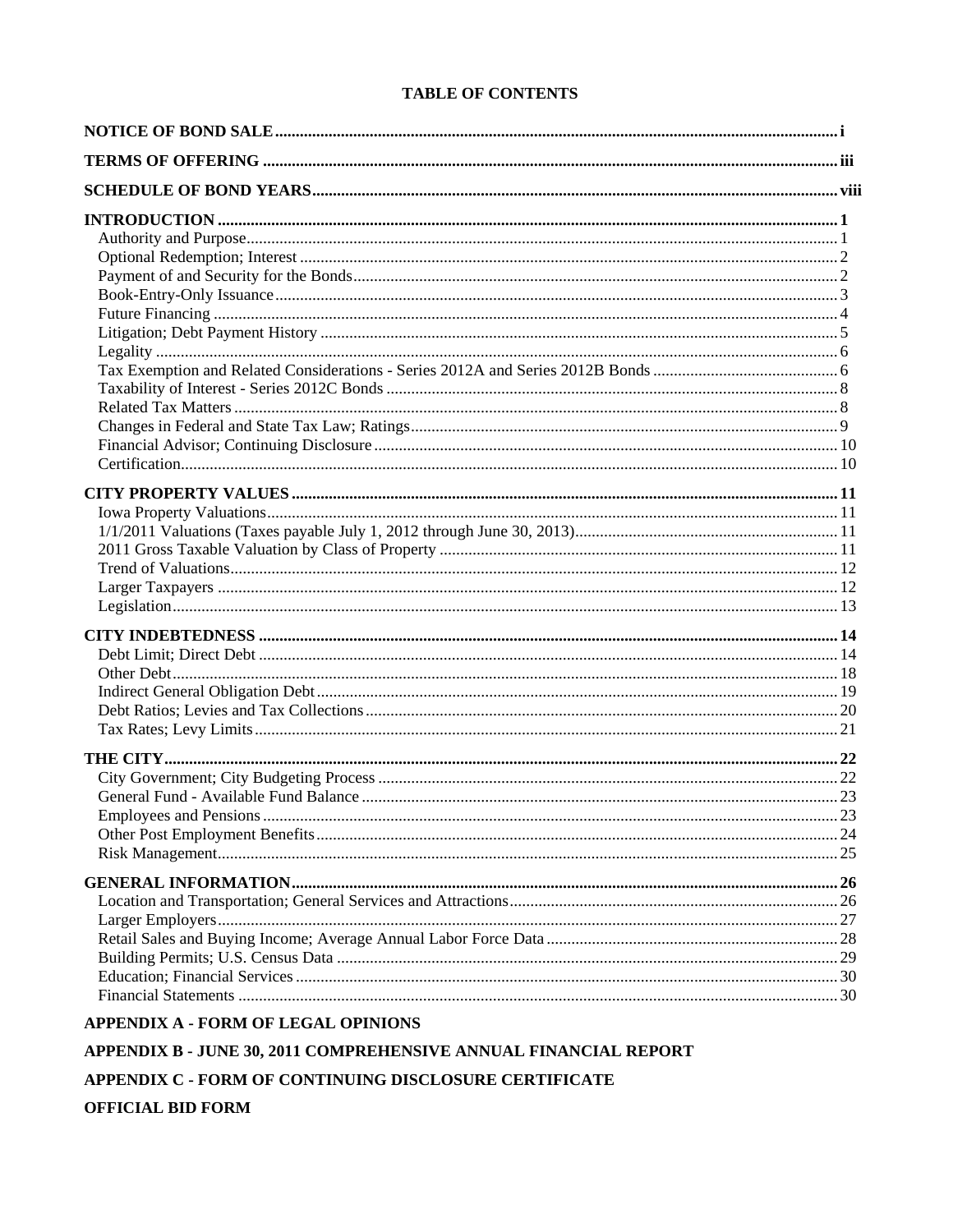# **City of Des Moines, Iowa**

# Mayor/City Council

T.M. Franklin Cownie Mayor

 Christopher J. Coleman Council Member – At Large Skip Moore Council Member – At Large Halley Griess Council Member – Ward 1 Robert L. Mahaffey Council Member – Ward 2 Christine Hensley Council Member – Ward 3 Brian Meyer Council Member – Ward 4

# **Administration**

Richard A. Clark, City Manager Allen McKinley, Deputy City Manager Scott Sanders, Finance Director/Treasurer Diane Rauh, City Clerk

# Corporation Counsel

Jeffrey D. Lester

# Bond Counsel

Ahlers & Cooney, P.C. Des Moines, Iowa

# Financial Advisor

Public Financial Management, Inc. Des Moines, Iowa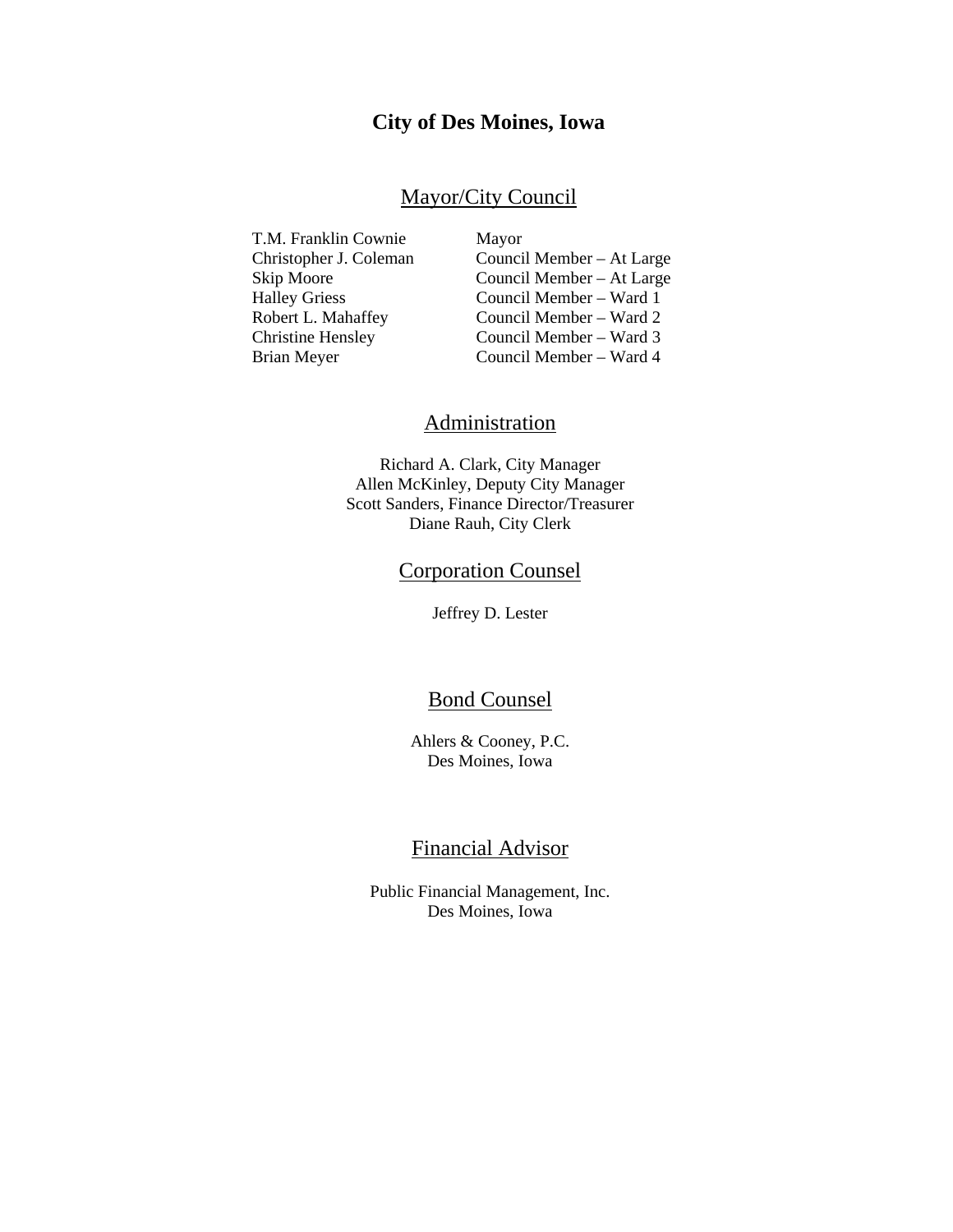# **NOTICE OF BOND SALE**

Time and Place of Sealed Bids: Sealed bids for the sale of bonds of the City of Des Moines, Iowa, will be received at the office of the Finance Director/Treasurer, City Hall, 400 Robert D. Ray Drive, in the City of Des Moines, Iowa (the "Issuer") at 10:00 o'clock A.M., on the 16th day of May, 2012. The bids will then be publicly opened and referred for action to the meeting of the City Council as stated below.

Manner of Bidding: Open bids will not be received. Bids will be received in any of the following methods:

- Sealed Bidding: Sealed bids may be submitted and will be received at the office of the Finance Director/Treasurer, City Hall, Des Moines, Iowa
- Electronic Internet Bidding: Electronic internet bids will be received at the office of the Finance Director/Treasurer, Des Moines, Iowa. The bids must be submitted through the PARITY® competitive bidding system.

Consideration of Bids: After the time for receipt of bids has passed, the close of sealed bids will be announced. Sealed bids will then be publicly opened and announced. Finally, electronic internet bids will be accessed and announced.

Sale and Award: The sale and award of the bonds will be held at the Council Chambers, City Hall, 400 Robert D. Ray Drive, Des Moines, Iowa, at a meeting of the City Council on the above date at 4:00 o'clock P.M.

The Bonds: The Bonds to be offered are the following:

GENERAL OBLIGATION BONDS, SERIES 2012A, in the amount of \$22,660,000, to be dated the date of delivery.

GENERAL OBLIGATION BONDS, SERIES 2012B (URBAN RENEWAL), in the amount of \$6,895,000, to be dated the date of delivery.

GENERAL OBLIGATION BONDS, TAXABLE SERIES 2012C, in the amount of \$4,275,000, to be dated the date of delivery.

(each of such series being referred to herein as the "Bonds").

Principal Adjustment: The City reserves the right to increase or decrease the aggregate principal amount of the Series 2012A Bonds in such amount to allow the City to meet its debt service levy in FY13. However, the maximum par amount will not exceed \$22,660,000 for the Series 2012A Bonds. Such change will be in increments of \$5,000 and may be made in any of the maturities. The purchase price will be adjusted proportionately to reflect any change in issue size.

Official Statement: The Issuer has issued an Official Statement of information pertaining to the Bonds to be offered, including a statement of the Terms of Offering and an Official Bid Form, which is incorporated by reference as a part of this notice. The Official Statement may be obtained by request addressed to the Finance Director/Treasurer, City Hall, 400 Robert D. Ray Drive, Des Moines, Iowa 50309 (telephone: 515/283-4523) or the financial consultant to the City, Public Financial Management, Inc., 801 Grand Avenue, Suite 3300, Des Moines, Iowa 50309 (telephone: 515/243-2600).

Terms of Offering: All bids shall be in conformity with and the sale shall be in accord with the Terms of Offering as set forth in the Official Statement.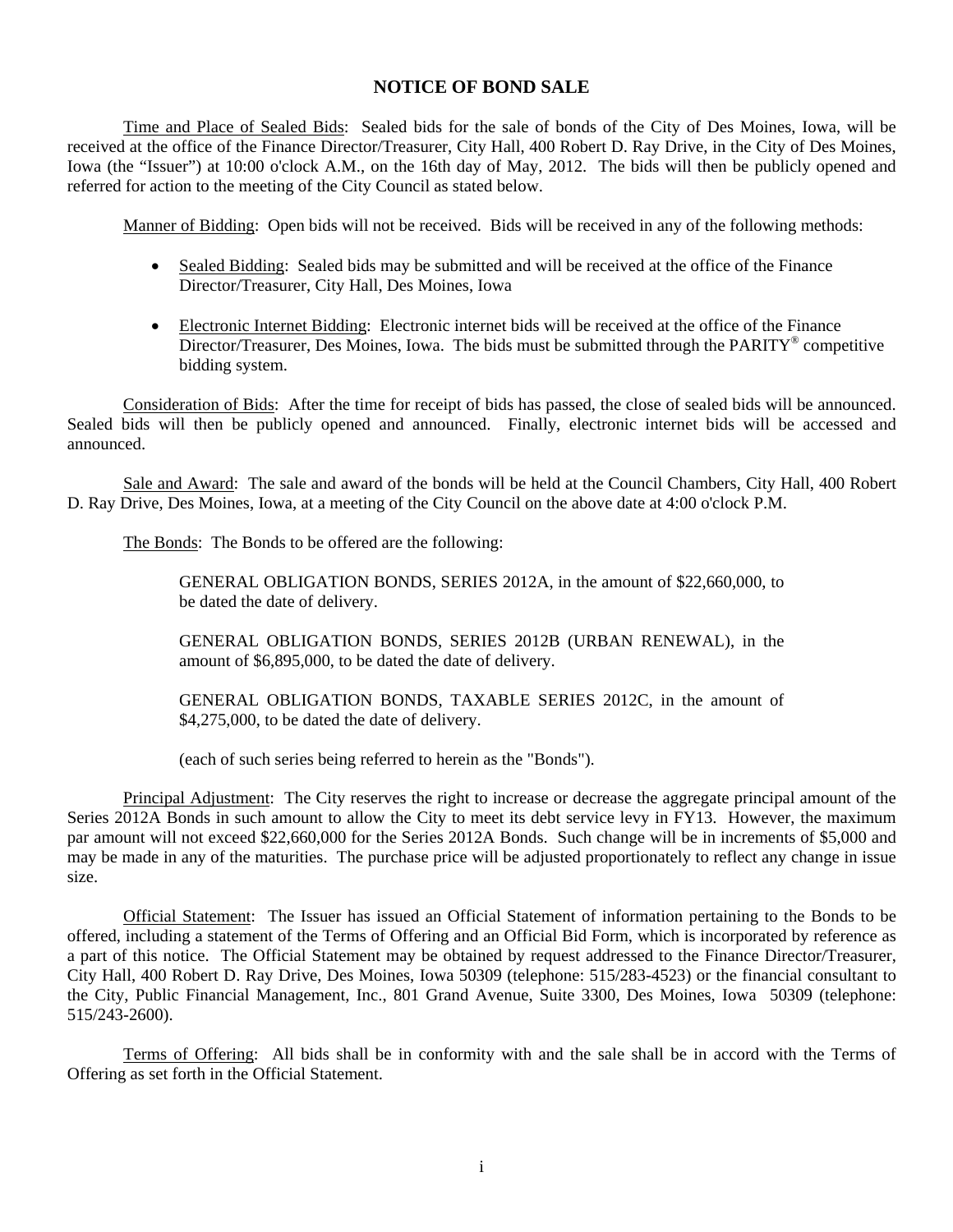Legal Opinion: Said Bonds will be sold subject to the opinion of Ahlers & Cooney, P.C., Attorneys of Des Moines, Iowa, as to the legality and their opinion will be furnished together with the printed Bonds without cost to the purchaser and all bids will be so conditioned. Except to the extent necessary to issue their opinion as to the legality of the Bonds, the attorneys will not examine or review or express any opinion with respect to the accuracy or completeness of documents, materials or statements made or furnished in connection with the sale, issuance or marketing of the Bonds. The opinion will be printed on the back of the Bonds.

Rights Reserved: The right is reserved to reject any or all bids, and to waive any irregularities as deemed to be in the best interests of the public.

By order of the City Council of the City of Des Moines, Iowa.

\_\_\_\_\_\_\_\_\_\_\_\_\_\_\_\_\_\_\_\_\_\_\_\_\_\_\_\_\_\_\_\_\_\_\_ City Clerk of the City of Des Moines, Iowa

(End of Notice)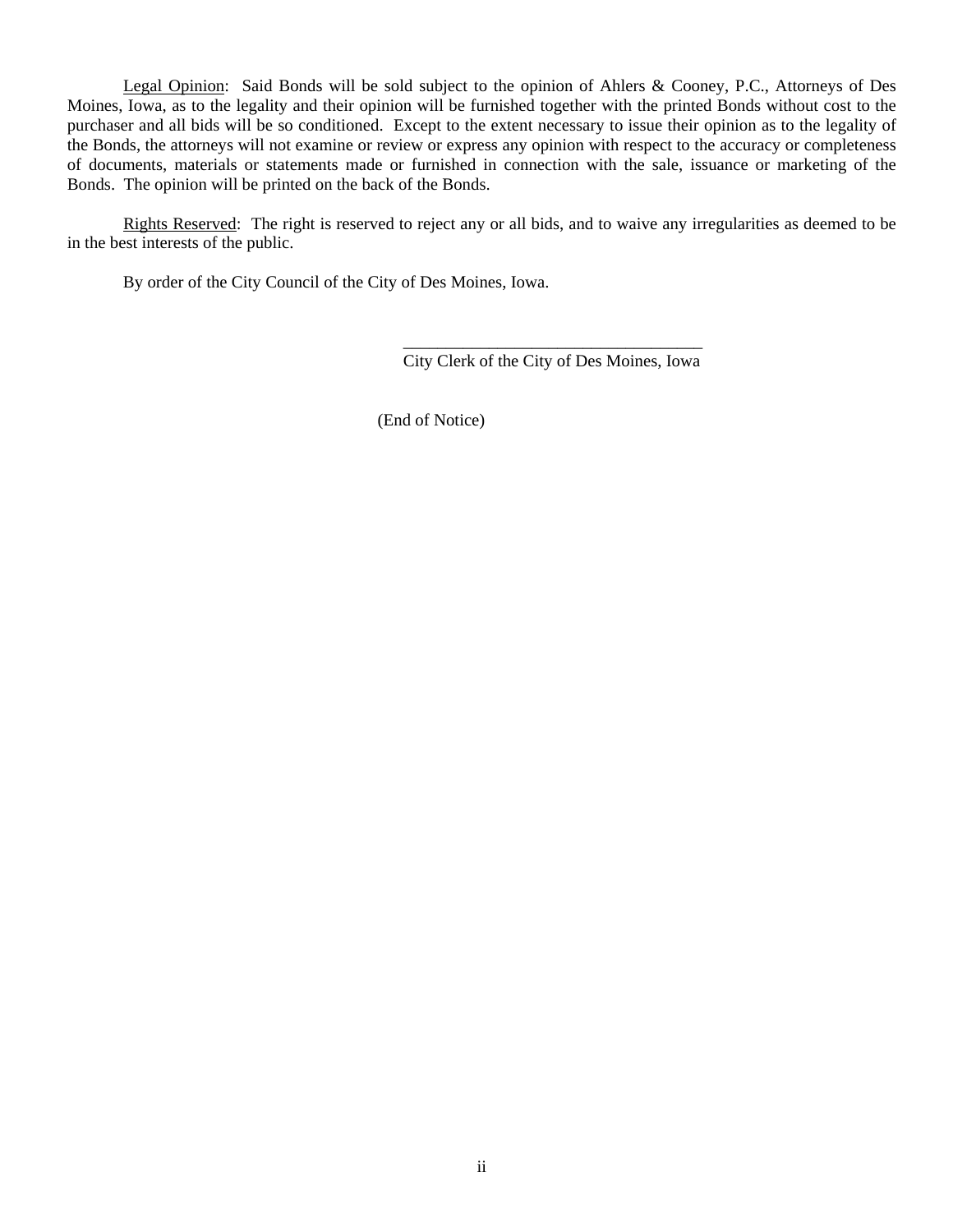#### **TERMS OF OFFERING**

#### **CITY OF DES MOINES, IOWA**

Bids for the purchase of the General Obligation Bonds, Series 2012A (the "Series 2012A Bonds"), General Obligation Bonds, Series 2012B (Urban Renewal) (the "Series 2012B Bonds") and General Obligation Bonds, Taxable Series 2012C (the "Series 2012C Bonds") (collectively the "Bonds") will be received on Wednesday, May 16, 2012 before 10:00 o'clock A.M. Central Time after which time they will be tabulated. Questions regarding the sale of the Bonds should be directed to the City's Financial Advisor at 515-243-2600. The City Council will consider award of the Bonds at 4:00 o'clock P.M. Central Time, on the same day. In addition to the provisions of the official Notice of Bond Sale, this section sets forth the description of certain of the terms of the Bonds as well as the terms of offering with which all bidders and bid proposals are required to comply, as follows:

#### DETAILS OF THE SERIES 2012A BONDS

General Obligation Bonds, Series 2012A (the "Series 2012A Bonds"), in the principal amount of \$22,660,000 to be dated the date of delivery (June 13, 2012) in the denomination of \$5,000 or multiples thereof, and to mature June 1, as follows:

| Year | Amount*   | Year | Amount*     |
|------|-----------|------|-------------|
| 2013 | \$280,000 | 2023 | \$1,570,000 |
| 2014 | 255,000   | 2024 | 1,615,000   |
| 2015 | 430,000   | 2025 | 1,665,000   |
| 2016 | 640,000   | 2026 | 1,715,000   |
| 2017 | 340,000   | 2027 | 1,775,000   |
| 2018 | 100,000   | 2028 | 1,835,000   |
| 2019 | 100,000   | 2029 | 1,905,000   |
| 2020 | 1,085,000 | 2030 | 1,975,000   |
| 2021 | 1,100,000 | 2031 | 2,050,000   |
| 2022 | 100,000   | 2032 | 2,125,000   |

\* Preliminary; subject to change. The City reserves the right to increase or decrease the aggregate principal amount of Series 2012A Bonds by such amount to allow the City to meet its debt service levy in FY 13. However, the maximum par amount will not exceed \$22,660,000. Such change will be in increments of \$5,000 and may be made in any of the maturities. The purchase price of the issue will be adjusted proportionately to reflect any change in issue size.

#### DETAILS OF THE SERIES 2012B BONDS

General Obligation Bonds, Series 2012B (Urban Renewal) (the "Series 2012B Bonds"), in the principal amount of \$6,895,000 to be dated the date of delivery (June 13, 2012) in the denomination of \$5,000 or multiples thereof, and to mature June 1, as follows:

| Year | Amount    | <u>Year</u> | Amount    |
|------|-----------|-------------|-----------|
| 2013 | \$190,000 | 2021        | \$300,000 |
| 2014 | 115,000   | 2022        | 310,000   |
| 2015 | 220,000   | 2023        | 200,000   |
| 2016 | 220,000   | 2024        | 655,000   |
| 2017 | 220,000   | 2025        | 805,000   |
| 2018 | 220,000   | 2026        | 830,000   |
| 2019 | 220,000   | 2027        | 1,025,000 |
| 2020 | 300,000   | 2028        | 1,065,000 |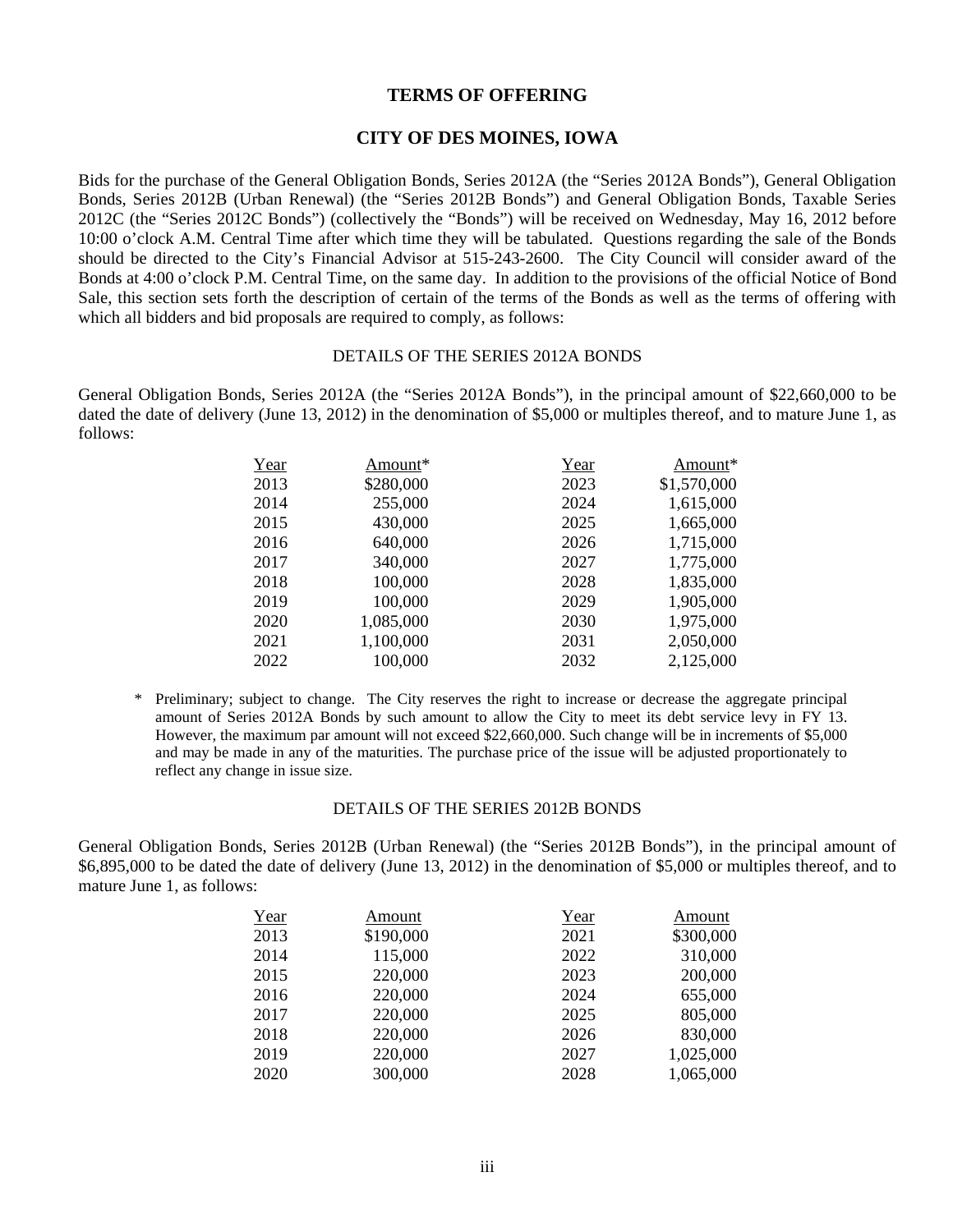#### DETAILS OF THE SERIES 2012C BONDS

General Obligation Bonds, Taxable Series 2012C (the "Series 2012C Bonds"), in the principal amount of \$4,275,000 to be dated the date of delivery (June 13, 2012) in the denomination of \$5,000 or multiples thereof, and to mature June 1, as follows:

| <u>Year</u> | Amount    | <u>Year</u> | Amount    |
|-------------|-----------|-------------|-----------|
| 2013        | \$645,000 | 2018        | \$155,000 |
| 2014        | 680,000   | 2019        | 160,000   |
| 2015        | 685,000   | 2020        | 165,000   |
| 2016        | 710,000   | 2021        | 170,000   |
| 2017        | 730,000   | 2022        | 175,000   |

#### OPTIONAL REDEMPTION OF THE BONDS

Bonds due after June 1, 2020 will be subject to call for prior redemption on said date or on any date thereafter upon terms of par plus accrued interest to date of call.

#### INTEREST ON THE BONDS

Interest on the Bonds will be payable on December 1, 2012 and semiannually on the 1st day of December and June thereafter. Interest and principal shall be paid to the registered holder of a bond as shown on the records of ownership maintained by the registrar as of the fifteenth day preceding such interest payment date (the "Record Date"). Interest will be computed on the basis of a 360-day year of twelve 30-day months and will be rounded pursuant to rules of the Municipal Securities Rulemaking Board.

#### GOOD FAITH DEPOSITS

A good faith deposit in the amount of \$226,600 for the Series 2012A Bonds (the "Series 2012A Deposit"), \$68,950 for the Series 2012B Bonds (the "Series 2012B Deposit") and \$42,750 for the Series 2012C Bonds (the "Series 2012C Deposit") is required from the lowest bidder only of each series of the Bonds. The lowest bidder for each series of the Bonds is required to submit such deposit payable to the order of the City in the form of either (i) a cashier's check provided to the City or its Financial Advisor prior to the opening of bids or (ii) a wire transfer as instructed by the City's Financial Advisor not later than 12:00 P.M. Central Time on the day of sale of the Bonds. If not so received, the bid of the lowest bidder may be rejected and the City may direct the second lowest bidder to submit a deposit and thereafter may award the sale of the respective bond issue to the same. No interest on a deposit will accrue to the successful bidder(s) ("Purchaser(s)"). Deposits will be applied to the purchase price of each respective series of Bonds. In the event a Purchaser(s) fails to honor its accepted bid proposal, the respective deposit will be retained by the City.

#### FORM OF BIDS AND AWARD

All bids shall be unconditional for each series of the Bonds for a price not less than \$22,388,080 for the Series 2012A Bonds, \$6,812,260 for the Series 2012B Bonds and \$4,240,800 for the Series 2012C Bonds, plus accrued interest, and shall specify the rate or rates of interest in conformity to the limitations set forth under the "RATES OF INTEREST" section below. Bids must be submitted on or in substantial compliance with the Official Bid Form provided by the City. The Bonds will be awarded to the bidder offering the lowest interest rate to be determined on a true interest cost ("TIC") basis assuming compliance with the "GOOD FAITH DEPOSITS" section. The TIC shall be determined by the "present value method", i.e., by ascertaining the semiannual rate, compounded semi-annually, necessary to discount as of the dated date of the Bonds, the amount payable on each interest payment date and on each stated maturity date or earlier mandatory redemption, so that the aggregate of such amounts will equal the aggregate purchase price offered therefore. The TIC shall be stated in terms of an annual percentage rate and shall be that rate of interest, which is twice the semiannual rate so ascertained (also known as the "Canadian Method"). The TIC shall be as determined by the Financial Advisor based on the Terms of Offering and all amendments, and on the bids as submitted. The Financial Advisor's computation of the TIC of each bid shall be controlling. In the event of tie bids for the lowest TIC, the Bonds will be awarded by lot.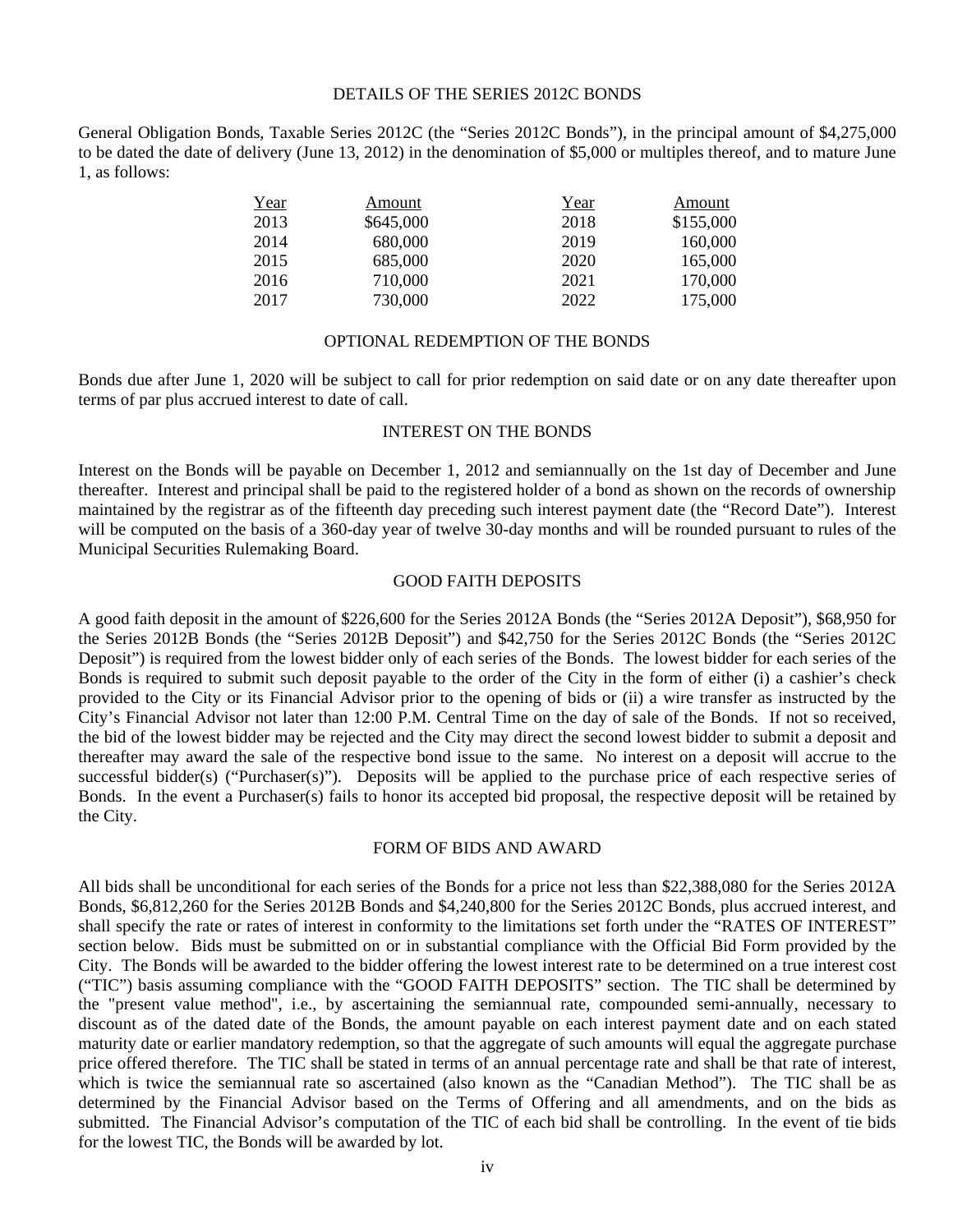The City will reserve the right to: (i) waive non-substantive informalities of any bid or of matters relating to the receipt of bids and award of the Bonds, (ii) reject all bids without cause and (iii) reject any bid which the City determines to have failed to comply with the terms herein.

#### RATES OF INTEREST

Considering each series separately, the rates of interest specified in the bidder's proposal must conform to the following limitations:

- 1. For each respective series, each annual maturity must bear a single rate of interest from the dated date of the Bonds to the date of maturity.
- 2. Rates of interest bid must be in multiples of one-eighth or one-twentieth of one percent.
- 3. For each respective series, each rate of interest specified for any annual maturity shall not be less than a rate of interest specified for any earlier maturity. Rates must be level or in ascending order.

### RECEIPT OF BIDS

Forms of Bids: Bids must be submitted on or in substantial compliance with the NOTICE OF BOND SALE, TERMS OF OFFERING and OFFICIAL BID FORM provided by the City or through PARITY® competitive bidding system (the "Internet Bid System"). The City shall not be responsible for malfunction or mistake made by any person, or as a result of the use of the electronic bid or the means used to deliver or complete a bid. The use of such facilities or means is at the sole risk of the prospective bidder who shall be bound by the terms of the bid as received.

No bid will be accepted after the time specified in the NOTICE OF BOND SALE. The time as maintained by the Internet Bid System as defined below shall constitute the official time with respect to all bids submitted. A bid may be withdrawn before the bid deadline using the same method used to submit the bid. If more than one bid is received from a bidder, the last bid received shall be considered.

Sealed Bidding: Sealed bids may be submitted and will be received at the office of the City Finance Director/Treasurer, City of Des Moines, 400 Robert D. Ray Drive, Des Moines, Iowa 50309.

Electronic Internet Bidding: Electronic Internet bids must be submitted through the Internet Bid System. Information about the Electronic Internet Bid System may be obtained by calling (212) 404-8102.

Each bidder shall be solely responsible for making necessary arrangements to access the Internet Bid System for purposes of submitting its Internet bid in a timely manner and in compliance with the requirements of the TERMS OF OFFERING and OFFICIAL BID FORM. The City is permitting bidders to use the services of the Internet Bid System solely as a communication mechanism to conduct the Internet bidding and the Internet Bid System is not an agent of the City. Provisions of the TERMS OF OFFERING and OFFICIAL BID FORM shall control in the event of conflict with information provided by the Internet Bid System.

#### BOOK-ENTRY-ONLY ISSUANCE

The Bonds will be issued by means of a book-entry only system with no physical distribution of bond certificates made to the public. The Bonds will be issued in fully registered form and one bond certificate, representing the aggregate principal amount of the Bonds maturing in each year will be registered in the name of Cede & Co. as nominee of The Depository Trust Company ("DTC"), New York, New York, which will act as securities depository of the Bonds. Individual purchases of the Bonds may be made in the principal amount of \$5,000 or any multiple thereof of a single maturity through book entries made on the books and records of DTC and its participants. Principal and interest are payable by the Registrar to DTC or its nominee as registered owner of the Bonds. Transfer of principal and interest payments to participants of DTC will be the responsibility of DTC; transfer of principal and interest payments to beneficial owners by participants will be the responsibility of such participants and other nominees of beneficial owners. The Purchaser(s), as a condition of delivery of the Bonds, will be required to deposit the bond certificates with DTC.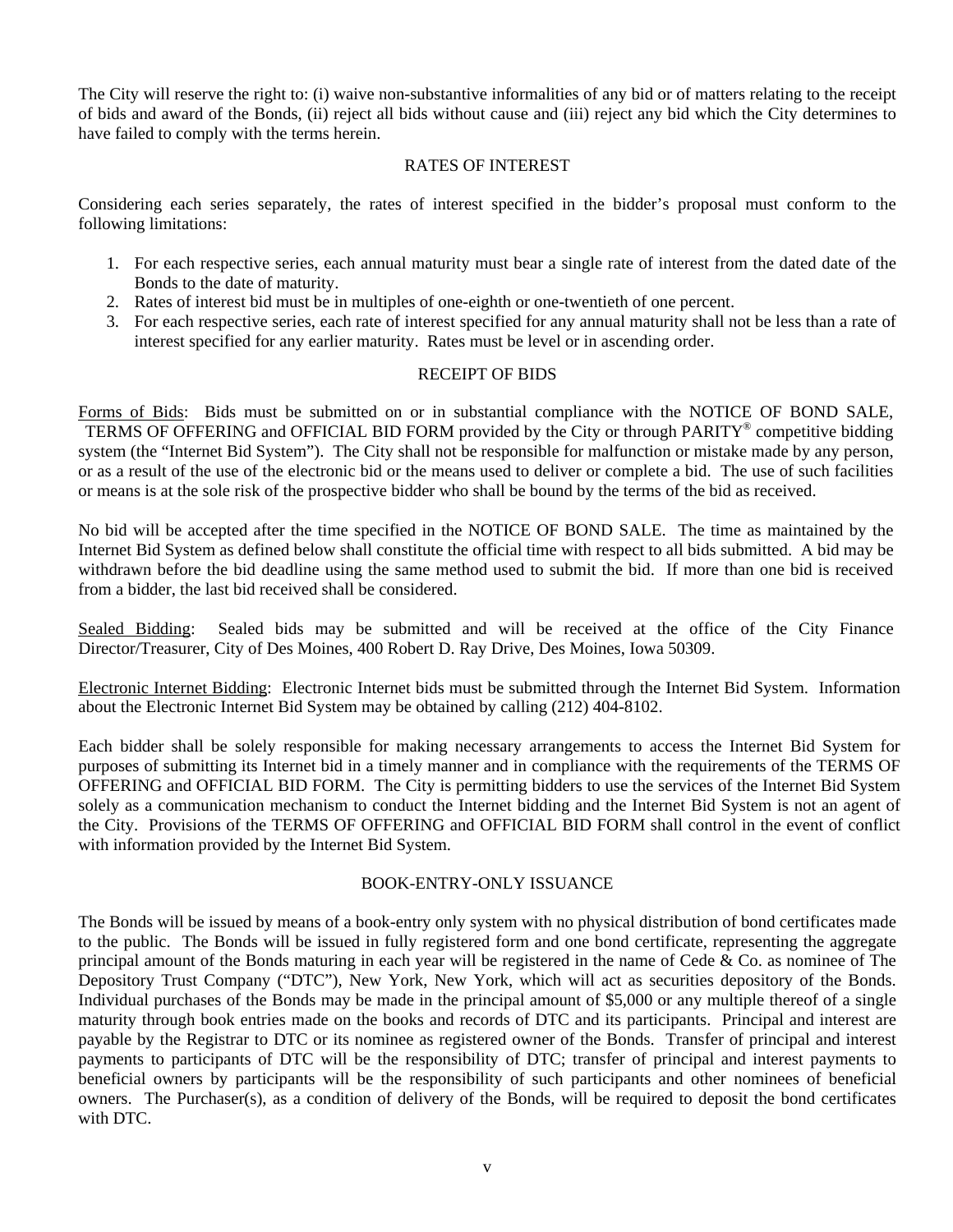#### MUNICIPAL BOND INSURANCE AT PURCHASER'S OPTION

If the Bonds qualify for issuance of any policy of municipal bond insurance or commitment therefore at the option of the bidder, the purchase of any such insurance policy or the issuance of any such commitment shall be at the sole option and expense of the Purchaser(s). Any increased costs of issuance of the Bonds resulting from such purchase of insurance shall be paid by the Purchaser(s), except that, if the City has requested and received a rating on the Bonds from a rating agency, the City will pay that initial rating fee. Any other rating agency fees shall be the responsibility of the Purchaser(s). Failure of the municipal bond insurer to issue the policy after the Bonds have been awarded to the Purchaser(s) shall not constitute cause for failure or refusal by the Purchaser(s) to accept delivery on the Bonds.

#### DELIVERY

The Bonds will be delivered to the Purchaser(s) through DTC in New York, New York, against full payment in immediately available cash or federal funds. The Bonds are expected to be delivered within forty-five days after the sale. Should delivery be delayed beyond sixty days from date of sale for any reason except failure of performance by a Purchaser(s), the Purchaser(s) may withdraw their bid and thereafter their interest in and liability for the Bonds will cease. When the Bonds are ready for delivery, the City may give the Purchaser(s) five working days notice of the delivery date and the City will expect payment in full on that date, otherwise reserving the right of its option to determine that the Purchaser(s) has failed to comply with the offer of purchase.

#### INFORMATION FROM PURCHASER(S)

The Purchaser(s) will be required to certify to the City immediately after the opening of bids: (i) the initial public offering price of each maturity of the Bonds (not including sales to bond houses and brokers or similar persons or organizations acting in the capacity of underwriters or wholesalers) at which price a substantial amount of the Bonds (not less than 10% of each maturity) were sold to the public; or (ii) if less than 10% of any maturity has been sold, the price for that maturity determined as of the time of the sale based upon the reasonably expected initial offering price to the public; and (iii) that the initial public offering price does not exceed their fair market value of the Bonds on the sale date. The Purchaser(s) will also be required to provide a certificate at closing confirming the information required by this paragraph.

#### OFFICIAL STATEMENT

The City has authorized the preparation of a Preliminary Official Statement containing pertinent information relative to the Bonds. The Preliminary Official Statement when further supplemented with maturity dates, principal amounts, and interest rates of the Bonds, and any other information required by law or deemed appropriate by the City, shall constitute a Final Official Statement of the City with respect to the Bonds, as that term is defined in Rule 15c2-12 of the Securities and Exchange Commission (the "Rule"). By awarding the Bonds to any underwriter or underwriting syndicate submitting an OFFICIAL BID FORM therefore, the City agrees that, no more than seven (7) business days after the date of such award, it shall provide without cost to the senior managing underwriter of the syndicate to which each series of the Bonds are awarded up to 40 copies for the Series 2012A Bonds, up to 25 copies for the Series 2012B Bonds and up to 20 copies for the Series 2012C Bonds of the Final Official Statement to permit each "Participating Underwriter" (as that term is defined in the Rule) to comply with the provisions of such Rule. The City shall treat the senior managing underwriter of the syndicate to which the Bonds are awarded as its designated agent for purposes of distributing copies of the Final Official Statement to the Participating Underwriter. Any underwriter executing and delivering an OFFICIAL BID FORM with respect to the Bonds agrees thereby that if its bid is accepted by the City, (i) it shall accept such designation and (ii) it shall enter into a contractual relationship with all Participating Underwriters of the Bonds for purposes of assuring the receipt by each such Participating Underwriter of the Final Official Statement.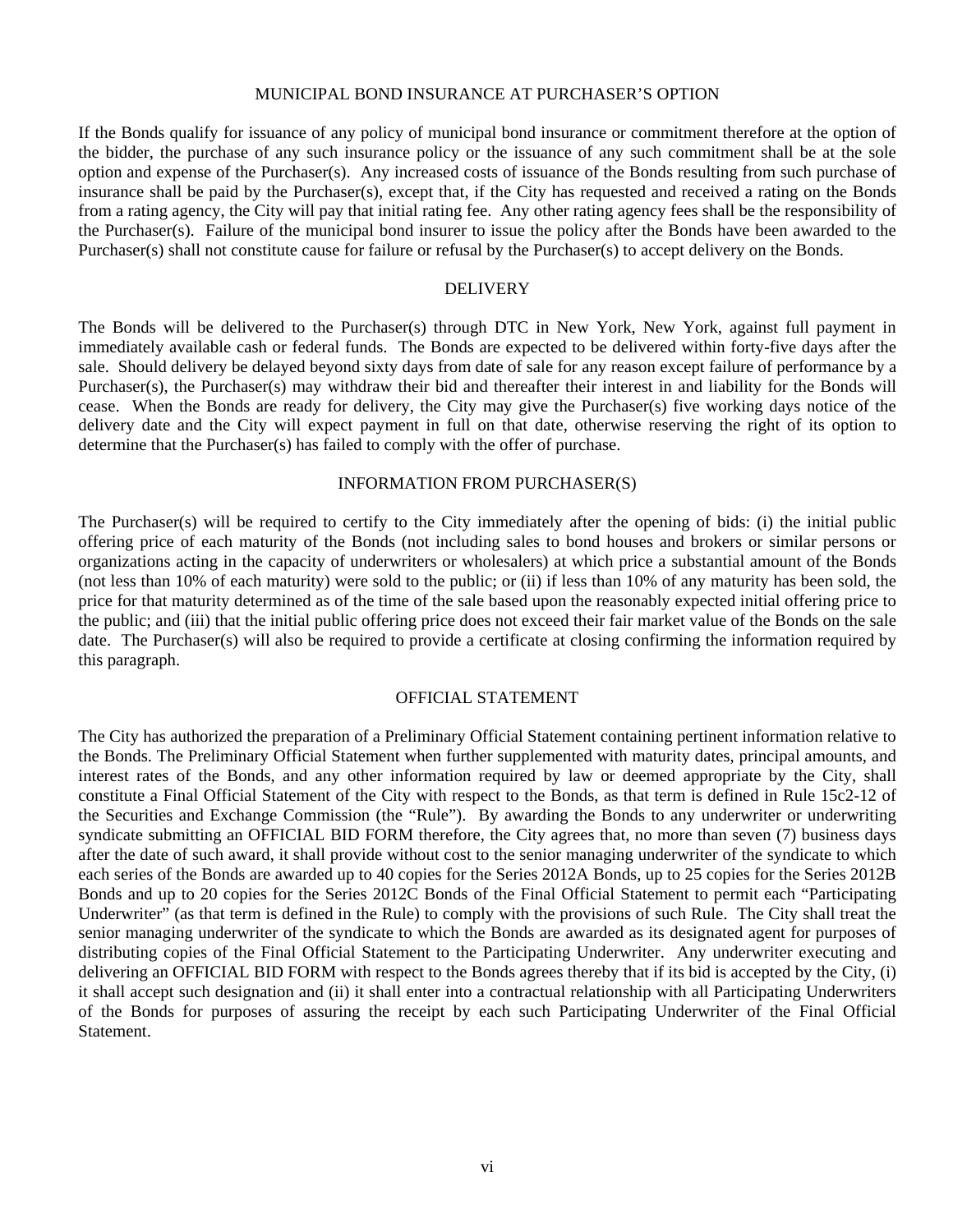#### CONTINUING DISCLOSURE

In order to assist bidders in complying with paragraph (b)(5) of the Rule, the City will undertake, pursuant to the resolutions for the Bonds and the Continuing Disclosure Certificate for the Bonds, to provide certain annual financial information and notices of the occurrence of certain material events. A description of these undertakings is set forth in APPENDIX C of this Preliminary Official Statement. The City will deliver the Continuing Disclosure Certificate at closing, and any failure on the part of the City to deliver the same shall relieve the Purchaser(s) of its obligation to purchase the Bonds. The City has complied in all material respects with its previous undertakings under the Rule.

#### CUSIP NUMBERS

It is anticipated that CUSIP numbers will be printed on the Bonds and the Purchaser(s) must agree in the bid proposal to pay the cost thereof. In no event will the City, Bond Counsel or Financial Advisor be responsible for the review or express any opinion that the CUSIP numbers are correct. Incorrect CUSIP numbers on said Bonds shall not be cause for the Purchaser(s) to refuse to accept delivery of said Bonds.

> BY ORDER OF THE CITY COUNCIL Diane Rauh, City Clerk City of Des Moines 400 Robert D. Ray Drive Des Moines, Iowa 50309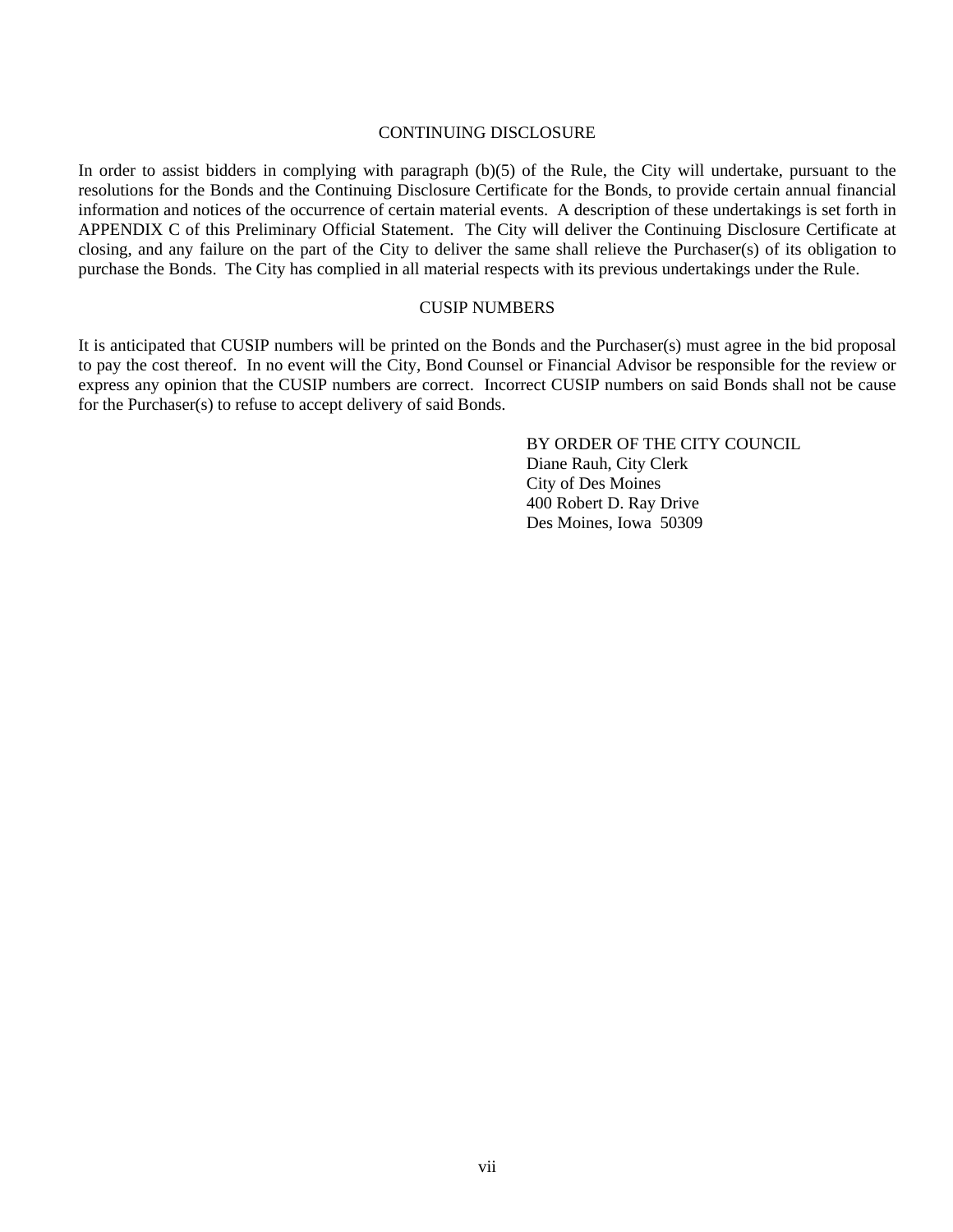#### **SCHEDULE OF BOND YEARS**

# **\$22,660,000\* CITY OF DES MOINES, IOWA General Obligation Bonds, Series 2012A**

Bonds Dated: June 13, 2012Interest Due: December 1, 2012 and each June 1 and December 1 to maturity Principal Due: June 1, 2013-2032

| Year | <b>Principal</b> | <b>Bond Years</b> | <b>Cumulative</b><br><b>Bond Years</b> |
|------|------------------|-------------------|----------------------------------------|
|      |                  |                   |                                        |
| 2013 | \$280,000        | 270.67            | 270.67                                 |
| 2014 | 255,000          | 501.50            | 772.17                                 |
| 2015 | 430,000          | 1,275.67          | 2,047.83                               |
| 2016 | 640,000          | 2,538.67          | 4,586.50                               |
| 2017 | 340,000          | 1,688.67          | 6,275.17                               |
| 2018 | 100,000          | 596.67            | 6,871.83                               |
| 2019 | 100,000          | 696.67            | 7,568.50                               |
| 2020 | 1,085,000        | 8,643.83          | 16,212.33                              |
| 2021 | 1,100,000        | 9,863.33          | 26,075.67                              |
| 2022 | 100,000          | 996.67            | 27,072.33                              |
| 2023 | 1,570,000        | 17,217.67         | 44,290.00                              |
| 2024 | 1,615,000        | 19,326.17         | 63,616.17                              |
| 2025 | 1,665,000        | 21,589.50         | 85,205.67                              |
| 2026 | 1,715,000        | 23,952.83         | 109,158.50                             |
| 2027 | 1,775,000        | 26,565.83         | 135,724.33                             |
| 2028 | 1,835,000        | 29,298.83         | 165,023.17                             |
| 2029 | 1,905,000        | 32,321.50         | 197,344.67                             |
| 2030 | 1,975,000        | 35,484.17         | 232,828.83                             |
| 2031 | 2,050,000        | 38,881.67         | 271,710.50                             |
| 2032 | 2,125,000        | 42,429.17         | 314,139.67                             |

Average Maturity (dated date): 13.863 Years

\* Preliminary; subject to change.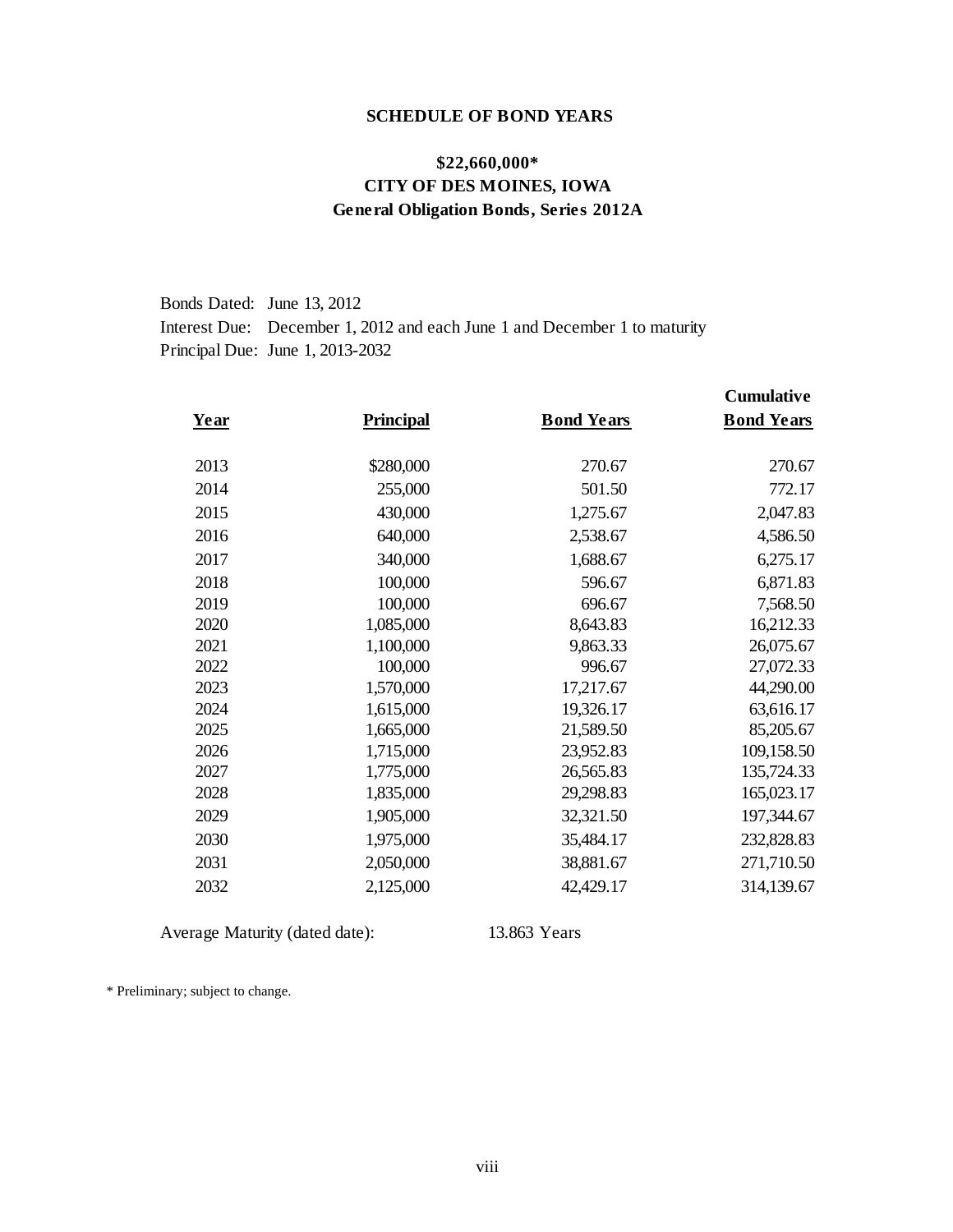# **SCHEDULE OF BOND YEARS**

# **\$6,895,000 CITY OF DES MOINES, IOWA General Obligation Bonds, Series 2012B (Urban Renewal)**

| Bonds Dated: June 13, 2012                                                |
|---------------------------------------------------------------------------|
| Interest Due: December 1, 2012 and each June 1 and December 1 to maturity |
| Principal Due: June 1, 2013-2028                                          |

| Year | <b>Principal</b> | <b>Bond Years</b> | <b>Cumulative</b><br><b>Bond Years</b> |
|------|------------------|-------------------|----------------------------------------|
| 2013 | \$190,000        | 183.67            | 183.67                                 |
| 2014 | 115,000          | 226.17            | 409.83                                 |
| 2015 | 220,000          | 652.67            | 1,062.50                               |
| 2016 | 220,000          | 872.67            | 1,935.17                               |
| 2017 | 220,000          | 1,092.67          | 3,027.83                               |
| 2018 | 220,000          | 1,312.67          | 4,340.50                               |
| 2019 | 220,000          | 1,532.67          | 5,873.17                               |
| 2020 | 300,000          | 2,390.00          | 8,263.17                               |
| 2021 | 300,000          | 2,690.00          | 10,953.17                              |
| 2022 | 310,000          | 3,089.67          | 14,042.83                              |
| 2023 | 200,000          | 2,193.33          | 16,236.17                              |
| 2024 | 655,000          | 7,838.17          | 24,074.33                              |
| 2025 | 805,000          | 10,438.17         | 34,512.50                              |
| 2026 | 830,000          | 11,592.33         | 46,104.83                              |
| 2027 | 1,025,000        | 15,340.83         | 61,445.67                              |
| 2028 | 1,065,000        | 17,004.50         | 78,450.17                              |

Average Maturity (dated date): 11.378 Years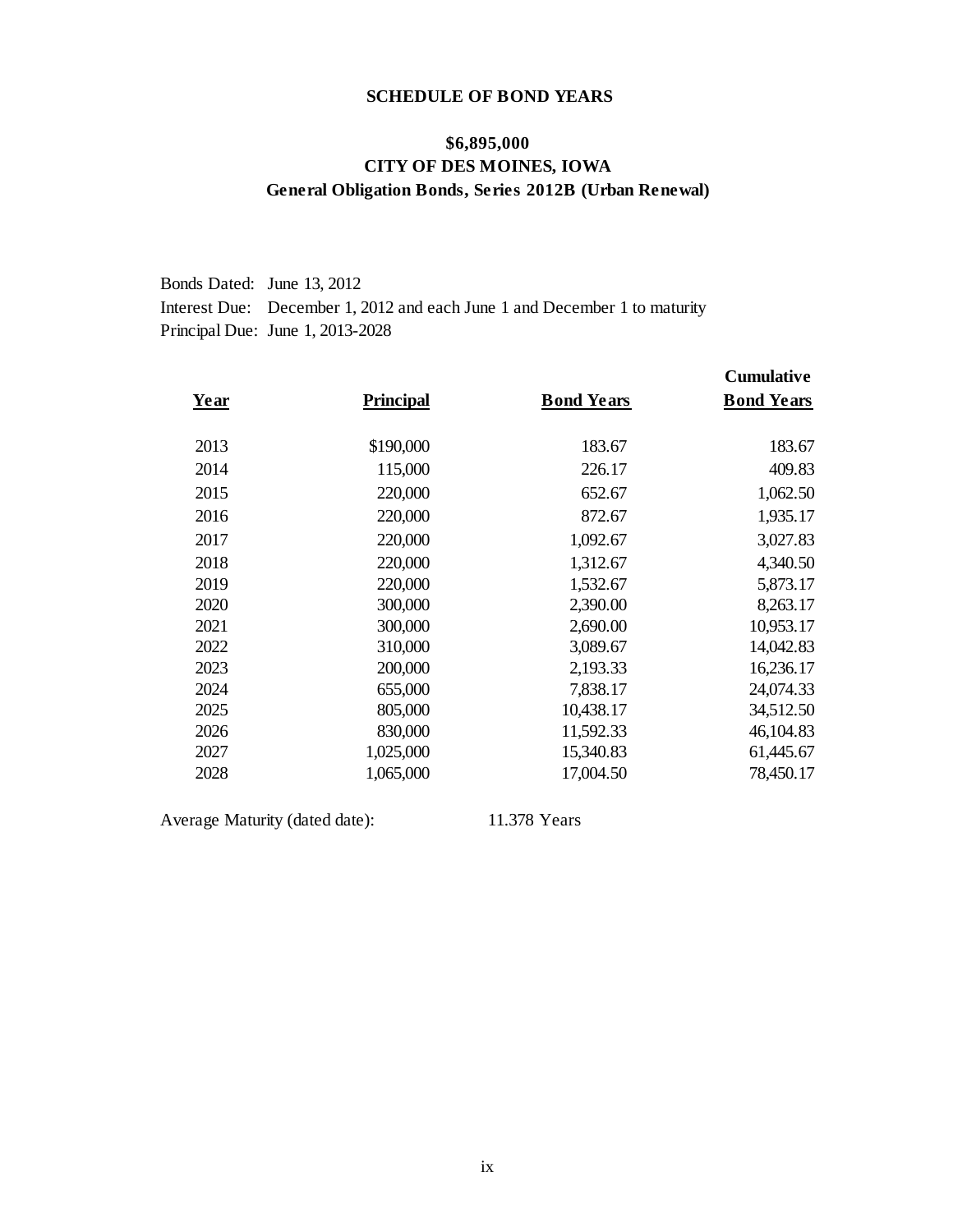#### **SCHEDULE OF BOND YEARS**

# **\$4,275,000 CITY OF DES MOINES, IOWA General Obligation Bonds, Taxable Series 2012C**

Bonds Dated: June 13, 2012Interest Due: December 1, 2012 and each June 1 and December 1 to maturity Principal Due: June 1, 2013-2022

| Year | <b>Principal</b> | <b>Bond Years</b> | <b>Cumulative</b><br><b>Bond Years</b> |
|------|------------------|-------------------|----------------------------------------|
| 2013 | \$645,000        | 623.50            | 623.50                                 |
| 2014 | 680,000          | 1,337.33          | 1,960.83                               |
| 2015 | 685,000          | 2,032.17          | 3,993.00                               |
| 2016 | 710,000          | 2,816.33          | 6,809.33                               |
| 2017 | 730,000          | 3,625.67          | 10,435.00                              |
| 2018 | 155,000          | 924.83            | 11,359.83                              |
| 2019 | 160,000          | 1,114.67          | 12,474.50                              |
| 2020 | 165,000          | 1,314.50          | 13,789.00                              |
| 2021 | 170,000          | 1,524.33          | 15,313.33                              |
| 2022 | 175,000          | 1,744.17          | 17,057.50                              |

Average Maturity (dated date): 3.990 Years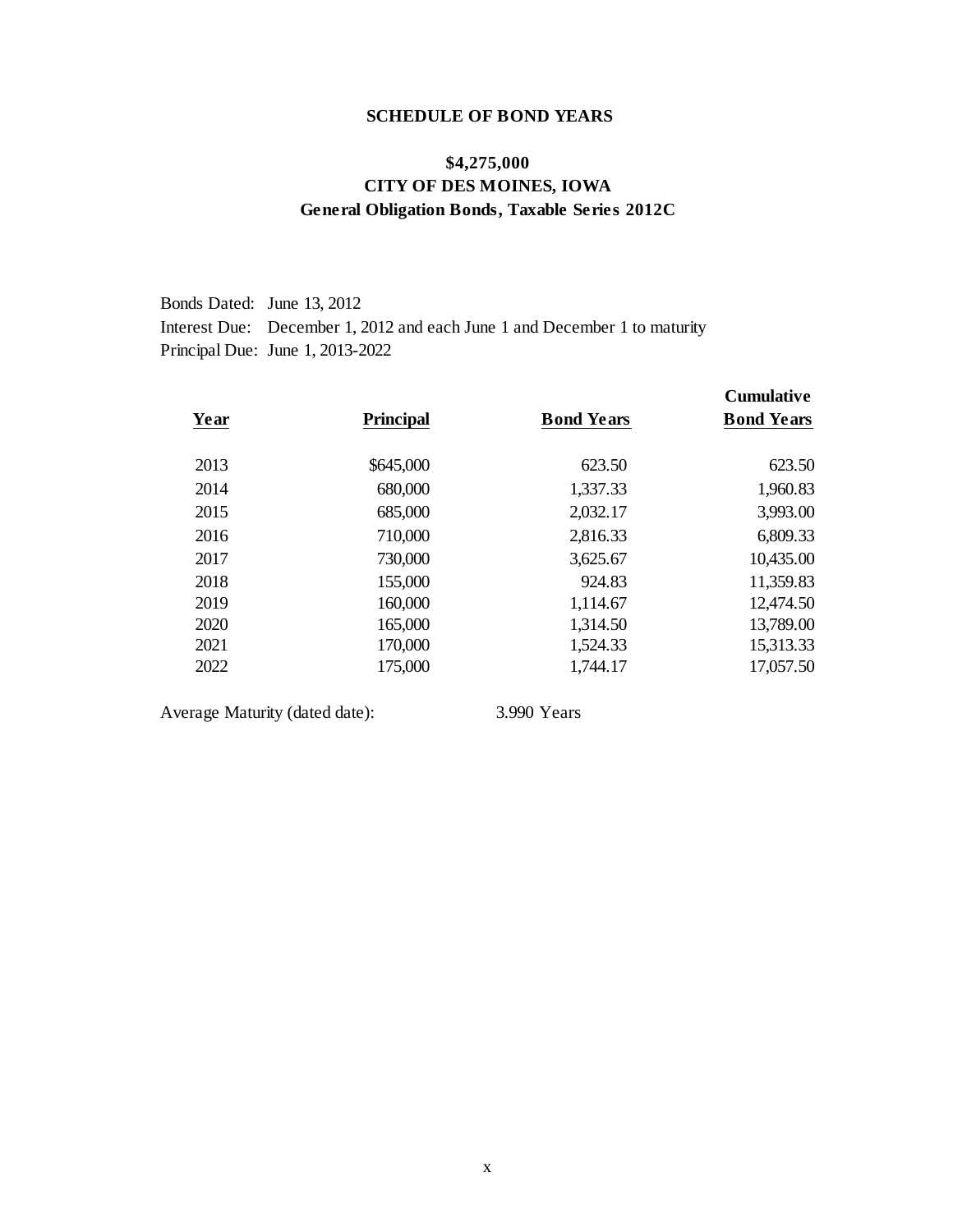#### **OFFICIAL STATEMENT**

#### **CITY OF DES MOINES, IOWA**

# **\$22,660,000\* General Obligation Bonds, Series 2012A \$6,895,000 General Obligation Bonds, Series 2012B (Urban Renewal) \$4,275,000 General Obligation Bonds, Taxable Series 2012C**

### **INTRODUCTION**

This Official Statement contains information relating to the City of Des Moines, Iowa (the "City") and its issuance of \$22,660,000\* General Obligation Bonds, Series 2012A (the "Series 2012A Bonds"), \$6,895,000 General Obligation Bonds, Series 2012B (Urban Renewal) (the "Series 2012B Bonds") and \$4,275,000 General Obligation Bonds, Taxable Series 2012C (the "Series 2012C Bonds") (collectively the "Bonds"). This Preliminary Official Statement has been executed on behalf of the City by its Finance Director/Treasurer and may be distributed in connection with the sale of the Bonds authorized therein. Inquiries may be directed to Public Financial Management, Inc., 801 Grand Avenue, Suite 3300, Des Moines, Iowa 50309, or by telephoning (515) 243-2600. Information can also be obtained from Mr. Scott Sanders, Finance Director/Treasurer, City of Des Moines, 400 Robert D. Ray Drive, Des Moines, Iowa 50309, or by telephoning (515) 283-4523.

#### **AUTHORITY AND PURPOSE**

The Series 2012A Bonds are being issued pursuant to Division III of Chapter 384 of the Code of Iowa, and a resolution to be adopted by the City. Proceeds of the Series 2012A Bonds will be used to fund certain projects included within the 2012-2013 Capital Improvements Program budget of the City, including the acquisition of equipment for the Fire Department; the construction, reconstruction, improvement and repair of bridges; the funding of programs to provide for or assist in the acquisition or restoration of housing, including affordable housing improvements, and commercial redevelopment in targeted neighborhoods; the replacement of trees and the rehabilitation and improvement of City parks, including the replacement and the construction, acquisition and improvement of recreational facilities, equipment, recreation trails, buildings, and other park improvements, public space amenities or attractions located in City parks; the construction and repair of cemetery facilities and improvements; the construction, reconstruction and repair of sidewalks, streets, curbing, and related street, storm sewer and streetscape improvements and the acquisition of public rights of way for the same, including street widening, paving and intersection improvements; the acquisition, installation and repair of traffic control devices and signals; the equipping and improving of City library facilities, including library collection additions and replacements, building improvements and roof replacements; the improvement, repair and remodeling of City buildings and facilities; the improvement, repair and remodeling of municipal buildings, including Police Facility and Public Works Building improvements; and the construction, repair, and improvement of community centers, wading pools, swimming pools and aquatic centers; the acquisition, improvement and continued extension and enhancement of the City's enterprise communications and data management systems, including voice systems, data and communications infrastructure, enterprise software applications and data management systems; the construction, reconstruction improvement and repair of Police Station improvements - Phase II; the modification and reconstruction of municipal buildings to meet ADA requirements; Fire Station remodeling; and the improvement, repair, reconstruction and equipping of soccer, softball and tennis complexes.

The Series 2012B Bonds are being issued pursuant to Section 403.12 of the Code of Iowa, and a resolution to be adopted by the City. Proceeds of the Series 2012B Bonds will be used to fund aiding in the planning, undertaking and carrying out of urban renewal project activities under the authority of Chapter 403 of the Code of Iowa and the Urban Renewal Plans for the Metro Center Urban Renewal Project Area, the SE Agribusiness Urban Renewal Project Area and the Southside Economic Development District Urban Renewal Project Area, including the construction of a Municipal Service Center, Southeast Connector improvements, Walnut Street Mall renovation, and the construction, reconstruction and repair of skywalks, streets and other paving improvements.

\* Preliminary; subject to change.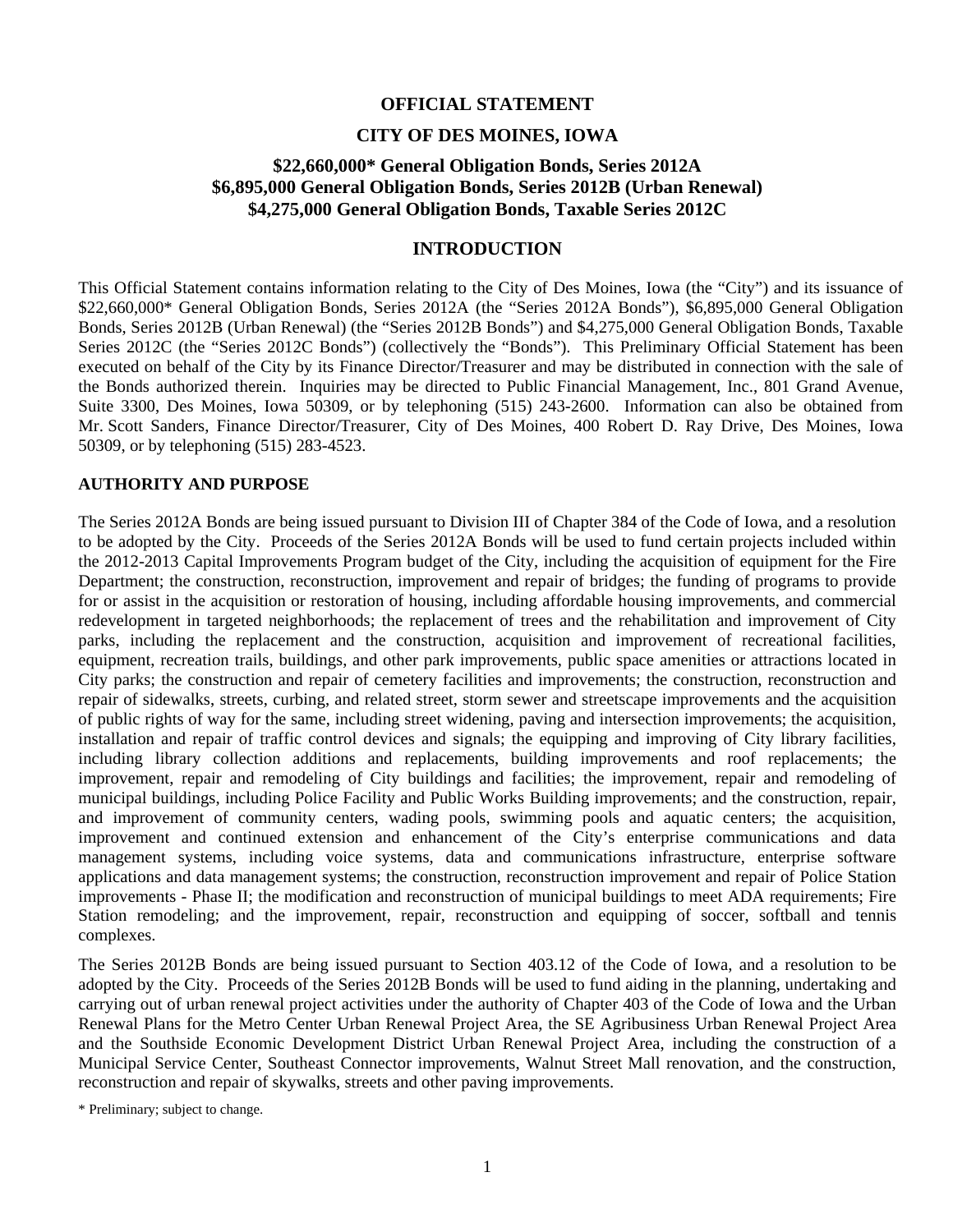The Series 2012C Bonds are being issued pursuant to Division III of Chapter 384 and Section 403.12 of the Code of Iowa, and a resolution to be adopted by the City. Proceeds of the Series 2012C Bonds will be used to fund aiding in the planning, undertaking and carrying out of urban renewal project activities under the authority of Chapter 403 of the Code of Iowa and the Urban Renewal Plans for the Southside Economic Development District Urban Renewal Project Area and the Metro Center Urban Renewal Project Area, including the funding of one or more economic development grants to the Blank Park Zoo Foundation and the improvement of Principal Park Stadium.

The estimated Sources and Uses of the Bonds are as follows:

|                                                                                                                | <b>Series</b><br>2012A Bonds                                  | <b>Series</b><br>2012B Bonds                             | <b>Series</b><br>2012C Bonds                             |
|----------------------------------------------------------------------------------------------------------------|---------------------------------------------------------------|----------------------------------------------------------|----------------------------------------------------------|
| Sources of Funds<br>Par Amount of Bonds                                                                        | \$22,660,000.00*                                              | \$6,895,000.00                                           | \$4,275,000.00                                           |
| Uses of Funds<br>Project Fund<br>Underwriter's Discount<br>Cost of Issuance & Contingency<br><b>Total Uses</b> | \$22,300,000.00<br>87,640.00<br>272,360.00<br>\$22,660,000.00 | 6,780,000.00<br>82,740.00<br>32,260.00<br>\$6,895,000.00 | 4,204,800.00<br>34,200.00<br>36,000.00<br>\$4,275,000.00 |

\* Preliminary; subject to change.

#### **OPTIONAL REDEMPTION**

Bonds due after June 1, 2020 will be subject to call prior to maturity in whole, or from time to time in part, in any order of maturity and within a maturity by lot on said date or on any date thereafter at the option of the City, upon terms of par plus accrued interest to date of call.

#### **INTEREST**

Interest on the Bonds will be payable on December 1, 2012 and semiannually on the  $1<sup>st</sup>$  day of June and December thereafter. Interest and principal shall be paid to the registered holder of a bond as shown on the records of ownership maintained by the Registrar as of the fifteenth day preceding such interest payment date (the "Record Date"). Interest will be computed on the basis of a 360-day year of twelve 30-day months and will be rounded pursuant to rules of the Municipal Securities Rulemaking Board.

# **PAYMENT OF AND SECURITY FOR THE BONDS**

The Bonds are general obligations of the City and the unlimited taxing powers of the City are irrevocably pledged for their payment. Upon issuance of the Bonds, the City will levy taxes for the years and in amounts sufficient to provide 100% of annual principal and interest due on all Bonds. If, however, the amount credited to the debt service fund for payment of the Bonds is insufficient to pay principal and interest, whether from transfers or from original levies, the City must use funds in its treasury and is required to levy ad valorem taxes upon all taxable property in the City without limit as to rate or amount sufficient to pay the debt service deficiency.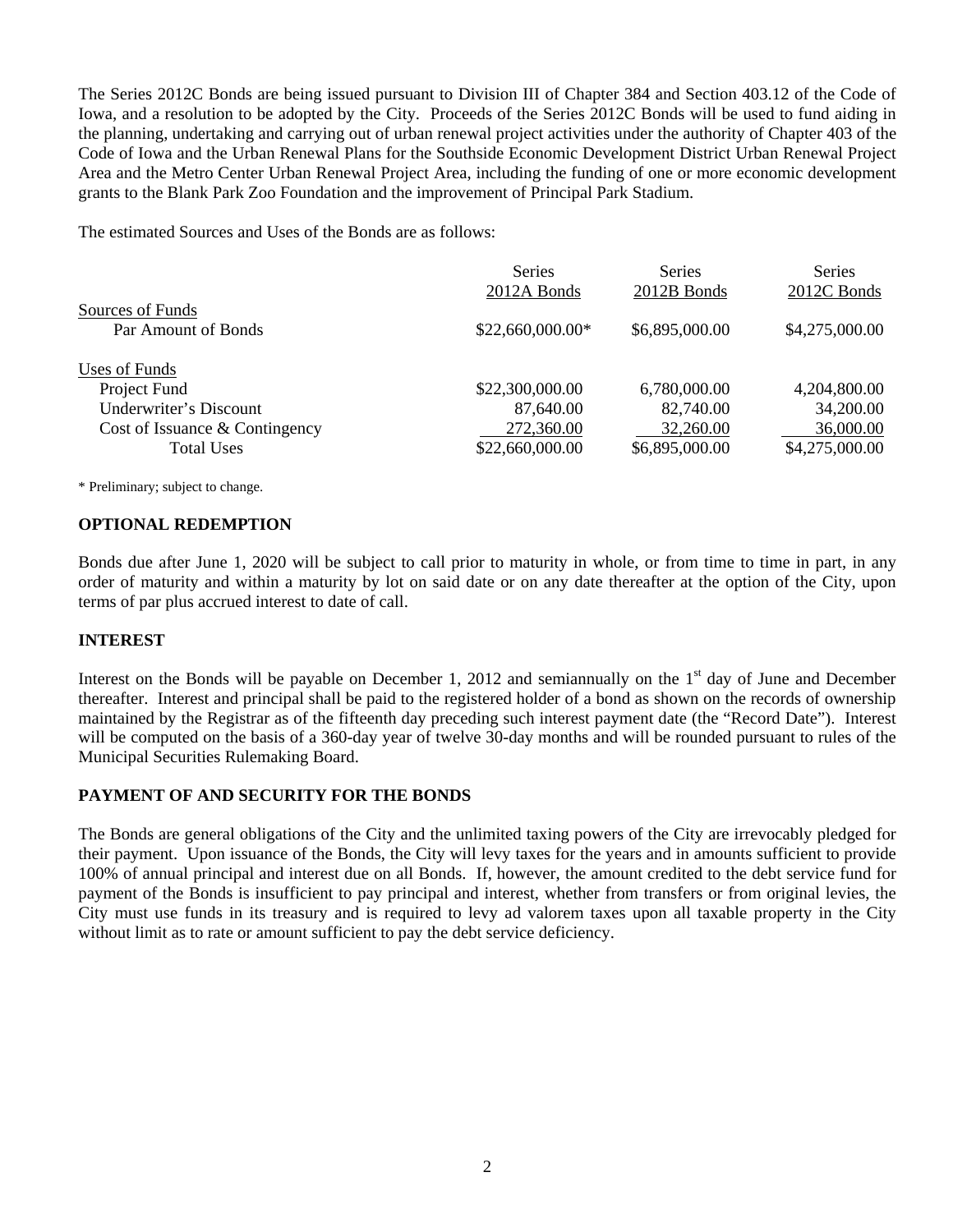#### **BOOK-ENTRY-ONLY ISSUANCE**

*The information contained in the following paragraphs of this subsection "Book-Entry-Only Issuance" has been extracted from a schedule prepared by Depository Trust Company ("DTC") entitled "SAMPLE OFFERING DOCUMENT LANGUAGE DESCRIBING DTC AND BOOK-ENTRY-ONLY ISSUANCE." The information in this section concerning DTC and DTC's book-entry system has been obtained from sources that the City believes to be reliable, but the City takes no responsibility for the accuracy thereof.* 

The Depository Trust Company ("DTC"), New York, NY, will act as securities depository for the securities (the "Securities"). The Securities will be issued as fully-registered securities registered in the name of Cede  $\&$  Co. (DTC's partnership nominee) or such other name as may be requested by an authorized representative of DTC. One fullyregistered Security certificate will be issued for each issue of the Securities, each in the aggregate principal amount of such issue, and will be deposited with DTC. If, however, the aggregate principal amount of any issue exceeds \$500 million, one certificate will be issued with respect to each \$500 million of principal amount, and an additional certificate will be issued with respect to any remaining principal amount of such issue.

DTC, the world's largest securities depository, is a limited-purpose trust company organized under the New York Banking Law, a "banking organization" within the meaning of the New York Banking Law, a member of the Federal Reserve System, a "clearing corporation" within the meaning of the New York Uniform Commercial Code, and a "clearing agency" registered pursuant to the provisions of Section 17A of the Securities Exchange Act of 1934. DTC holds and provides asset servicing for over 3.5 million issues of U.S. and non-U.S. equity issues, corporate and municipal debt issues, and money market instruments from over 100 countries that DTC's participants (the "Direct Participants") deposit with DTC. DTC also facilitates the post-trade settlement among Direct Participants of sales and other securities transactions in deposited securities, through electronic computerized book-entry transfers and pledges between Direct Participants' accounts. This eliminates the need for physical movement of securities certificates. Direct Participants include both U.S. and non-U.S. securities brokers and dealers, banks, trust companies, clearing corporations, and certain other organizations. DTC is a wholly-owned subsidiary of The Depository Trust & Clearing Corporation ("DTCC"). DTCC is the holding company for DTC, National Securities Clearing Corporation and Fixed Income Clearing Corporation, all of which are registered clearing agencies. DTCC is owned by the users of its regulated subsidiaries. Access to the DTC system is also available to others such as both U.S. and non-U.S. securities brokers and dealers, banks, trust companies, and clearing corporations that clear through or maintain a custodial relationship with a Direct Participant, either directly or indirectly (the "Indirect Participants"). DTC has Standard & Poor's rating: AA+. The DTC Rules applicable to its Participants are on file with the Securities and Exchange Commission. More information about DTC can be found at www.dtcc.com and www.dtc.org.

Purchases of Securities under the DTC system must be made by or through Direct Participants, which will receive a credit for the Securities on DTC's records. The ownership interest of each actual purchaser of each Security (the "Beneficial Owner") is in turn to be recorded on the Direct and Indirect Participants' records. Beneficial Owners will not receive written confirmation from DTC of their purchase. Beneficial Owners are, however, expected to receive written confirmations providing details of the transaction, as well as periodic statements of their holdings, from the Direct or Indirect Participant through which the Beneficial Owner entered into the transaction. Transfers of ownership interests in the Securities are to be accomplished by entries made on the books of Direct and Indirect Participants acting on behalf of Beneficial Owners. Beneficial Owners will not receive certificates representing their ownership interests in Securities, except in the event that use of the book-entry system for the Securities is discontinued.

To facilitate subsequent transfers, all Securities deposited by Direct Participants with DTC are registered in the name of DTC's partnership nominee, Cede & Co., or such other name as may be requested by an authorized representative of DTC. The deposit of Securities with DTC and their registration in the name of Cede & Co. or such other DTC nominee do not affect any change in beneficial ownership. DTC has no knowledge of the actual Beneficial Owners of the Securities; DTC's records reflect only the identity of the Direct Participants to whose accounts such Securities are credited, which may or may not be the Beneficial Owners. The Direct and Indirect Participants will remain responsible for keeping account of their holdings on behalf of their customers.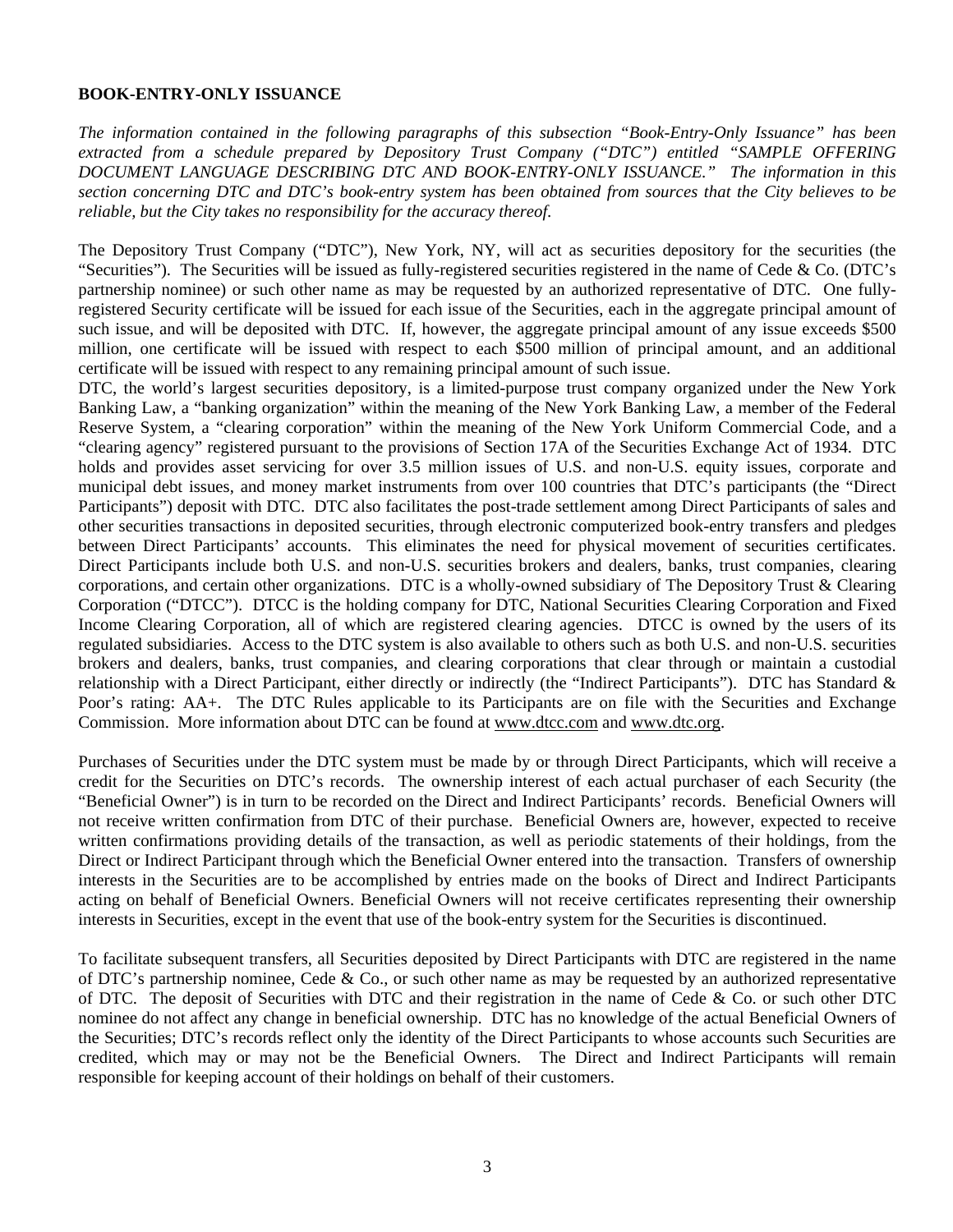Conveyance of notices and other communications by DTC to Direct Participants, by Direct Participants to Indirect Participants, and by Direct Participants and Indirect Participants to Beneficial Owners will be governed by arrangements among them, subject to any statutory or regulatory requirements as may be in effect from time to time. Beneficial Owners of Securities may wish to take certain steps to augment the transmission to them of notices of significant events with respect to the Securities, such as redemptions, tenders, defaults, and proposed amendments to the Security documents. For example, Beneficial Owners of Securities may wish to ascertain that the nominee holding the Securities for their benefit has agreed to obtain and transmit notices to Beneficial Owners. In the alternative, Beneficial Owners may wish to provide their names and addresses to the Registrar and request that copies of notices be provided directly to them.

Redemption notices shall be sent to DTC. If less than all of the Securities within an issue are being redeemed, DTC's practice is to determine by lot the amount of the interest of each Direct Participant in such issue to be redeemed.

Neither DTC nor Cede & Co., nor any other DTC nominee, will consent or vote with respect to Securities unless authorized by a Direct Participant in accordance with DTC's MMI Procedures. Under its usual procedures, DTC mails an Omnibus Proxy to the City as soon as possible after the record date. The Omnibus Proxy assigns Cede & Co.'s consenting or voting rights to those Direct Participants to whose accounts Securities are credited on the record date identified in a listing attached to the Omnibus Proxy.

Redemption proceeds, distributions, and dividend payments on the Securities will be made to Cede & Co., or such other nominee as may be requested by an authorized representative of DTC. DTC's practice is to credit Direct Participants' accounts upon DTC's receipt of funds and corresponding detail information from the City or Agent, on payable date in accordance with their respective holdings shown on DTC's records. Payments by Participants to Beneficial Owners will be governed by standing instructions and customary practices, as is the case with securities held for the accounts of customers in bearer form or registered in "street name," and will be the responsibility of such Participant and not of DTC, Agent, or the City, subject to any statutory or regulatory requirements as may be in effect from time to time. Payment of redemption proceeds, distributions, and dividend payments to Cede & Co., or such other nominee as may be requested by an authorized representative of DTC, is the responsibility of the City or Agent, disbursement of such payments to Direct Participants will be the responsibility of DTC, and disbursement of such payments to the Beneficial Owners will be the responsibility of Direct and Indirect Participants.

A Beneficial Owner shall give notice to elect to have its Securities purchased or tendered, through its Participant, to Tender/Remarketing Agent, and shall effect delivery of such Securities by causing the Direct Participant to transfer the Participant's interest in the Securities, on DTC's records, to Tender/Remarketing Agent. The requirement for physical delivery of Securities in connection with an optional tender or a mandatory purchase will be deemed satisfied when the ownership rights in the Securities are transferred by Direct Participants on DTC's records and followed by a bookentry credit of tendered Securities to Tender/Remarketing Agent's DTC account.

DTC may discontinue providing its services as depository with respect to the Securities at any time by giving reasonable notice to the City or Agent. Under such circumstances, in the event that a successor depository is not obtained, Security certificates are required to be printed and delivered.

The City may decide to discontinue use of the system of book-entry-only transfers through DTC (or a successor securities depository). In that event, Security certificates will be printed and delivered to DTC.

#### **FUTURE FINANCING**

The City will be issuing additional General Obligation Bonds abated by its Sewer, Storm Sewer and Parking Enterprise Funds within the next 90 days.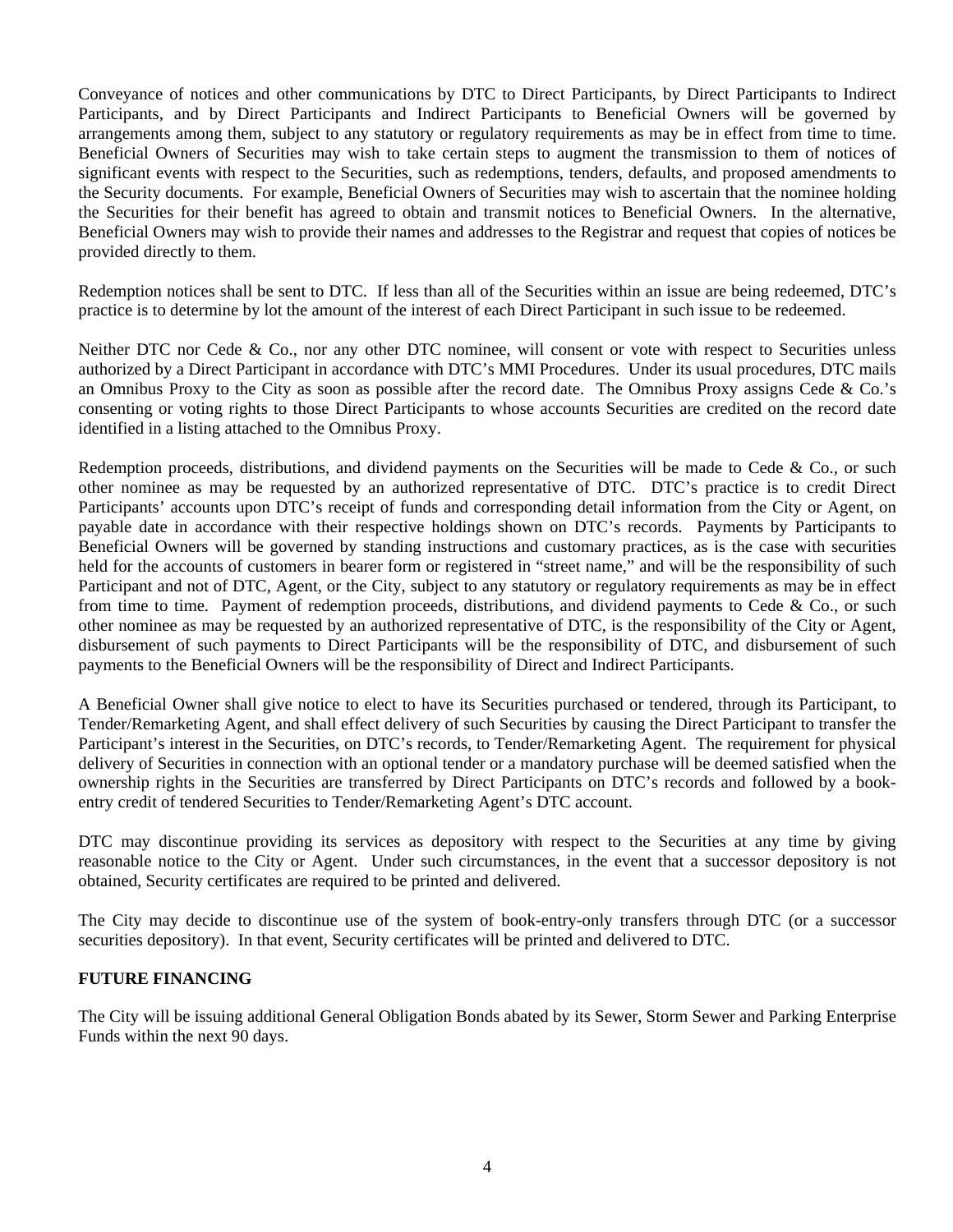# **LITIGATION**

In a January 5, 2006 decision, the Iowa District Court for Polk County (the "District Court") ruled that gas and electric franchise fees imposed by the City are illegal because they constitute unauthorized taxes. In reaching that decision, the District Court concluded that a franchise fee, when used as a revenue-generating measure, constitutes a tax which has been assessed in violation of Iowa Code Section 364.3(4). The District Court denied the plaintiff's motion to certify the case as a class action, and enjoined the City from collecting the franchise fees from the individual plaintiff while its ruling remains in effect. The City appealed the District Court's rulings to the Iowa Supreme Court and on May 26, 2006, the Iowa Supreme Court reversed the District Court's ruling and remanded the case to determine the class certification question and for a trial on the question of the appropriate amount of the franchise fees to be charged. (Kragnes v. City of Des Moines, 714 N.W.2d 632 (Iowa 2006)). According to the Iowa Supreme Court's decision, any franchise fee charged by a city must be reasonably related to the city's administrative and regulatory expenses incurred in the exercise of its police power. Those expenses may include the reasonable costs of inspecting, licensing, supervising or otherwise regulating the activity the city is franchising and the incidental consequences of the franchised services. The Court agreed that the City's franchise fees may be assessed as a percentage of the gross receipts derived from the utility's sale of its services to the public, so long as the charge is reasonably related to the City's administrative expenses.

The District Court subsequently certified a class for purposes of the litigation, consisting of all customers of the gas and electric utilities within the City that have paid gas or electric franchise fees since July 27, 1999. The case was tried in October and November, 2008. On June 3, 2009, the District Court filed its ruling and determined that the amount of the franchise fees received by the City exceeded the costs allowable under the Kragnes ruling, and ordered a refund in an amount to be determined. City staff estimates that the amount of the refund ordered by the District Court could be as much as \$45-50 million. The District Court denied the plaintiff's request for injunctive relief to prevent the City from continuing to collect franchise fees in the amount of 5% of the gross revenue from gas and electric franchises, because of new legislation (described below) enacted by the Iowa General Assembly which permits such fees to be collected. Following post-trial motions, the Iowa Supreme Court granted interlocutory review of the District Court's rulings on November 19, 2009. An appeal was submitted to the Iowa Supreme Court on September 2, 2010, without oral argument.

On April 27, 2009, the Iowa General Assembly adopted Senate file 478 (the "Act") which became effective upon receiving the Governor's approval on May 26, 2009. Under the Act, a franchise fee assessed by a city may be based upon a percentage of gross revenues generated from sales of the franchise within the city not to exceed five percent, without regard to the city's cost of inspecting, supervising, and otherwise regulating the franchise. The Act therefore authorizes the collection and usage of City's current franchise fees. However, the Act is not retroactive and will not eliminate the refund claims asserted in the pending litigation as previously described.

On March 2, 2012, the Iowa Supreme Court rendered its decision. The Iowa Supreme Court affirmed the District Court's certification of the class and held that members of the class are entitled to a refund. The question of how to make the refund (which may not necessarily be in the form of cash payments) and attorneys' fees was returned to the District Court for determination. City staff continues to estimate refund claims in the order of \$45-50 million. The Iowa Supreme Court ruling will not allow class members to get out of receiving refunds. The City's motion for rehearing was denied on April 6, 2012. The case has been returned to District Court for further determination. The City is authorized under Iowa law to certify a special tax levy to pay any final judgments that may be entered, and also may issue general obligation bonds for such purposes following a public hearing on the bond proposal.

The City is not aware of any other threatened or pending litigation affecting the validity of the Bonds, or any other litigation which could have a material adverse affect on the City's ability to meet its financial obligations.

#### **DEBT PAYMENT HISTORY**

The City knows of no instance in which it has defaulted in the payment of principal or interest on its debt.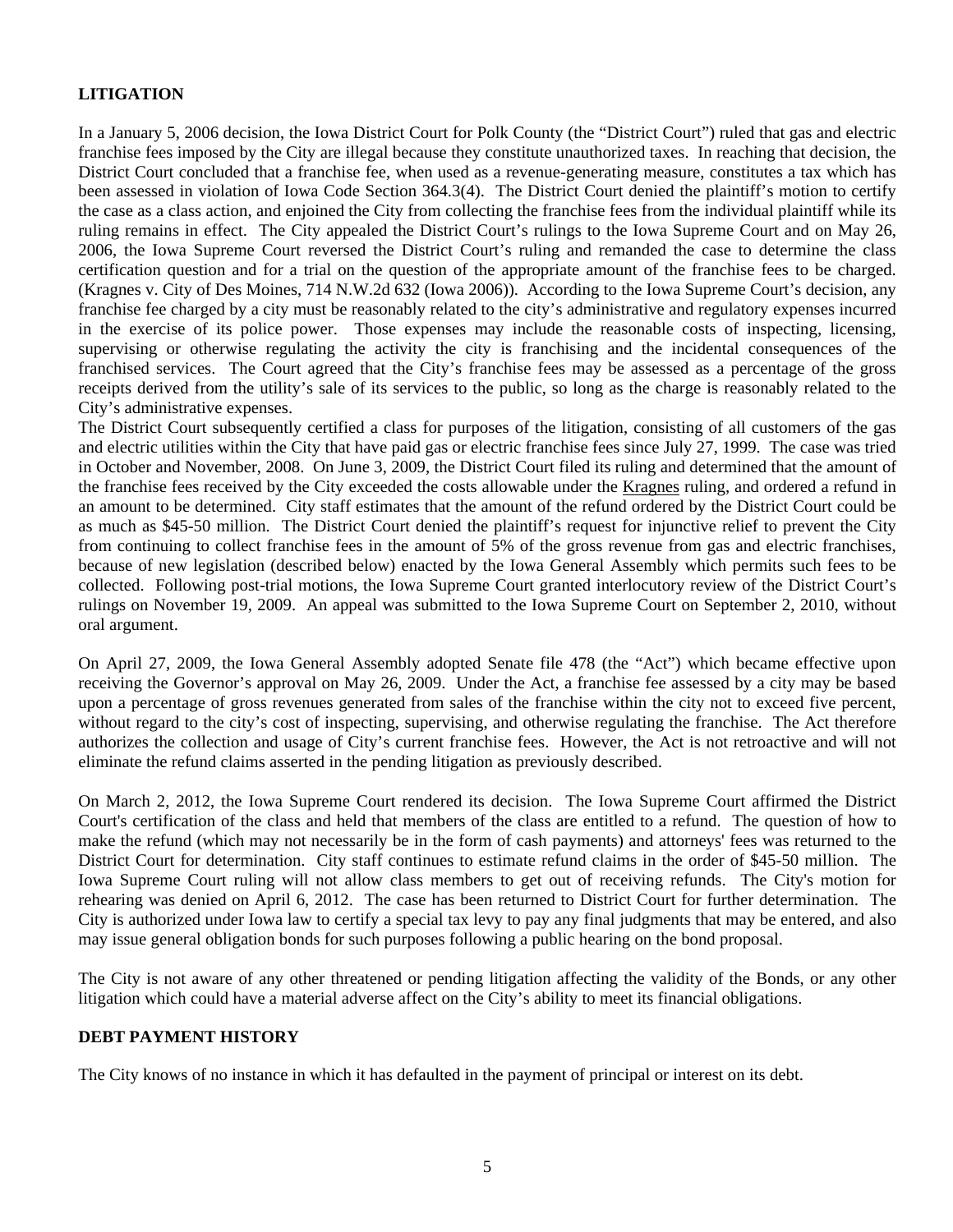# **LEGALITY**

The Bonds are subject to approval as to certain matters by Ahlers & Cooney, P.C. of Des Moines, Iowa as Bond Counsel. Bond Counsel has not participated in the preparation of this Preliminary Official Statement and will not pass upon its accuracy, completeness or sufficiency. Bond Counsel has not examined, nor attempted to examine or verify, any of the financial or statistical statements or data contained in this Preliminary Official Statement, and will express no opinion with respect thereto. The form of Legal Opinion as set out in APPENDIX A to this Preliminary Official Statement will be delivered at closing.

#### **TAX EXEMPTION AND RELATED CONSIDERATIONS – SERIES 2012A AND SERIES 2012B BONDS**

#### **Tax-Exemption**

Federal tax law contains a number of requirements and restrictions that apply to the Series 2012A and Series 2012B Bonds. These include investment restrictions, periodic payments of arbitrage profits to the United States, requirements regarding the proper use of bond proceeds and facilities financed with bond proceeds, and certain other matters. The City has covenanted to comply with all requirements that must be satisfied in order for the interest on the Series 2012A and Series 2012B Bonds to be excludable from gross income for federal income tax purposes. Failure to comply with certain of such covenants could cause interest on the Series 2012A and Series 2012B Bonds to become includable in gross income for federal income tax purposes retroactively to the date of issuance of the Series 2012A and Series 2012B Bonds.

Subject to the City's compliance with the above-referenced covenants, under present law, in the opinion of Bond Counsel, interest on the Series 2012A and Series 2012B Bonds is (i) is excludable from gross income of the owners thereof for federal income tax purposes; and (ii) is not included as an item of tax preference in computing the federal alternative minimum tax imposed on individuals and corporations; however, interest is taken into account in computing an adjustment used in determining the federal alternative minimum tax for certain corporations.

Furthermore, the interest on the Series 2012B Bonds is exempt from the taxes imposed by Division II (Personal Net Income Tax) and Division III (Business Tax on Corporations) of Chapter 422 of the Code of Iowa, as amended (the "Iowa Code"); it should be noted, however, that interest on the Series 2012B Bonds is required to be included in the adjusted current earnings to be used in computing the "state alternative minimum taxable income" of corporations and financial institutions for purposes of Sections 422.33 and 422.60 of the Iowa Code. Interest on the Series 2012B Bonds is subject to the taxes imposed by Division V (Taxation of Financial Institutions) of Chapter 422 of the Iowa Code. Bond Counsel expresses no opinion regarding any such collateral consequences arising with respect to the Series 2012B Bonds. Prospective purchasers of the Series 2012B Bonds should consult their tax advisors regarding the applicability of any such state and local taxes.

Prospective purchasers of the Series 2012A and Series 2012B Bonds should be aware that ownership of the Series 2012A and Series 2012B Bonds may result in collateral federal income tax consequences to certain taxpayers, including, without limitation, corporations subject to the branch profits tax, financial institutions, certain insurance companies, certain S corporations, individual recipients of Social Security or Railroad Retirement benefits and taxpayers who may be deemed to have incurred (or continued) indebtedness to purchase or carry tax-exempt obligations. Bond Counsel will not express any opinion as to such collateral tax consequences. Prospective purchasers of the Series 2012A and Series 2012B Bonds should consult their tax advisors as to collateral federal income tax consequences.

#### **Not Qualified Tax-Exempt Obligations**

The City will **NOT** designate the Series 2012A Bonds and the Series 2012B Bonds as qualified tax-exempt obligations under Section 265(b)(3) of the Code; therefore the Series 2012A Bonds and the Series 2012B Bonds will **NOT** be bank qualified.

#### **Tax Accounting Treatment of Discount and Premium on Certain Series 2012A and Series 2012B Bonds**

The initial public offering price of certain Series 2012A Bonds and the Series 2012B Bonds (the "Discount Bonds") may be less than the amount payable on such bonds at maturity. An amount equal to the difference between the initial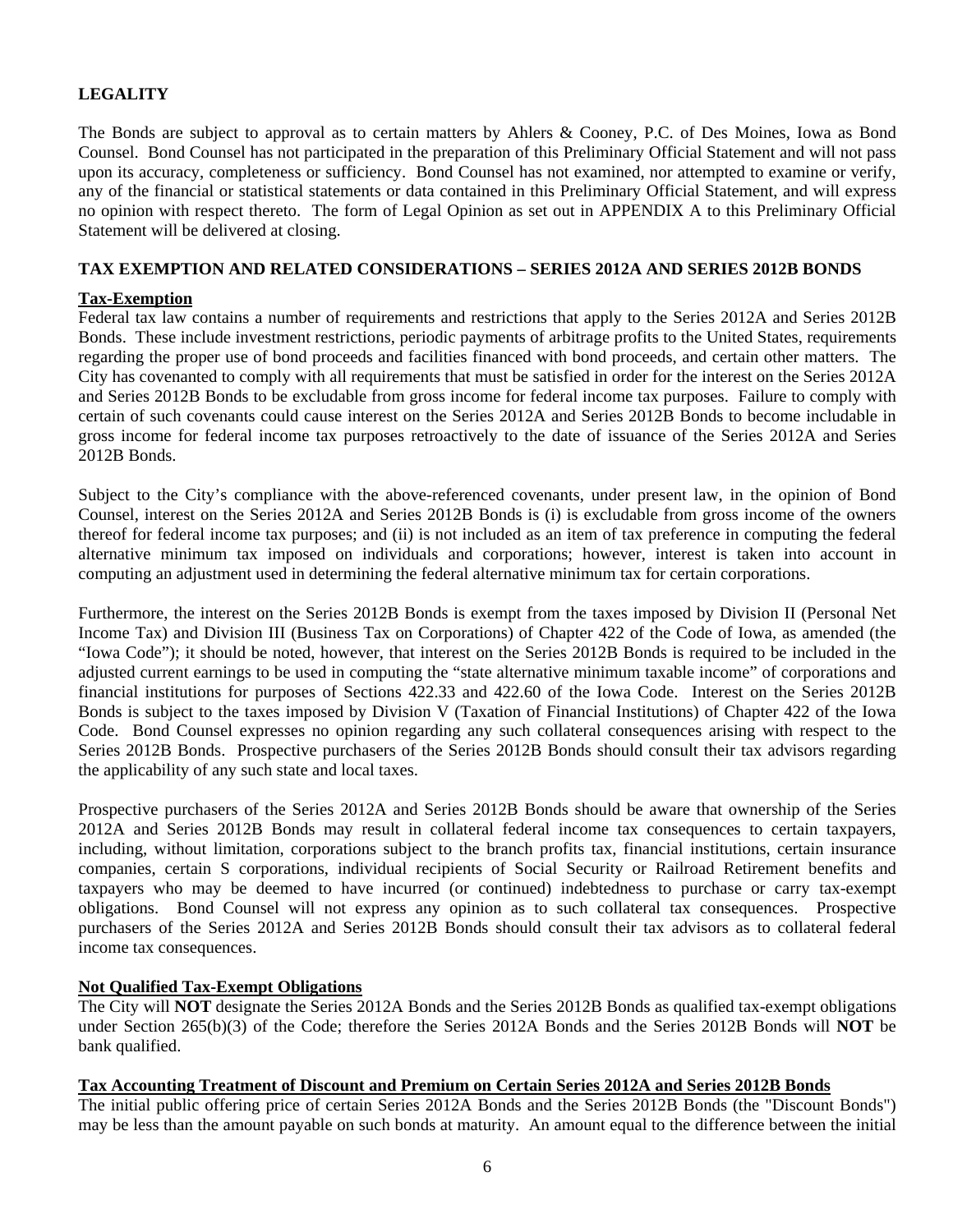public offering prices of Discount Bonds (assuming that a substantial amount of the Discount Bonds of that maturity are sold to the public at such price) and the amount payable at maturity constitutes original issue discount to the initial purchaser of such Discount Bonds. A portion of such original issue discount allocable to the holding period of such Discount Bonds by the initial purchaser will, upon the disposition of such Discount Bonds (including by reason of their payment at maturity), be treated as interest excludable from gross income, rather than as taxable gain, for federal income tax purposes, on the same terms and conditions as those for other interest on the Series 2012A Bonds and the Series 2012B Bonds described above under "TAX EXEMPTION AND RELATED CONSIDERATIONS – Series 2012A and Series 2012B Bonds" section. Such interest is considered to be accrued actuarially in accordance with the constant interest method over the life of the Discount Bonds, taking into account the semiannual compounding of accrued interest, at the yield to maturity on such Discount Bonds and generally will be allocated to an original purchaser in a different amount from the amount of the payment denominated as interest actually received by the original purchaser during the tax year.

However, such interest may be required to be taken into account in determining the amount of the branch profits tax applicable to certain foreign corporations doing business in the United States, even though there will not be a corresponding cash payment. In addition, the accrual of such interest may result in certain other collateral federal income tax consequences to, among others, financial institutions, life insurance companies, property and casualty insurance companies, S corporations with "subchapter C" earnings and profits, individual recipients of Social Security or Railroad Retirement benefits, and taxpayers who may be deemed to have incurred or continued indebtedness to purchase or carry, or who have paid or incurred certain expenses allocable to, tax-exempt obligations. Moreover, in the event of the redemption, sale or other taxable disposition of the Discount Bonds by the initial owner prior to maturity, the amount realized by such owner in excess of the basis of such Discount Bonds in the hands of such owner (adjusted upward by the portion of the original issue discount allocable to the period for which such Discount Bonds was held) is includable in gross income.

Owners of Discount Bonds should consult with their own tax advisors with respect to the determination of accrued original issue discount on Discount Bonds for federal income tax purposes and with respect to the state and local tax consequences of owning and disposing of Discount Bonds. It is possible that, under applicable provisions governing determination of state and local income taxes, accrued interest on Discount Bonds may be deemed to be received in the year of accrual even though there will not be a corresponding cash payment.

The initial public offering price of certain Bonds (the "Premium Bonds") may be greater than the amounts payable on such bonds at maturity. An amount equal to the difference between the initial public offering price of the Premium Bonds (assuming that a substantial amount of the Premium Bonds of that maturity are sold to the public at such price) and the amount payable at maturity constitutes a premium to the initial purchaser of such Premium Bonds. The basis for federal income tax purposes of the Premium Bonds in the hands of such initial purchaser must be reduced each year by the amortizable bond premium, although no federal income tax deduction is allowed as a result of such reduction in basis for amortizable bond premium. Such reduction in basis will increase the amount of any gain (or decrease the amount of any loss) to be recognized for federal income tax purposes upon a sale or other taxable disposition of the Premium Bonds. The amount of premium which is amortizable each year by an initial purchaser is determined by using such purchaser's yield to maturity.

Purchasers of the Premium Bonds should consult with their own tax advisors with respect to the determination of amortizable bond premium on Premium Bonds for federal income tax purposes and with respect to the state and local tax consequences of owning and disposing of Premium Bonds.

#### **Information Reporting and Back-up Withholding**

In general, information reporting requirements will apply with respect to payments to an owner of principal and interest (and with respect to annual accruals of OID) on the Series 2012A and Series 2012B Bonds, and with respect to payments to an owner of any proceeds from a disposition of the Series 2012A and Series 2012B Bonds. This information reporting obligation, however, does not apply with respect to certain owners including corporations, taxexempt organizations, qualified pension and profit sharing trusts, and individual retirement accounts. In the event that an owner subject to the reporting requirements described above fails to supply its correct taxpayer identification number in the manner required by applicable law or is notified by the Internal Revenue Service (the "Service") that it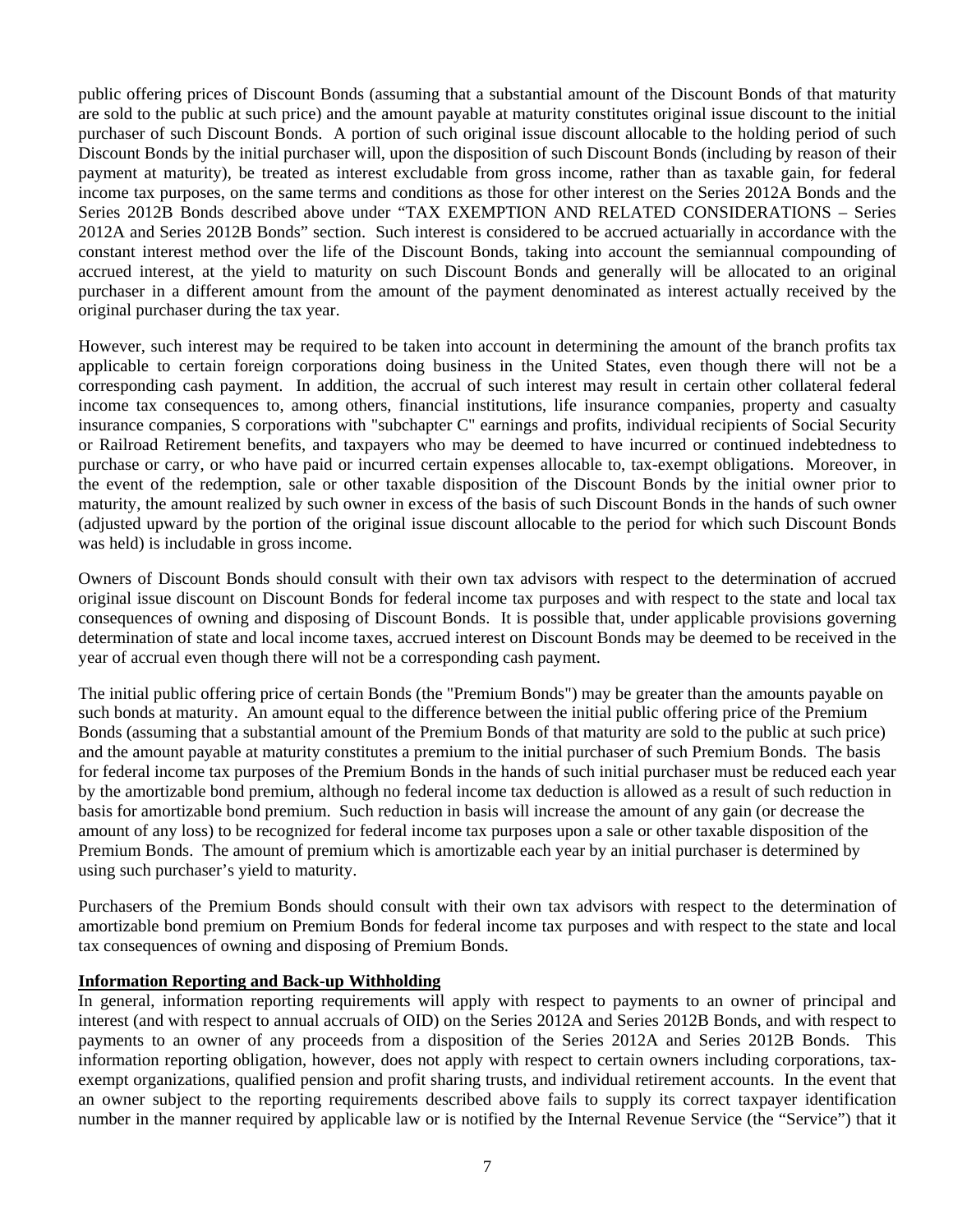has failed to properly report payments of interest and dividends, a backup withholding tax (currently at a rate of 28%) generally will be imposed on the amount of any interest and principal and the amount of any sales proceeds received by the owner on or with respect to the Series 2012A and Series 2012B Bonds.

Any amounts withheld under the backup withholding provisions may be credited against the United States federal income tax liability of the beneficial owner, and may entitle the beneficial owner to a refund, provided that the required information is furnished to the Service.

#### **Disclaimer Regarding Federal Tax Discussion**

The federal income tax discussion set forth above is included for general information only and may not be applicable depending upon a beneficial owner's particular situation. Beneficial owners should consult their tax advisors with respect to the tax consequences to them of the purchase, ownership, and disposition of the Series 2012A and Series 2012B Bonds, including the tax consequences under state, local, foreign, and other tax laws and the possible effects of changes in federal or other tax laws.

#### **State Tax Considerations**

In addition to the federal and state income tax consequences described above, potential investors should consider the state income tax consequences of the acquisition, ownership, and disposition of the Series 2012A and Series 2012B Bonds. State income tax law may differ substantially from the corresponding federal law, and the foregoing is not intended to describe any aspect of the income tax laws of any state. Therefore, potential investors should consult their own tax advisors with respect to the various state tax consequences of an investment in the Series 2012A and Series 2012B Bonds.

# **TAXABILITY OF INTEREST – SERIES 2012C BONDS**

In the opinion of Bond Counsel, the interest to be paid on the Series 2012C Bonds is includable in the income of the recipient for purposes of United States and the State of Iowa income taxation and is subject to Iowa corporate franchise and bank excise taxes measured by net income.

#### **RELATED TAX MATTERS**

The Service has an ongoing program of auditing tax-exempt obligations to determine whether, in the view of the Service, interest on such tax-exempt obligations is includable in the gross income of the owners thereof for federal income tax purposes. It cannot be predicted whether or not the Service will commence an audit of the Bonds. If an audit is commenced, under current procedures the Service may treat the City as a taxpayer and the bondholders may have no right to participate in such procedure. The commencement of an audit could adversely affect the market value and liquidity of the Bonds until the audit is concluded, regardless of the ultimate outcome.

There are or may be pending in the Congress of the United States, legislative proposals, including some that carry retroactive effective dates, that, if enacted, could alter or amend the federal tax matters referred to in this section or affect the market value of the Bonds. It cannot be predicted whether or in what form any such proposal might be enacted or whether, if enacted, it would apply to Bonds issued prior to enactment. Prospective purchasers of the Bonds should consult their own tax advisors regarding any pending or proposed tax legislation. Bond Counsel expresses no opinion regarding any pending or proposed federal or state tax legislation.

#### **Opinions**

Bond Counsel's opinion is not a guarantee of a result, or of the transaction on which the opinion is rendered, or of the future performance of parties to the transaction, but represents its legal judgment based upon its review of existing statutes, regulations, published rulings and court decisions and the representations and covenants of the City described in this section. No ruling has been sought from the Service with respect to the matters addressed in the opinion of Bond Counsel and Bond Counsel's opinion is not binding on the Service. Bond Counsel assumes no obligation to update its opinion after the issue date to reflect any further action, fact or circumstance, or change in law or interpretation, or otherwise.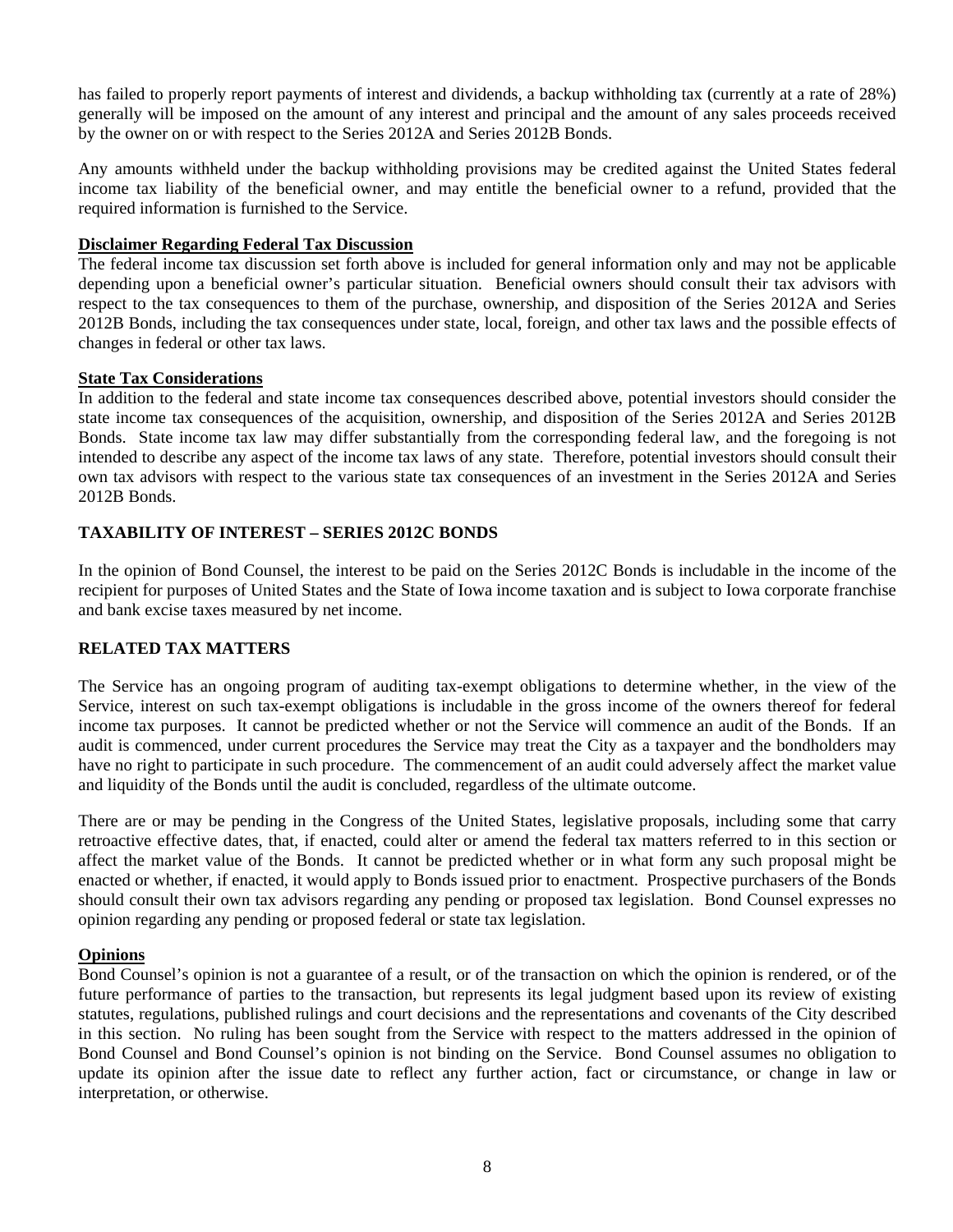# **CHANGES IN FEDERAL AND STATE TAX LAW**

From time to time, there are Presidential proposals, proposals of various federal committees, and legislative proposals in the Congress and in the states that, if enacted, could alter or amend the federal and state tax matters referred to herein or adversely affect the marketability or market value of the Series 2012A and Series 2012B Bonds or otherwise prevent holders of the Series 2012A and Series 2012B Bonds from realizing the full benefit of the tax exemption of interest. Further, such proposals may impact the marketability or market value of the Series 2012A and Series 2012B Bonds simply by being proposed. One such proposal was the American Jobs Act of 2011 (S.1549) (the "Jobs Act") which was introduced in the Senate on September 13, 2011 at the request of President Obama. If enacted in its current form, the Jobs Act could adversely impact the marketability and market value of the Series 2012A and Series 2012B Bonds and prevent certain bondholders (depending on the financial and tax circumstances of the particular bondholder) from realizing the full benefit of the tax exemption of interest on the Series 2012A and Series 2012B Bonds. In addition, on September 29, 2011, President Obama submitted to Congress a legislative proposal entitled the "Debt Reduction Act of 2011" (the "Reduction Act"). If enacted, as proposed, the Reduction Act would require the Office of Management and Budget to establish a steadily declining ratio for debt as a percentage of Gross Domestic Product and would impose a penalty in the event that Congress failed to meet the requirements, including automatic sequestration of spending and the reduction in the value of certain tax incentives, including interest on tax-exempt municipal bonds, potentially (in the extreme) eliminating the exemption from taxation that tax-exempt municipal bonds held at the time of issuance.

It cannot be predicted whether or in what form any such proposals might be enacted or whether, if enacted, it would apply to Series 2012A and Series 2012B Bonds issued prior to enactment. In addition, regulatory actions are from time to time announced or proposed and litigation is threatened or commenced which, if implemented or concluded in a particular manner, could adversely affect the market value, marketability or tax status of the Series 2012A and Series 2012B Bonds. It cannot be predicted whether any such regulatory action will be implemented, how any particular litigation or judicial action will be resolved, or whether the Series 2012A and Series 2012B Bonds would be impacted thereby. It is possible that further legislation will be proposed or introduced that could result in changes in the way that tax exemption is calculated, or whether interest on certain securities are exempt from taxation at all. Prospective purchasers should consult with their own tax advisors regarding the Jobs Act and/or the Reduction Act and any other pending or proposed federal income tax legislation. The likelihood of the Jobs Act or the Reduction Act being enacted or whether the currently proposed terms of the Jobs Act and/or the Reduction Act will be altered or removed during the legislative process cannot be reliably predicted.

Purchasers of the Bonds should consult their tax advisors regarding any pending or proposed legislation, regulatory initiatives or litigation. The opinions expressed by Bond Counsel are based upon existing legislation and regulations as interpreted by relevant judicial and regulatory authorities as of the date of issuance and delivery of the Bonds, and Bond Counsel has expressed no opinion as of any date subsequent thereto or with respect to any proposed or pending legislation, regulatory initiatives or litigation.

#### **RATINGS**

The City has requested a rating on the Bonds from Moody's Investors Service ("Moody's") and Standard & Poor's ("S&P"). Currently, Moody's and S&P rate the City's outstanding general obligation long-term debt 'Aa1' and 'AAA' respectively. Such ratings reflect only the view of the rating agencies and any explanation of the significance of such rating may only be obtained from the respective rating agency. There is no assurance that such ratings will continue for any period of time or that they will not be revised or withdrawn. Any revision or withdrawal of the ratings may have an effect on the market price of the Bonds.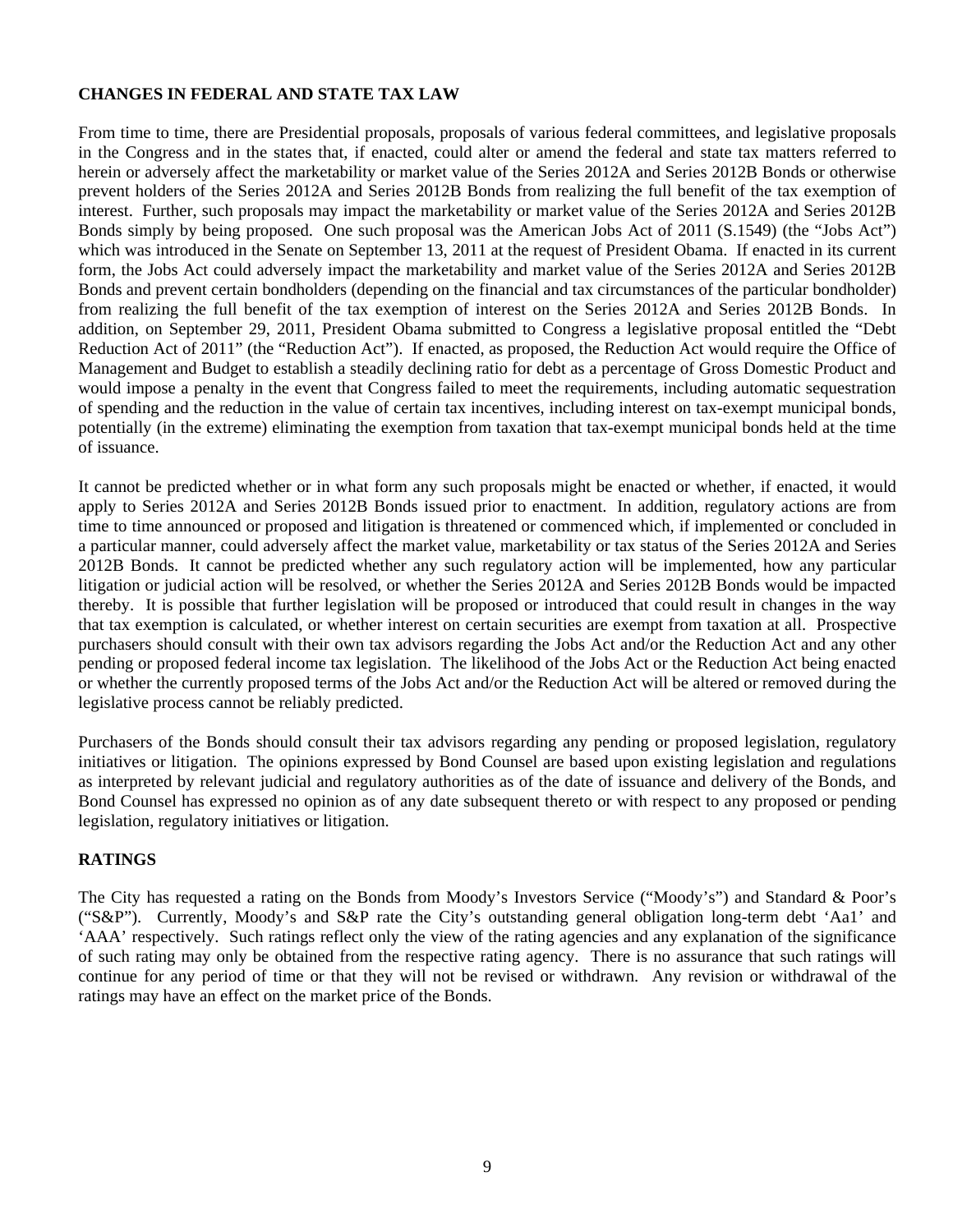#### **FINANCIAL ADVISOR**

The City has retained Public Financial Management, Inc., Des Moines, Iowa as financial advisor (the "Financial Advisor") in connection with the preparation of the issuance of the Bonds. In preparing the Preliminary Official Statement, the Financial Advisor has relied on government officials, and other sources to provide accurate information for disclosure purposes. The Financial Advisor is not obligated to undertake, and has not undertaken, an independent verification of the accuracy, completeness, or fairness of the information contained in the Preliminary Official Statement. Public Financial Management, Inc. is an independent advisory firm and is not engaged in the business of underwriting, trading or distributing municipal securities or other public securities.

#### **CONTINUING DISCLOSURE**

In order to permit bidders for the Bonds and other Participating Underwriters in the primary offering of the Bonds to comply with paragraph (b)(5) of Rule 15c2-12 promulgated by the Securities and Exchange Commission under the Securities Exchange Act of 1934, as amended (the "Rule"), the City will covenant and agree, for the benefit of the registered holders or beneficial owners from time to time of the outstanding Bonds, in the resolution authorizing the issuance of the Bonds and the Continuing Disclosure Certificate, to provide annual reports of specified information and notice of the occurrence of certain material events, as hereinafter described (the "Disclosure Covenants"). The information to be provided on an annual basis, the material events as to which notice is to be given and a summary of other provisions of the Disclosure Covenants, including termination, amendment and remedies, are set forth as APPENDIX C to this Preliminary Official Statement. The City has complied in all material respects with its previous undertakings under the Rule.

Breach of the Disclosure Covenants will not constitute a default or an "Event of Default" under the Bonds or the resolutions for the Bonds. A broker or dealer is to consider a known breach of the Disclosure Covenants, however, before recommending the purchase or sale of the Bonds in the secondary market. Thus, a failure on the part of the City to observe the Disclosure Covenants may adversely affect the transferability and liquidity of the Bonds and their market price.

#### **CERTIFICATION**

The City has authorized the distribution of this Preliminary Official Statement for use in connection with the initial sale of the Bonds. I have reviewed the information contained within this Preliminary Official Statement prepared on behalf of the City of Des Moines, Iowa, by Public Financial Management, Inc., Des Moines, Iowa and said Preliminary Official Statement does not contain any material misstatements of fact nor omission of any material fact regarding the issuance of \$22,660,000\* General Obligation Bonds, Series 2012A, \$6,895,000 General Obligation Bonds, Series 2012B (Urban Renewal) and \$4,275,000 General Obligation Bonds, Taxable Series 2012C.

> CITY OF DES MOINES, IOWA /s/ Scott Sanders, Finance Director/Treasurer

\* Preliminary; subject to change.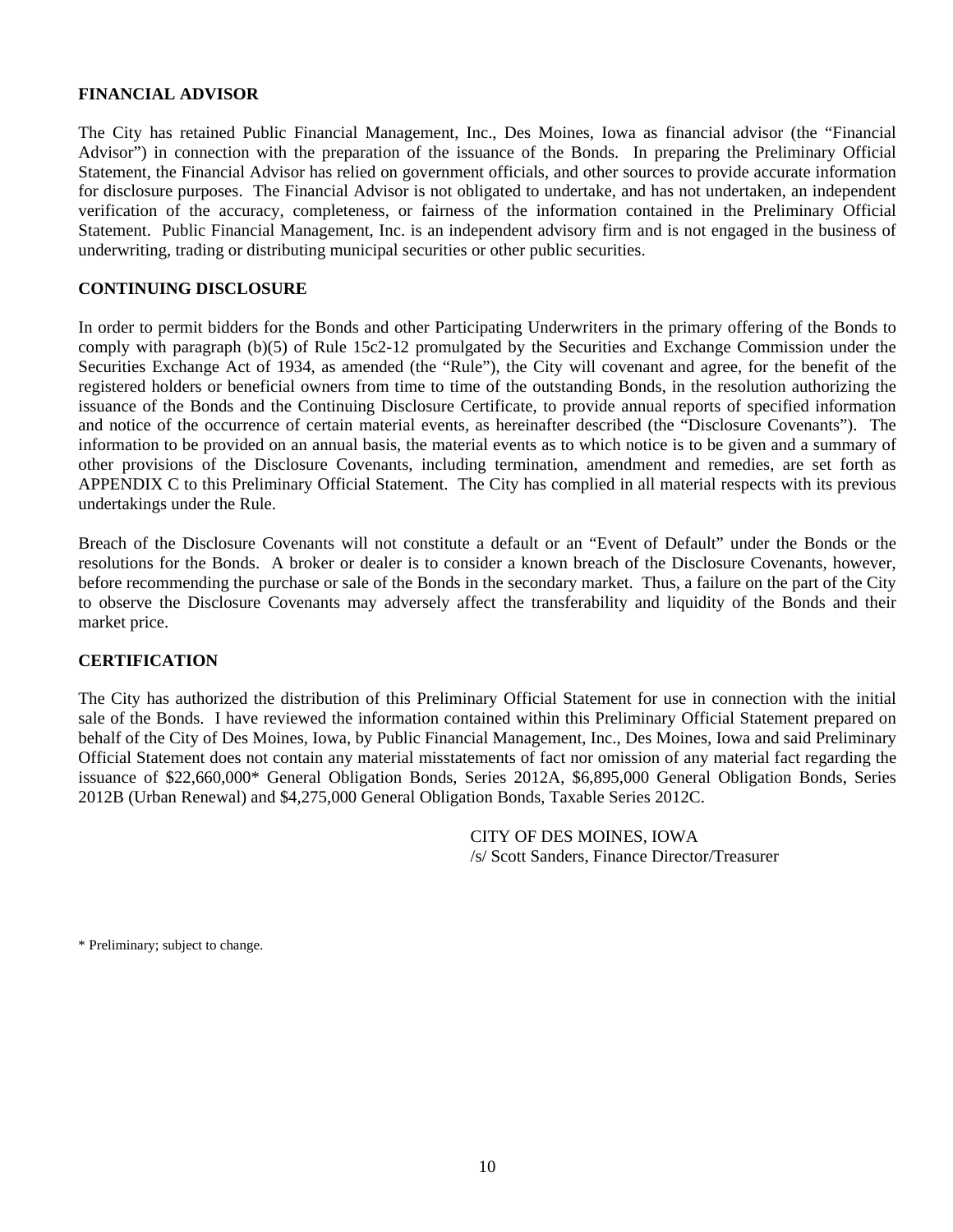## **CITY PROPERTY VALUES**

#### **IOWA PROPERTY VALUATIONS**

In compliance with Section 441.21 of the Code of Iowa, the State Director of Revenue annually directs the county auditors to apply prescribed statutory percentages to the assessments of certain categories of real property. The Polk and Warren County Auditors adjusted the final actual values for 2011. The reduced values, determined after the application of rollback percentages, are the Taxable Values subject to tax levy. For assessment year 2011, the Taxable Value rollback rate was 50.7518% of Actual Value for residential property; 57.5411% of Actual Value for agricultural property; and 100% of Actual Value for commercial, industrial, railroad and utility property.

The Legislature's intent has been to limit the growth of statewide taxable valuations for the specific classes of property to 4% annually. Political subdivisions whose taxable values are thus reduced or are unusually low in growth are allowed to appeal the valuations to the State Appeal Board.

#### **1/1/2011 VALUATIONS (Taxes payable July 1, 2012 through June 30, 2013)**

|                                | 100% Actual Value | Taxable Value<br>(With Rollback) |
|--------------------------------|-------------------|----------------------------------|
| Residential                    | \$7,215,230,230   | \$3,638,147,279                  |
| Commercial                     | 2,366,089,800     | 2,366,089,800                    |
| Industrial                     | 170,333,220       | 170,333,220                      |
| Railroad                       | 15,154,668        | 15,154,668                       |
| Utilities w/o Gas & Electric   | 37,281,651        | 37,281,651                       |
| Gross valuation                | \$9,804,089,569   | \$6,227,006,618                  |
| Less military exemption        | (15,584,570)      | (15,584,570)                     |
| Net valuation                  | \$9,788,504,999   | \$6,211,422,048                  |
| TIF Increment (used to compute |                   |                                  |
| Debt service levies and        |                   |                                  |
| Constitutional debt limit)     | \$700,013,700     | \$700,007,540                    |
| Taxed separately               |                   |                                  |
| Gas & Electric Utilities       | \$338,306,985     | \$228,798,631                    |
| Ag. Land                       | \$9,398,550       | \$5,408,069                      |
| Ag. Buildings                  | \$659,200         | \$379,356                        |

#### **2011 GROSS TAXABLE VALUATION BY CLASS OF PROPERTY 1)**

|                                      | Taxable<br>Valuation | Percent<br>Total |
|--------------------------------------|----------------------|------------------|
| Residential                          | \$3,638,147,279      | 56.35%           |
| Commercial                           | 2,366,089,800        | 36.65%           |
| Industrial, Railroad & Utility       | 222,769,539          | 3.45%            |
| Gas & Electric Utilities             | 228,798,631          | 3.55%            |
| <b>Total Gross Taxable Valuation</b> | \$6,455,805,249      | 100.00%          |

<sup>1)</sup> Excludes Taxable TIF Increment, Ag. Land and Ag. Buildings.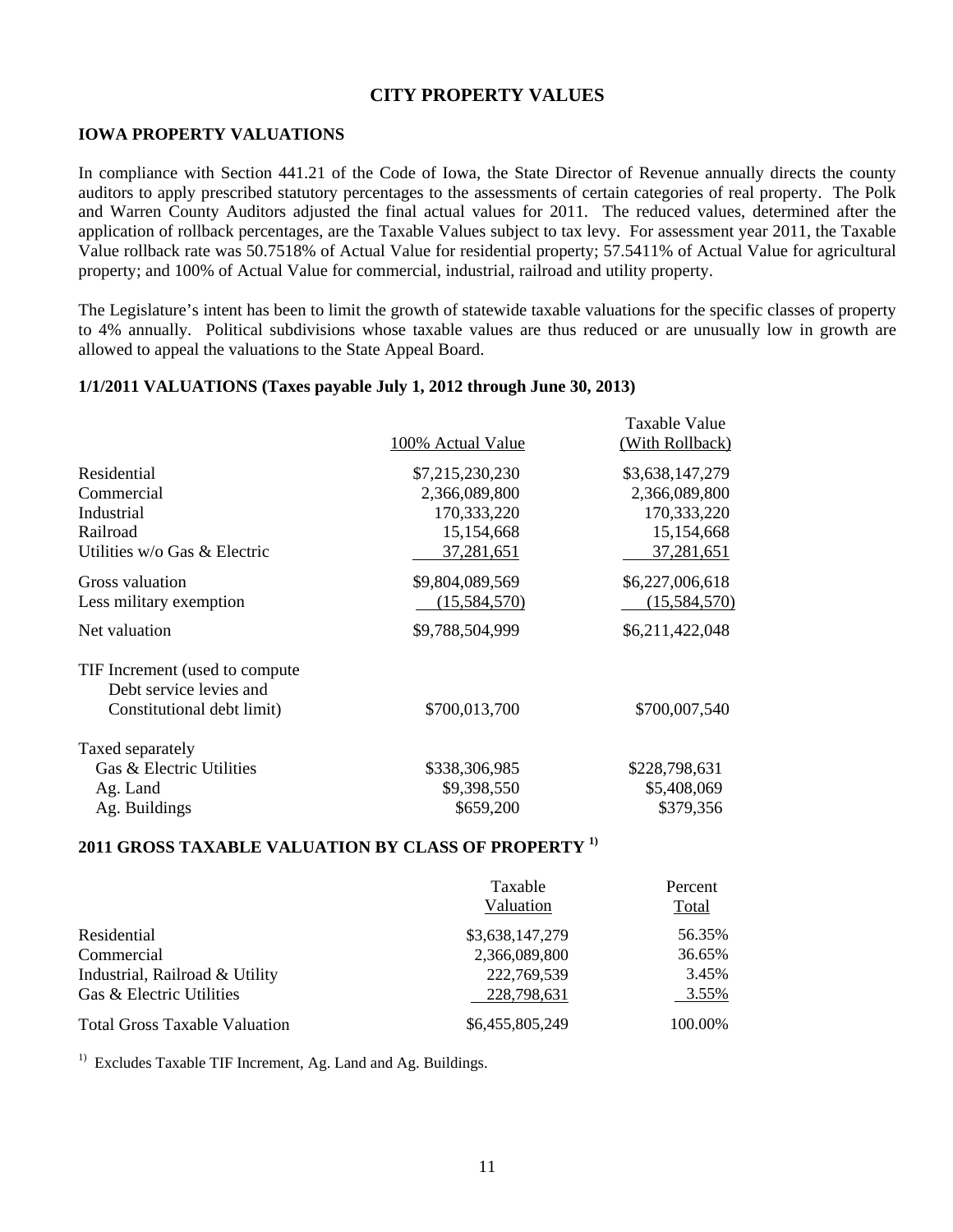#### **TREND OF VALUATIONS**

|            |             |                       | Taxable         |               |
|------------|-------------|-----------------------|-----------------|---------------|
| Assessment | Payable     |                       | Valuation       | Taxable       |
| Year       | Fiscal Year | 100% Actual Valuation | (With Rollback) | TIF Increment |
| 2007       | 2008-09     | 10,485,684,342        | 5,874,658,327   | 656,276,490   |
| 2008       | 2009-10     | 10,708,629,698        | 6,037,631,219   | 711,108,790   |
| 2009       | 2010-11     | 11,051,949,782        | 6,397,515,722   | 629,710,790   |
| 2010       | 2011-12     | 11,163,960,293        | 6,583,898,786   | 611,989,020   |
| 2011       | 2012-13     | 10,836,883,434        | 6,440,220,679   | 700,007,540   |

The 100% Actual Valuations, before rollback and after reduction of military exemption, include Ag. Land, Ag. Buildings, Taxable TIF Increment and Gas & Electric Utilities. The Taxable Valuations, with the rollback and after the reduction of military exemption, include Gas & Electric Utilities and exclude Ag. Land, Ag. Buildings and Taxable TIF Increment. Iowa cities certify operating levies against Taxable Valuation excluding the Taxable TIF Increment and debt service levies are certified against Taxable Valuations including the Taxable TIF Increment.

# **LARGER TAXPAYERS 1)**

| <b>Type of Property/Business</b><br><b>Taxpayer</b>          | 1/1/2011<br><b>Taxable Valuation</b> |
|--------------------------------------------------------------|--------------------------------------|
| Mid-American Energy<br><b>Electric Company</b>               | \$228,600,632                        |
| Principal Mutual Life<br><b>Insurance Company</b>            | 191,650,950                          |
| Nationwide Mutual Life<br><b>Insurance Company</b>           | 171,376,280                          |
| <b>Insurance Company</b><br>Wellmark                         | 132,474,400                          |
| Wells Fargo Financial<br><b>Banking Services</b>             | 102,245,180                          |
| <b>Employers Mutual Casualty</b><br><b>Insurance Company</b> | 49,256,570                           |
| Mercy Medical<br>Hospital                                    | 39,083,930                           |
| Iowa Methodist Hospital<br>Hospital                          | 35,735,390                           |
| Ruan Center Corp.<br>Transportation                          | 31,332,250                           |
| <b>Meredith Corporation</b><br>Publishing                    | 31,077,310                           |

 $<sup>1)</sup>$  This list represents larger taxpayers in this jurisdiction, not necessarily the top 10 taxpayers.</sup>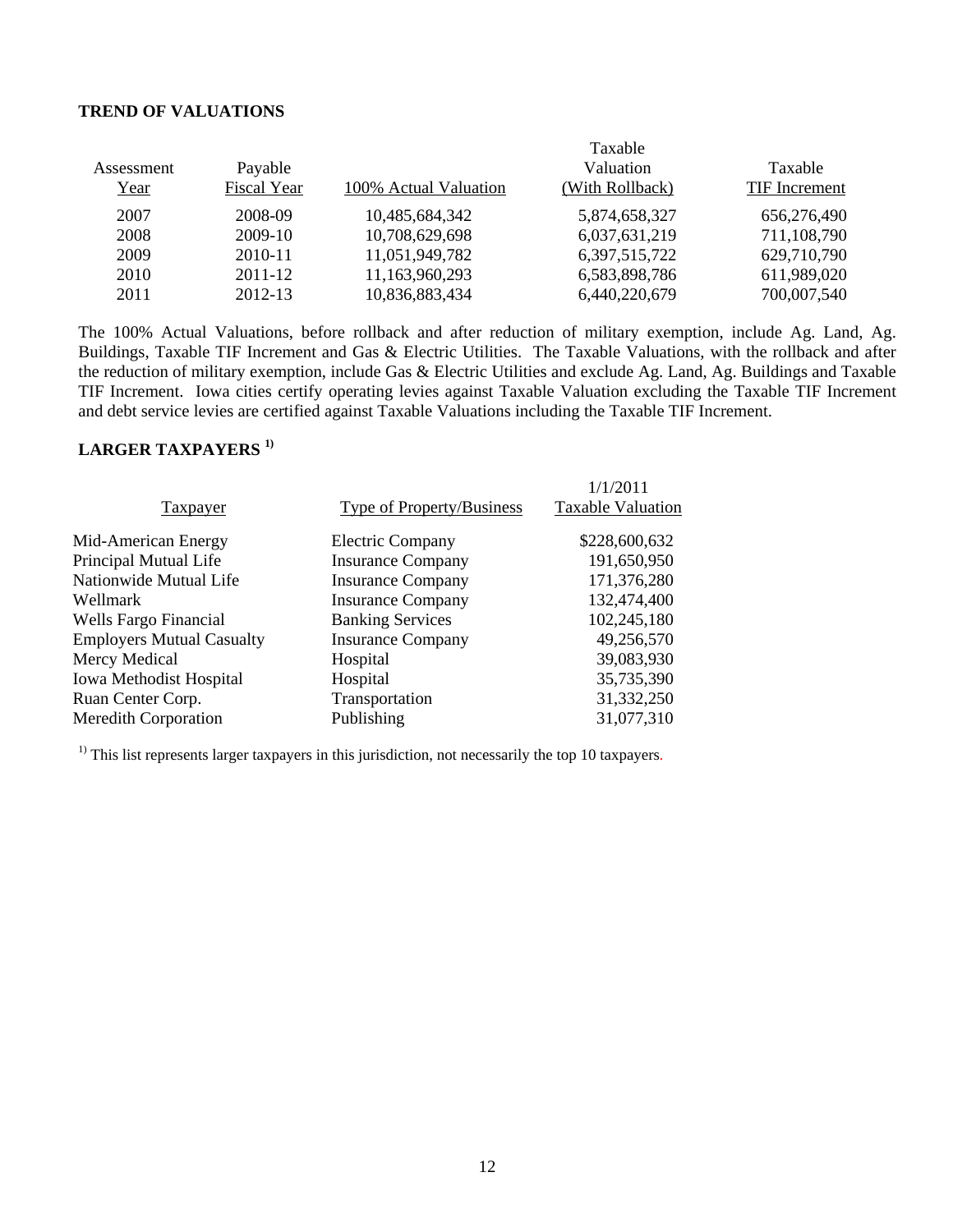# **LEGISLATION**

From time to time, legislative proposals are pending in Congress and the Iowa General Assembly that would, if enacted, alter or amend one or more of the property tax matters described herein. It cannot be predicted whether or in what forms any of such proposals, either pending or that may be introduced, may be enacted, and there can be no assurance that such proposals will not apply to valuation, assessment or levy procedures for taxes levied by the City or have an adverse impact on the future tax collections of the City. Purchasers of the Bonds should consult their tax advisors regarding any pending or proposed federal or state tax legislation. The opinions expressed by Bond Counsel are based upon existing legislation as of the date of issuance and delivery of the Bonds and Bond Counsel has expressed no opinion as of any date subsequent thereto or with respect to any pending federal or state tax legislation.

Iowa Code section 76.2 provides that when an Iowa political subdivision issues general obligation debt: "The governing authority of these political subdivisions before issuing Bonds shall, by resolution, provide for the assessment of an annual levy upon all the taxable property in the political subdivision sufficient to pay the interest and principal of the bonds within a period named not exceeding the applicable period of time specified in section 76.1. A certified copy of this resolution shall be filed with the county auditor or the auditors of the counties in which the political subdivision is located; and the filing shall make it a duty of the auditors to enter annually this levy for collection from the taxable property within the boundaries of the political subdivision until funds are realized to pay the bonds in full." Iowa Code section 76.1 provides that the annual levy shall be sufficient to pay the interest and approximately such portion of the principal of the bonds as will retire them in a period not exceeding twenty years from the date of issue, except for certain bonds issued for disaster purposes and bonds issued to refund or refinance bonds issued for such disaster purposes which may mature and be retired in a period not exceeding thirty years from date of issue.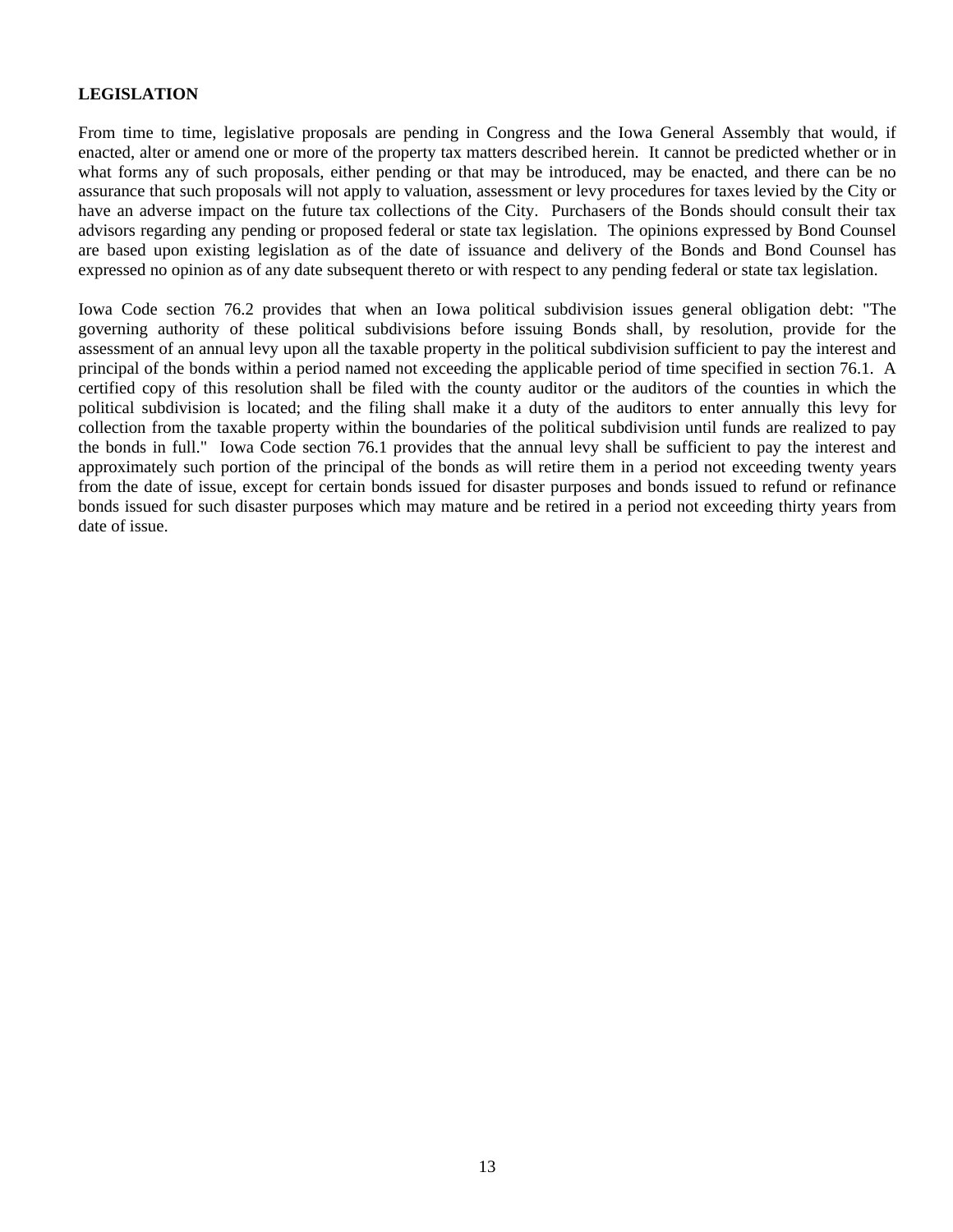#### **CITY INDEBTEDNESS**

#### **DEBT LIMIT**

Article XI, Section 3 of the State of Iowa Constitution limits the amount of debt outstanding at any time of any county, municipality or other political subdivision to no more than 5% of the actual value of all taxable property within the corporate limits, as taken from the last state and county tax list. The debt limit for the City, based on its 2010 actual valuation currently applicable to the fiscal year 2011-12, is as follows:

|       | 2010 Actual Valuation of Property             | \$11,180,094,811  |
|-------|-----------------------------------------------|-------------------|
|       | Less: Military Exemption                      | (16, 134, 518)    |
|       | Subtotal                                      | \$11,163,960,293  |
|       | Legal Debt Limit of 5%                        | 0.05              |
|       | Legal Debt Limit                              | \$558,198,015     |
| Less: | General Obligation Debt Subject to Debt Limit | (359, 385, 000)   |
| Less: | Other Debt Subject to Debt Limit              | $(1,316,336)^{1}$ |
|       | Legal Debt Margin                             | \$197,496,679     |

<sup>1)</sup> As of June 13, 2012, the City has one outstanding Section 108 CDBG Loan with \$8,500,000 outstanding, which is subject to annual appropriation and the City's Debt Limit. The amount subject to the Debt Limit for FY 2012-13 was \$439,749. In addition, the City has three notes payable from the debt service levy with total principal and interest payable in the amount of \$689,087. Finally, the City has an economic development loan from Polk County with \$1,325,000 outstanding payable from the Metro Urban Renewal Area, which is subject to annual appropriation and the City's Debt Limit. The amount subject to the Debt Limit for FY 2012-13 was \$187,500.

Principal

#### **DIRECT DEBT**

#### **General Obligation Debt Paid by Property Taxes (Includes a portion of the Series 2012A and a portion of the Series 2012C Bonds)**

| Date<br>of Issue | Original<br><u>Amount</u> | <u>Purpose</u>            | Final<br>Maturity | 1 milion par<br>Outstanding<br>As of 6/13/12 |
|------------------|---------------------------|---------------------------|-------------------|----------------------------------------------|
| 6/05B            | \$27,775,000              | <b>Various Purpose</b>    | 6/13              | $$1,275,000$ <sup>1)</sup>                   |
| 12/05E           | 20,825,000                | Refunding                 | 6/20              | 14,320,000                                   |
| 8/06A            | 20,295,000                | <b>Various Purpose</b>    | 6/26              | 16,465,000                                   |
| 6/07B            | 18,255,000                | <b>Various Purpose</b>    | 6/27              | 15,615,000                                   |
| 6/08D            | 24,055,000                | <b>Various Purpose</b>    | 6/28              | 21,500,000                                   |
| 6/09C            | 16,045,000                | Refunding                 | 6/19              | 9,447,000                                    |
| 6/09E            | 19,605,000                | Various Purpose           | 6/29              | 18,290,000                                   |
| 6/09G            | 3,115,000                 | <b>Various Purpose</b>    | 6/19              | 2,360,000                                    |
| 1/10A            | 15,320,000                | Refunding                 | 6/24              | 12,365,000                                   |
| 1/10C            | 18,855,000                | Refunding                 | 6/16              | 10,150,000                                   |
| 6/10D            | 20,790,000                | <b>Various Purpose</b>    | 6/30              | 20,025,000                                   |
| 12/10H           | 52,395,000                | Refunding                 | 6/25              | 51,840,000                                   |
| 6/11A            | 32,365,000                | Various Purpose/Refunding | 6/31              | 30,595,000                                   |
| 6/12A            | 22,660,000*               | <b>Various Purpose</b>    | 6/32              | 22,660,000*                                  |
| 6/12C            | 2,745,000                 | <b>Various Purpose</b>    | 6/17              | 2,745,000                                    |
| Subtotal         |                           |                           |                   | \$249,652,000                                |

<sup>1)</sup> The proceeds of the Series 2010H Notes will advance refund the 2012 through 2025 maturities on June 1, 2013.

\* Preliminary; subject to change.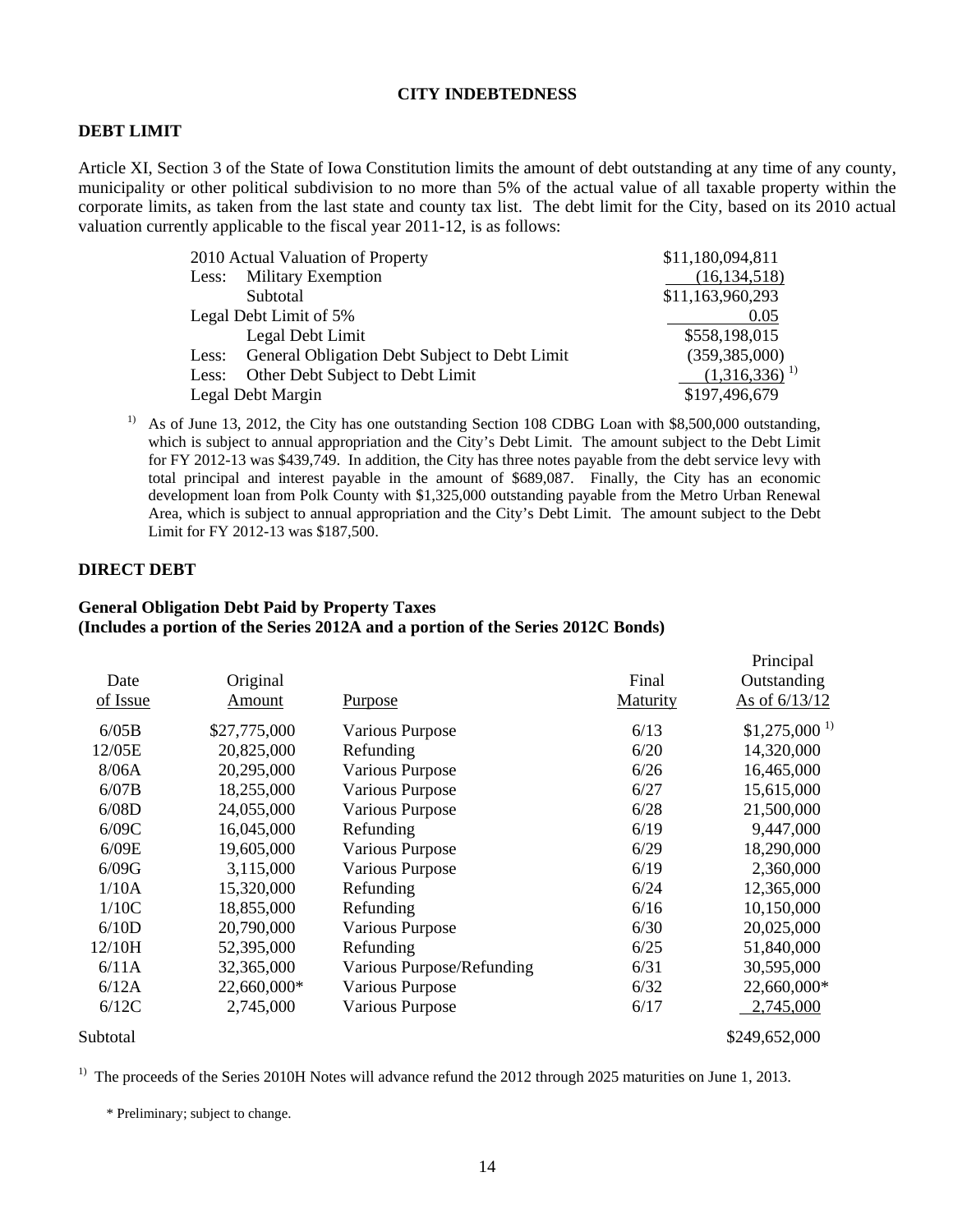### **General Obligation Debt Paid by Tax Increment (Includes the Series 2012B Bonds and a portion of the Series 2012C Bonds)**

|          |               |                               |          | Principal     |
|----------|---------------|-------------------------------|----------|---------------|
| Date     | Original      |                               | Final    | Outstanding   |
| of Issue | <u>Amount</u> | <u>Purpose</u>                | Maturity | As of 6/13/12 |
| 6/04E    | 4,830,000     | Various Purpose               | 6/13     | 715,000       |
| 6/05C    | 10,000,000    | <b>Various Purpose</b>        | 6/23     | 10,000,000    |
| 12/05E   | 7,360,000     | Refunding                     | 6/20     | 5,305,000     |
| 8/06B    | 9,210,000     | <b>Various Purpose</b>        | 6/26     | 7,950,000     |
| 4/07A    | 4,635,000     | Taxable - Refunding           | 6/19     | 3,060,000     |
| 6/07B    | 160,000       | Various Purpose (TIF Portion) | 6/27     | 140,000       |
| 6/07C    | 15,045,000    | <b>Various Purpose</b>        | 6/22     | 11,035,000    |
| 6/08E    | 6,325,000     | <b>Various Purpose</b>        | 6/23     | 4,985,000     |
| 6/09A    | 1,155,000     | Refunding                     | 6/14     | 415,000       |
| 6/09B    | 2,870,000     | Refunding                     | 6/21     | 2,255,000     |
| 6/09C    | 15,210,000    | Refunding                     | 6/19     | 8,088,000     |
| 6/09F    | 3,055,000     | <b>Various Purpose</b>        | 6/17     | 1,975,000     |
| 1/10A    | 670,000       | Refunding                     | 6/14     | 340,000       |
| 1/10B    | 13,440,000    | Refunding                     | 6/24     | 13,240,000    |
| 1/10C    | 3,775,000     | Refunding                     | 6/16     | 2,110,000     |
| 6/10D    | 4,540,000     | <b>Various Purpose</b>        | 6/19     | 4,540,000     |
| 6/10E    | 1,520,000     | <b>Various Purpose</b>        | 6/13     | 270,000       |
| 12/10H   | 12,965,000    | Refunding                     | 6/23     | 12,580,000    |
| 6/11A    | 13,155,000    | Various Purpose/Refunding     | 6/26     | 12,305,000    |
| 6/12B    | 6,895,000     | <b>Various Purpose</b>        | 6/28     | 6,895,000     |
| 6/12C    | 1,530,000     | Various Purpose               | 6/22     | 1,530,000     |
| Subtotal |               |                               |          | \$109,733,000 |

# **Summary of General Obligation Debt Outstanding**

| General Obligation Debt Paid by Property Taxes         | \$249,652,000 |
|--------------------------------------------------------|---------------|
| General Obligation Debt Paid by Tax Increment          | 109,733,000   |
| <b>Total General Obligation Debt Subject to Limit:</b> | \$359,385,000 |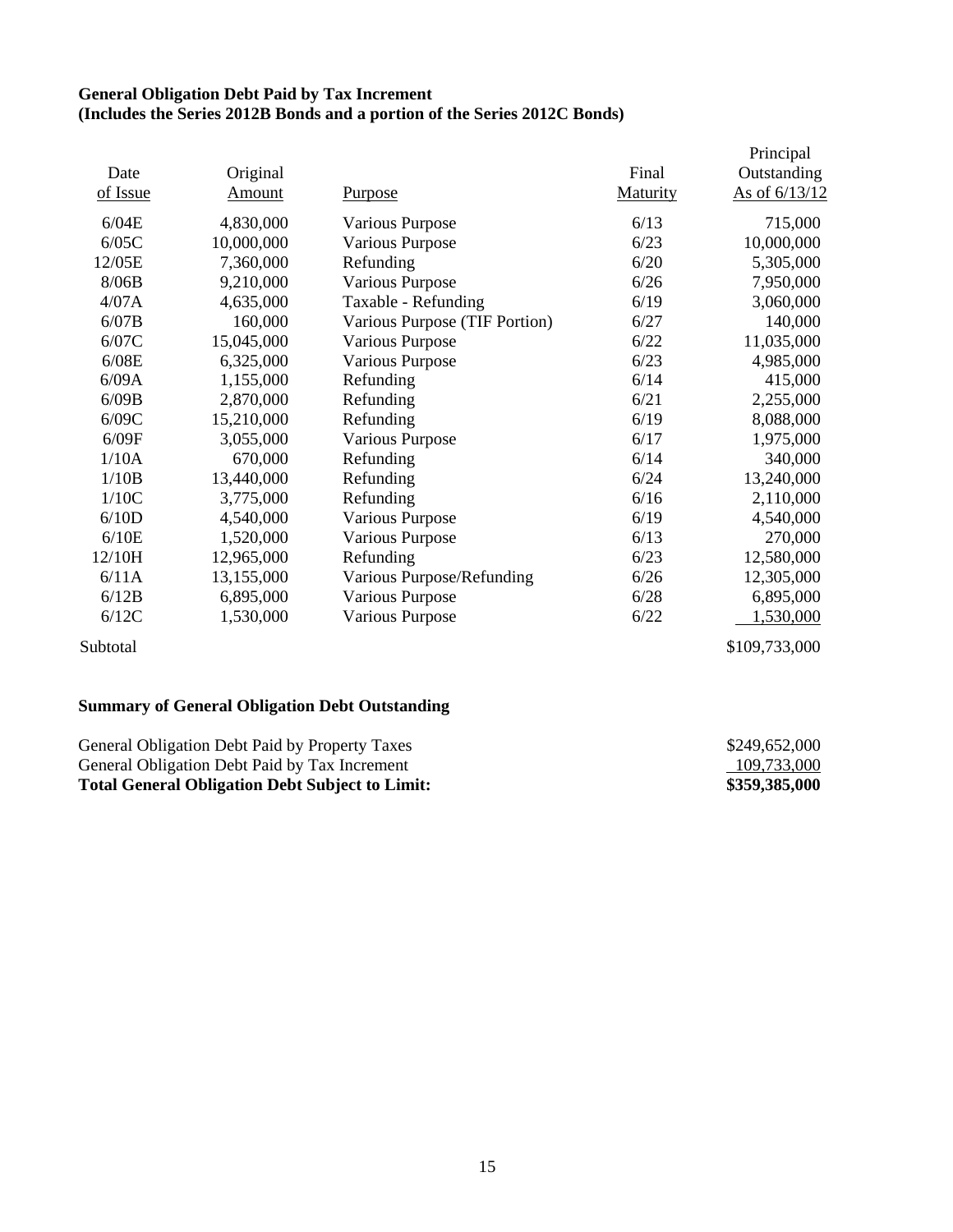# **Annual Fiscal Year Debt Service Payments**

# **G.O. Debt Paid by Property Taxes (Includes the Series 2012A Bonds and a portion of the Series 2012C Bonds)**

|                | <b>Current Outstanding</b><br>G.O. Debt<br><b>Paid by Property Taxes</b> |                                                     | 2012A Bonds  |                           |           | 2012C Bonds               |                                   | <b>Total Outstanding</b>                          |
|----------------|--------------------------------------------------------------------------|-----------------------------------------------------|--------------|---------------------------|-----------|---------------------------|-----------------------------------|---------------------------------------------------|
| Fiscal<br>Year | Current<br>Outstanding<br>Principal                                      | Current<br>Outstanding<br>Principal<br>and Interest | Principal*   | Principal and<br>Interest | Principal | Principal and<br>Interest | Total<br>Outstanding<br>Principal | Total<br>Outstanding<br>Principal<br>and Interest |
| 2012-13        | \$18,952,000                                                             | \$28,416,191                                        | \$280,000    | \$985,988                 | \$525,000 | \$587,836                 | \$19,757,000                      | \$29,990,015                                      |
| 2013-14        | 17,411,000                                                               | 26,171,101                                          | 255,000      | 982,533                   | 540,000   | 594,503                   | 18,206,000                        | 27,748,137                                        |
| 2014-15        | 16,222,000                                                               | 24,316,591                                          | 430,000      | 1,154,600                 | 545,000   | 587,893                   | 17,197,000                        | 26,059,084                                        |
| 2015-16        | 15,871,000                                                               | 23,330,365                                          | 640,000      | 1,358,795                 | 560,000   | 590,085                   | 17,071,000                        | 25,279,245                                        |
| 2016-17        | 15,618,000                                                               | 22,457,678                                          | 340,000      | 1,048,555                 | 575,000   | 590,525                   | 16,533,000                        | 24,096,758                                        |
| 2017-18        | 16,277,000                                                               | 22,484,864                                          | 100,000      | 802,775                   |           |                           | 16,377,000                        | 23,287,639                                        |
| 2018-19        | 15,916,000                                                               | 21,454,979                                          | 100,000      | 800,925                   |           |                           | 16,016,000                        | 22,255,904                                        |
| 2019-20        | 13,965,000                                                               | 18,826,934                                          | 1,085,000    | 1,783,875                 |           |                           | 15,050,000                        | 20,610,809                                        |
| 2020-21        | 13,445,000                                                               | 17,683,746                                          | 1,100,000    | 1,774,463                 |           |                           | 14,545,000                        | 19,458,209                                        |
| 2021-22        | 14,115,000                                                               | 17,745,290                                          | 100,000      | 746,963                   |           |                           | 14,215,000                        | 18,492,253                                        |
| 2022-23        | 12,145,000                                                               | 15,134,428                                          | 1,570,000    | 2,214,263                 |           |                           | 13,715,000                        | 17,348,691                                        |
| 2023-24        | 11,090,000                                                               | 13,536,790                                          | 1,615,000    | 2,214,518                 |           |                           | 12,705,000                        | 15,751,308                                        |
| 2024-25        | 10,465,000                                                               | 12,417,799                                          | 1,665,000    | 2,215,260                 |           |                           | 12,130,000                        | 14,633,059                                        |
| 2025-26        | 8,805,000                                                                | 10,275,321                                          | 1,715,000    | 2,211,980                 |           |                           | 10,520,000                        | 12,487,301                                        |
| 2026-27        | 7,575,000                                                                | 8,646,959                                           | 1,775,000    | 2,213,670                 |           |                           | 9,350,000                         | 10,860,629                                        |
| 2027-28        | 6,475,000                                                                | 7,202,819                                           | 1,835,000    | 2,211,545                 |           |                           | 8,310,000                         | 9,414,364                                         |
| 2028-29        | 4,805,000                                                                | 5,237,095                                           | 1,905,000    | 2,215,485                 |           |                           | 6,710,000                         | 7,452,580                                         |
| 2029-30        | 3,285,000                                                                | 3,492,975                                           | 1,975,000    | 2,215,000                 |           |                           | 5,260,000                         | 5,707,975                                         |
| 2030-31        | 1,810,000                                                                | 1,884,663                                           | 2,050,000    | 2,214,950                 |           |                           | 3,860,000                         | 4,099,613                                         |
| 2031-32        |                                                                          |                                                     | 2,125,000    | 2,210,000                 |           |                           | 2,125,000                         | 2,210,000                                         |
| Total          | \$224,247,000                                                            |                                                     | \$22,660,000 |                           | 2,745,000 |                           | \$249,652,000                     |                                                   |

\* Preliminary; subject to change.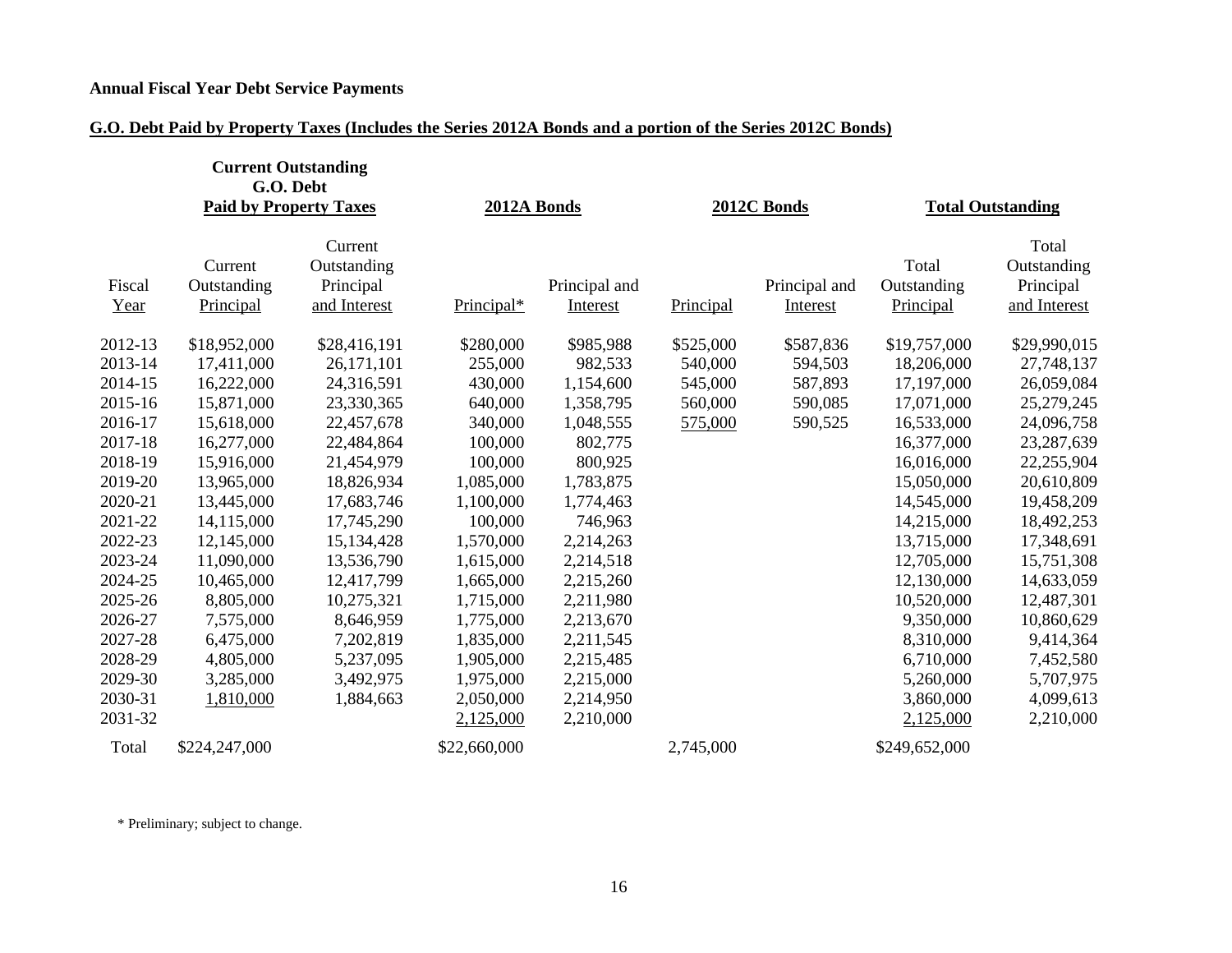|                | <b>Current Outstanding</b><br>G.O. Debt<br><b>Paid by Tax Increment</b> |                                                     |             | 2012B Bonds               |             | 2012C Bonds               | <b>Total Outstanding</b>          |                                                   |
|----------------|-------------------------------------------------------------------------|-----------------------------------------------------|-------------|---------------------------|-------------|---------------------------|-----------------------------------|---------------------------------------------------|
| Fiscal<br>Year | Current<br>Outstanding<br>Principal                                     | Current<br>Outstanding<br>Principal<br>and Interest | Principal   | Principal and<br>Interest | Principal   | Principal and<br>Interest | Total<br>Outstanding<br>Principal | Total<br>Outstanding<br>Principal<br>and Interest |
| 2012-13        | \$10,963,000                                                            | \$14,882,284                                        | \$190,000   | \$381,908                 | \$120,000   | \$162,408                 | \$11,273,000                      | \$15,426,600                                      |
| 2013-14        | 11,154,000                                                              | 14,705,135                                          | 115,000     | 311,625                   | 140,000     | 181,470                   | 11,409,000                        | 15,198,230                                        |
| 2014-15        | 8,953,000                                                               | 12,134,400                                          | 220,000     | 415,303                   | 140,000     | 178,460                   | 9,313,000                         | 12,728,163                                        |
| 2015-16        | 8,994,000                                                               | 11,843,605                                          | 220,000     | 412,333                   | 150,000     | 185,170                   | 9,364,000                         | 12,441,108                                        |
| 2016-17        | 9,187,000                                                               | 11,703,378                                          | 220,000     | 408,813                   | 155,000     | 186,270                   | 9,562,000                         | 12,298,461                                        |
| 2017-18        | 9,153,000                                                               | 11,315,728                                          | 220,000     | 405,073                   | 155,000     | 182,085                   | 9,528,000                         | 11,902,886                                        |
| 2018-19        | 9,259,000                                                               | 11,061,324                                          | 220,000     | 401,003                   | 160,000     | 182,668                   | 9,639,000                         | 11,644,994                                        |
| 2019-20        | 7,490,000                                                               | 8,919,294                                           | 300,000     | 476,493                   | 165,000     | 182,788                   | 7,955,000                         | 9,578,575                                         |
| 2020-21        | 7,185,000                                                               | 8,297,281                                           | 300,000     | 469,743                   | 170,000     | 182,425                   | 7,655,000                         | 8,949,449                                         |
| 2021-22        | 7,170,000                                                               | 7,977,006                                           | 310,000     | 472,243                   | 175,000     | 181,475                   | 7,655,000                         | 8,630,724                                         |
| 2022-23        | 5,430,000                                                               | 5,928,505                                           | 200,000     | 353,873                   |             |                           | 5,630,000                         | 6,282,378                                         |
| 2023-24        | 3,035,000                                                               | 3,301,788                                           | 655,000     | 803,173                   |             |                           | 3,690,000                         | 4,104,961                                         |
| 2024-25        | 1,625,000                                                               | 1,766,888                                           | 805,000     | 933,195                   |             |                           | 2,430,000                         | 2,700,083                                         |
| 2025-26        | 1,695,000                                                               | 1,768,238                                           | 830,000     | 932,435                   |             |                           | 2,525,000                         | 2,700,673                                         |
| 2026-27        | 15,000                                                                  | 15,675                                              | 1,025,000   | 1,099,215                 |             |                           | 1,040,000                         | 1,114,890                                         |
| 2027-28        |                                                                         |                                                     | 1,065,000   | 1,103,340                 |             |                           | 1,065,000                         | 1,103,340                                         |
| Total          | \$101,308,000                                                           |                                                     | \$6,895,000 |                           | \$1,530,000 |                           | \$120,880,000                     |                                                   |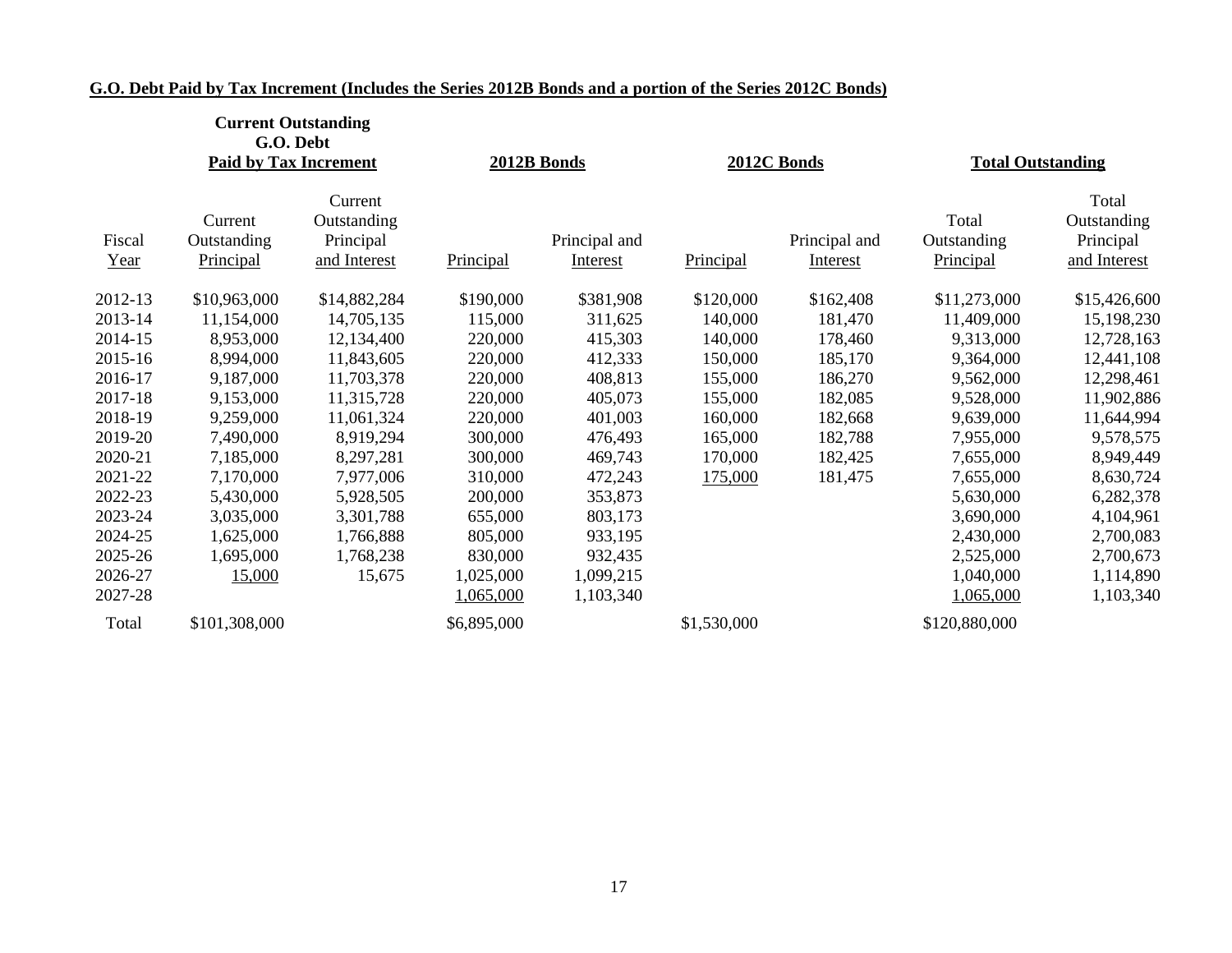#### **OTHER DEBT**

#### **Revenue Debt Supported by Sewer Revenues**

The City has revenue debt payable from net revenues of the Sewer Enterprise Fund as follows:

| Date<br>of Issue | Original<br>Amount | <b>Purpose</b>          | Final<br>Maturity | Principal<br>Outstanding<br>As of $6/13/12$ |
|------------------|--------------------|-------------------------|-------------------|---------------------------------------------|
| 11/04G           | \$5,160,000        | Sewer Improvements      | 6/19              | \$3,880,000                                 |
| 11/04H           | 14,040,000         | Sewer Revenue Refunding | 6/20              | 11,750,000                                  |
| 11/04I           | 5,965,000          | Sewer Improvements      | 6/25              | 4,263,000                                   |
| Subtotal         |                    |                         |                   | \$19,893,000                                |

#### **Des Moines Metropolitan Wastewater Reclamation Authority ("WRA")**

|           |              |                                |          | Principal                   |
|-----------|--------------|--------------------------------|----------|-----------------------------|
| Date      | Original     |                                | Final    | Outstanding                 |
| of Issue  | Amount       | <b>Purpose</b>                 | Maturity | As of 6/13/12               |
| 6/95      | \$809,840    | Sewer Revenue (SRF Loan No. 4) | 6/15     | $$129,385$ <sup>1)</sup>    |
| 6/95      | 7,985,127    | Sewer Revenue (SRF Loan No. 6) | 6/16     | $2,207,745^{2}$             |
| 6/96      | 4,382,792    | Sewer Revenue (SRF Loan No. 7) | 6/18     | $1,708,763^{3}$             |
| 11/04B    | 24, 191, 647 | Sewer Improvements             | 6/34     | $21,072,657$ <sup>4)</sup>  |
| 12/06     | 11,313,574   | Sewer Improvements             | 6/36     | $11,168,076^{5}$            |
| 6/08A     | 5,732,440    | Sewer Improvements             | 6/39     | $6,152,902^{6}$             |
| 4/10A     | 3,074,450    | Sewer Improvements             | 6/40     | $3,243,747$ <sup>7)</sup>   |
| $6/10C-1$ | 1,121,921    | Sewer Improvements             | 6/32     | $1,169,902^{8}$             |
| $6/10C-2$ | 12,060,645   | Sewer Improvements             | 6/32     | $12,576,442^{9}$            |
| 5/11A     | 33,657,615   | Sewer Improvements             | 6/42     | 35,097,048 <sup>10)</sup>   |
| 5/11C     | 3,347,063    | Sewer Improvements             | 6/41     | $3,743,295$ <sup>11)</sup>  |
| 12/11D    | 5,628,301    | Sewer Improvements             | 6/43     | 5,607,259 12)               |
| 5/12C     | 10,529,114   | Sewer Improvements             | 6/43     | $10,529,114$ <sup>13)</sup> |
| 5/12D     | 4,094,656    | Sewer Improvements             | 6/42     | $4,094,656$ <sup>14)</sup>  |
| Subtotal  |              |                                |          | \$118,500,991               |

#### **Total Sewer Revenue Debt Outstanding: \$138,393,991**

The amounts below represent the City's share of the debt service payments of the various issues. Other participating communities of the WRA pay the remaining amount. Flow-based allocations are subject to change on an annual basis; as such the amount outstanding may be greater than the amount issued due to fluctuations in flow.

- <sup>1)</sup> The City's share of the WRA's SRF Loan No. 4 outstanding in the amount of \$629,000.<br><sup>2)</sup> The City's share of the WRA's SRF Loan No. 6 outstanding in the amount of \$2,106,000.
- <sup>2)</sup> The City's share of the WRA's SRF Loan No. 6 outstanding in the amount of \$3,106,000.<br><sup>3)</sup> The City's share of the WRA's SRF Loan No. 7 outstanding in the amount of \$3,404,000.
- <sup>3)</sup> The City's share of the WRA's SRF Loan No. 7 outstanding in the amount of \$2,404,000.
- <sup>4)</sup> The City's flow-based share of the WRA's Series 2004B outstanding in the amount of \$60,205,000.<br><sup>5)</sup> The City's flow based share of the WPA's Series 2006 outstanding in the amount of \$34,985,000.
- <sup>5)</sup> The City's flow-based share of the WRA's Series 2006 outstanding in the amount of \$34,985,000.<br><sup>6)</sup> The City's flow based share of the WRA's Series 2008 A SPE leap outstanding in the amount of  $\mathbb{S}^*$
- <sup>6)</sup> The City's flow-based share of the WRA's Series 2008A SRF loan outstanding in the amount of \$15,778,000.<br><sup>7)</sup> The City's flow based share of the WRA's Series 2010A SRF loan outstanding in the amount of \$8,318,000.
- <sup>7)</sup> The City's flow-based share of the WRA's Series 2010A SRF loan outstanding in the amount of \$8,318,000.<br><sup>8)</sup> The City's flow based share of the WRA's Series 2010C 1 SRF loan outstanding in the amount of \$2,000,000
- <sup>8)</sup> The City's flow-based share of the WRA's Series 2010C-1 SRF loan outstanding in the amount of \$2,000,000.<br><sup>9)</sup> The City's flow based share of the WPA's Series 2010C-2 SPF loan outstanding in the amount of \$21,500,000
- <sup>9)</sup> The City's flow-based share of the WRA's Series 2010C-2 SRF loan outstanding in the amount of \$21,500,000.<br><sup>10)</sup> The City's flow heard share of the WDA's Series 2011A SDE loan outstanding in the amount of \$60,000,000
- <sup>10)</sup> The City's flow-based share of the WRA's Series 2011A SRF loan outstanding in the amount of \$60,000,000.<br><sup>11)</sup> The City's flow based share of the WRA's Series 2011C SRF loan outstanding in the amount of \$9,500,000.
- <sup>11)</sup> The City's flow-based share of the WRA's Series 2011C SRF loan outstanding in the amount of \$9,599,000.<br><sup>12)</sup> The City's flow based share of the WPA's Series 2011D SPF loan outstanding in the amount of \$14,399,000.
- <sup>12)</sup> The City's flow-based share of the WRA's Series 2011D SRF loan outstanding in the amount of \$14,399,000.<br><sup>13)</sup> The City's flow based share of the WPA's Series 2012C SPF loan outstanding in the amount of \$18,000,000.
- <sup>13)</sup> The City's flow-based share of the WRA's Series 2012C SRF loan outstanding in the amount of \$18,000,000.<br><sup>14)</sup> The City's flow based share of the WRA's Series 2012D SRF loan outstanding in the amount of \$7,000,000.
- 14) The City's flow-based share of the WRA's Series 2012D SRF loan outstanding in the amount of \$7,000,000.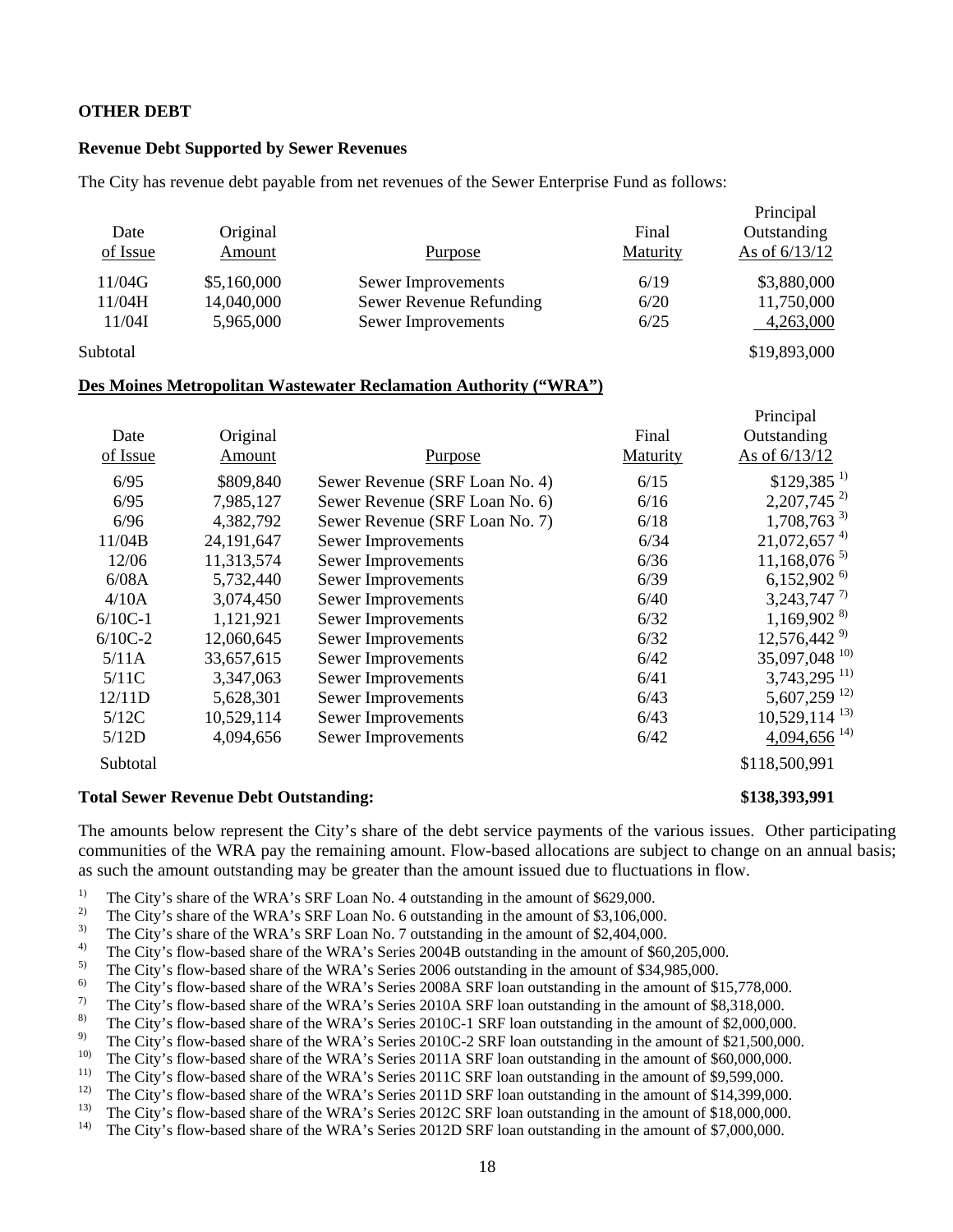#### **Revenue Debt Supported by Stormwater Revenues**

| Date<br>of Issue | Original<br>Amount | Purpose                        | Final<br>Maturity | Principal<br>Outstanding<br>As of 6/13/12 |
|------------------|--------------------|--------------------------------|-------------------|-------------------------------------------|
| 12/06D           | \$16,750,000       | <b>Stormwater Improvements</b> | 6/23              | \$12,595,000                              |
| 10/10F           | 19,300,000         | Improvements/Refunding         | 6/30              | 17,125,000                                |
| 10/10G           | 5,100,000          | Refunding                      | 6/18              | 4,430,000                                 |
| Total            |                    |                                |                   | \$34,150,000                              |

The City has revenue debt payable from the Stormwater Enterprise Fund as follows:

# **Revenue Debt Supported by Parking Revenues**

The City has revenue debt payable from the Parking Enterprise Fund as follows:

| Date<br>of Issue | Original<br>Amount         | <b>Purpose</b>                                       | Final<br>Maturity | Principal<br>Outstanding<br>As of $6/13/12$ |
|------------------|----------------------------|------------------------------------------------------|-------------------|---------------------------------------------|
| 6/00A<br>7/04    | \$19,545,000<br>14,606,558 | Refunding & Improvements<br>Lease Purchase Agreement | 6/20<br>6/14      | \$14,855,000<br>$2,921,967$ <sup>1)</sup>   |
| Total            |                            |                                                      |                   | \$17,776,967                                |

<sup>1)</sup> Lease Purchase Agreement. Amount outstanding is subordinate to the Series 2000A Bonds. City anticipates redeeming the Lease Purchase Agreement within the next 90 days.

### **INDIRECT GENERAL OBLIGATION DEBT**

| <b>Taxing District</b>                   | 1/1/2011<br>Taxable Valuation <sup>1)</sup> | Percent<br>In City | G.O. Debt<br>Outstanding <sup>2)</sup> | City's<br>Proportionate<br>Share |
|------------------------------------------|---------------------------------------------|--------------------|----------------------------------------|----------------------------------|
| Polk County                              | \$20,250,545,636                            | 35.22%             | \$267,931,000                          | \$94,365,298                     |
| <b>Warren County</b>                     | 1,820,130,314                               | 0.75%              | 172,949                                | 1,297                            |
| Carlisle CSD                             | 277,153,393                                 | 19.51%             | 8,775,000                              | 1,712,003                        |
| Des Moines Ind. CSD                      | 7,133,588,833                               | 95.71%             |                                        | $\theta$                         |
| Indianola CSD                            | 761,242,038                                 | 0.05%              | 28,890,000                             | 14,445                           |
| Johnston CSD                             | 1,897,678,183                               | 7.20%              | 36,360,000                             | 2,617,920                        |
| Norwalk CSD                              | 462,328,301                                 | 0.69%              | 18,755,000                             | 129,410                          |
| Saydel CSD                               | 625, 647, 740                               | 3.29%              | 1,255,000                              | 41,290                           |
| <b>Southeast Polk CSD</b>                | 1,549,294,196                               | 5.91%              | 50,450,000                             | 2,981,595                        |
| <b>West Des Moines CSD</b>               | 4,294,314,668                               | 0.28%              |                                        | $\theta$                         |
| <b>Urbandale Sanitary Sewer</b>          | 2,288,309,032                               | 0.08%              |                                        | $\Omega$                         |
| Urbandale-Windsor Heights Sanitary Sewer | 375,558,496                                 | 5.01%              |                                        | $\Omega$                         |
| Des Moines Area Comm. College            | 37, 105, 777, 783                           | 19.26%             | 85,745,000                             | 16,514,487                       |
| City's Share of Total Indirect G.O. Debt |                                             |                    |                                        | \$118,377,745                    |

<sup>1)</sup> Includes Ag. Land, Ag. Buildings, all Utilities and Taxable TIF Increment.

 $^{2)}$  Excludes June 1, 2012 principal payments.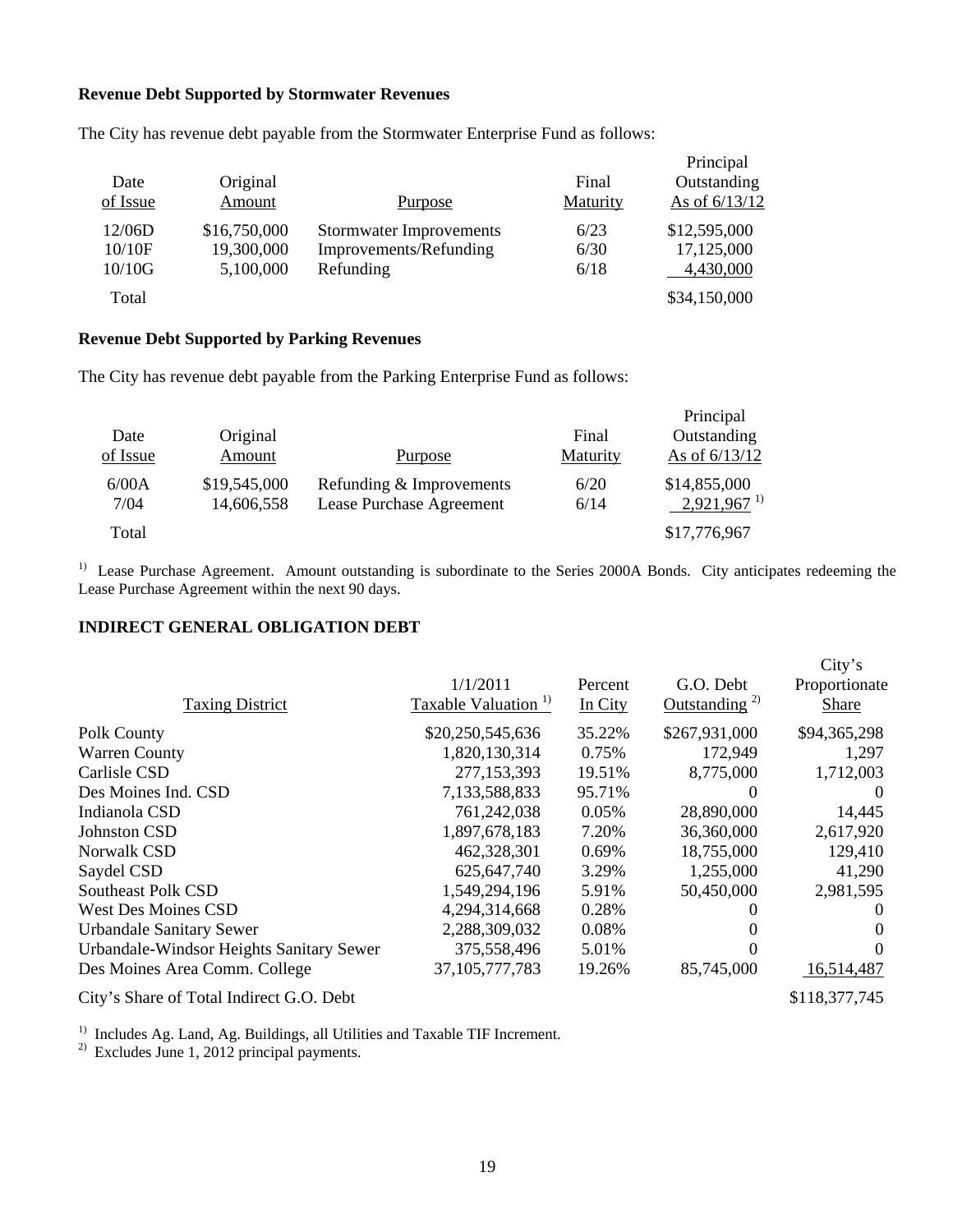## **DEBT RATIOS**

|                                                                                   | Debt                 | Debt/Actual<br>Market Value<br>$(\$10,836,883,434)^{1}$ | Debt/203,433 <sup>2)</sup><br>Population |
|-----------------------------------------------------------------------------------|----------------------|---------------------------------------------------------|------------------------------------------|
| <b>Total General Obligation Debt</b><br>Less: G.O. Debt Paid From Enterprise Fund | \$370,532,000<br>(0) | 3.42%                                                   | \$1,821.40                               |
| Net G.O. Debt Paid by Taxes and Tax Increment                                     | \$370,532,000        | 3.42%                                                   | \$1,821.40                               |
| City's share of overlapping G.O. debt                                             | \$118,377,745        | 1.09%                                                   | \$581.90                                 |

<sup>1)</sup> Based on the City's 2011 Actual Valuation; includes Ag. Land, Ag. Buildings, all Utilities and Taxable TIF Increment.

<sup>2)</sup> Based on the City's 2010 U.S. Census.

## **LEVIES AND TAX COLLECTIONS**

| Fiscal Year | Levy          | Collected During<br><b>Collection Year</b> | Percent<br>Collected       | Delinquent<br>Tax Collections |
|-------------|---------------|--------------------------------------------|----------------------------|-------------------------------|
| 2007/08     | 120,229,852   | 119,892,804                                | 99.72%                     | 84,877                        |
| 2008/09     | 127,284,865   | 126,781,418                                | 99.60%                     | 89,144                        |
| 2009/10     | 132,206,542   | 131,836,341                                | 99.72%                     | 96,166                        |
| 2010/11     | 134, 377, 724 | 133,294,886                                | 99.19%                     | 53,329                        |
| 2011/12     | 137, 113, 954 |                                            | -In process of collection- |                               |

Collections include delinquent taxes from all prior years. Taxes in Iowa are delinquent each October 1 and April 1 and a late payment penalty of 1% per month of delinquency is enforced as of those dates. If delinquent taxes are not paid, the property may be offered at the regular tax sale on the third Monday of June following the delinquency date. Purchasers at the tax sale must pay an amount equal to the taxes, special assessments, interest and penalties due on the property and funds so received are applied to taxes. A property owner may redeem from the regular tax sale but, failing redemption within three years, the tax sale purchaser is entitled to a deed, which in general conveys the title free and clear of all liens except future tax installments.

Source: Polk & Warren County.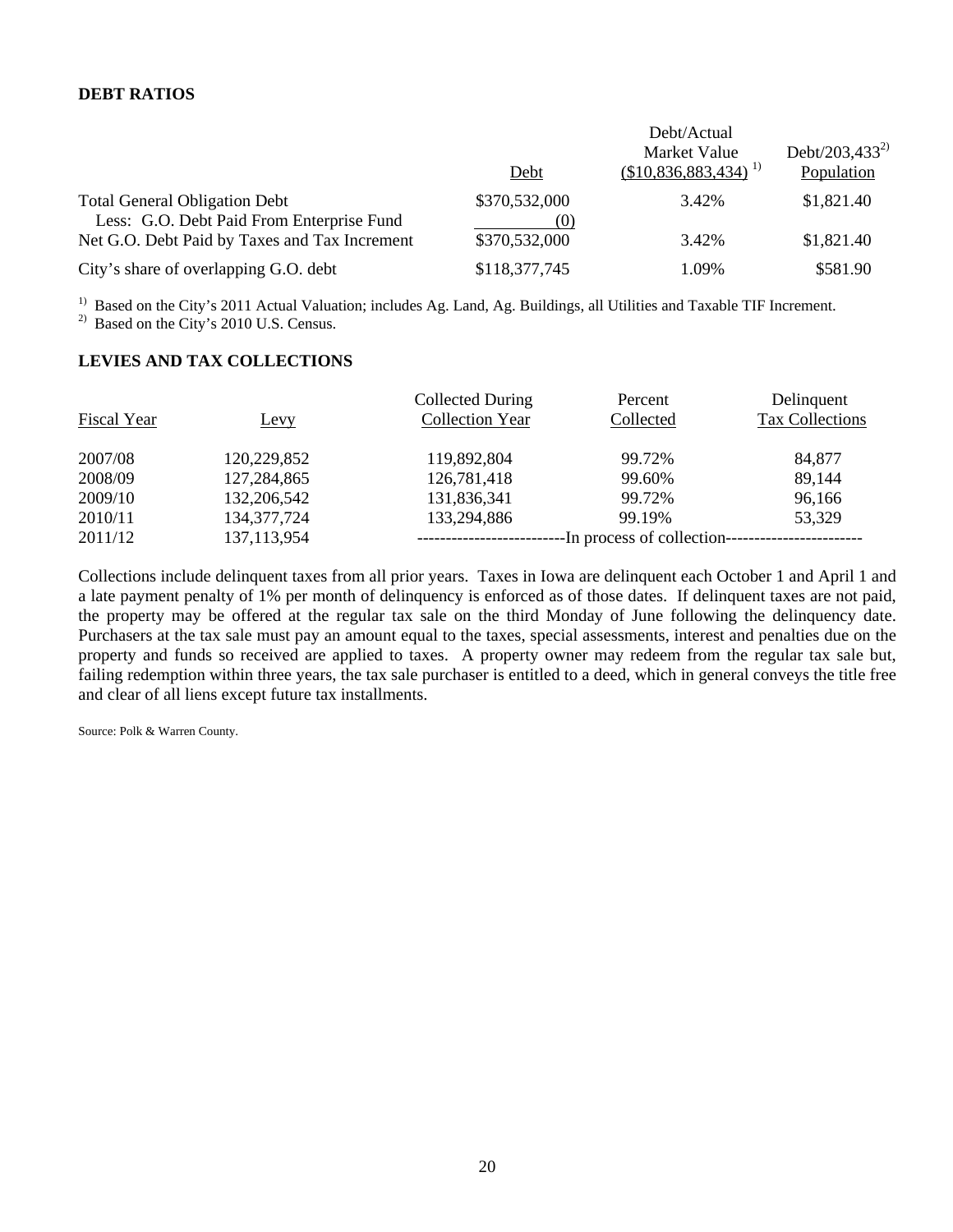# **TAX RATES**

|                                                   | FY 2007-08<br>$\frac{$}{\$}$ \\$1,000 | FY 2008-09<br>$\frac{$}{5,1,000}$ | FY 2009-10<br>$\frac{$}{5,000}$ | FY 2010-11<br>$\frac{$}{\$}$ \\$1,000 | FY 2011-12<br>$\frac{$}{\$}$ \ 51,000 |
|---------------------------------------------------|---------------------------------------|-----------------------------------|---------------------------------|---------------------------------------|---------------------------------------|
| Polk County <sup>1)</sup>                         | 10.16218                              | 10.12532                          | 9.97134                         | 10.05423                              | 10.01509                              |
| Warren County <sup>2)</sup>                       | 7.23323                               | 6.89026                           | 6.56329                         | 6.36577                               | 6.16492                               |
| <b>City of Des Moines</b>                         | 16.59028                              | 16.57606                          | 16.57614                        | 16.57614                              | 16.58000                              |
| Des Moines Ind. CSD                               | 17.93709                              | 17.78888                          | 17.64277                        | 17.64347                              | 18.34848                              |
| Des Moines Area Comm. College                     | 0.60276                               | 0.56386                           | 0.56778                         | 0.56008                               | 0.59018                               |
| Des Moines Regional Transit Authority             | 0.59997                               | 0.60079                           | 0.46232                         | 0.44430                               | 0.44400                               |
| State of Iowa                                     | 0.00350                               | 0.00350                           | 0.00300                         | 0.00340                               | 0.00320                               |
| Total Tax Rate -<br><b>Polk County Resident</b>   | 45.89578                              | 45.65841                          | 45.22335                        | 45.28162                              | 45.98095                              |
| Total Tax Rate -<br><b>Warren County Resident</b> | 42.96683                              | 42.42335                          | 41.81530                        | 41.59316                              | 42.13078                              |

<sup>1)</sup> Polk County tax rate includes the following tax rates: Polk County-wide, Polk County Assessor, Polk County Ag. Extension and the Broadlawns Medical Center.

<sup>2)</sup> Warren County tax rate includes the following tax rates: Warren County-wide, Warren County Assessor and the Warren County Ag. Extension.

#### **LEVY LIMITS**

A city's general fund tax levy is limited to \$8.10 per \$1,000 of taxable value, with provision for an additional \$0.27 per \$1,000 levy for an emergency fund which can be used for general fund purposes (Code of Iowa, Chapter 384, Division I). Cities may exceed the \$8.10 limitation upon authorization by a special levy election. Further, there are limited special purpose levies, which may be certified outside of the above-described levy limits (Code of Iowa, Section 384.12). The amount of the City's general fund levy subject to the \$8.10 limitation is \$8.10 for Fiscal Year 2011-12. The City does levy costs for tort liability, other insurance expense and employee benefits in addition to the \$8.10 general fund limit as authorized by law. Currently, the City does not levy for an emergency fund. Debt service levies are not limited.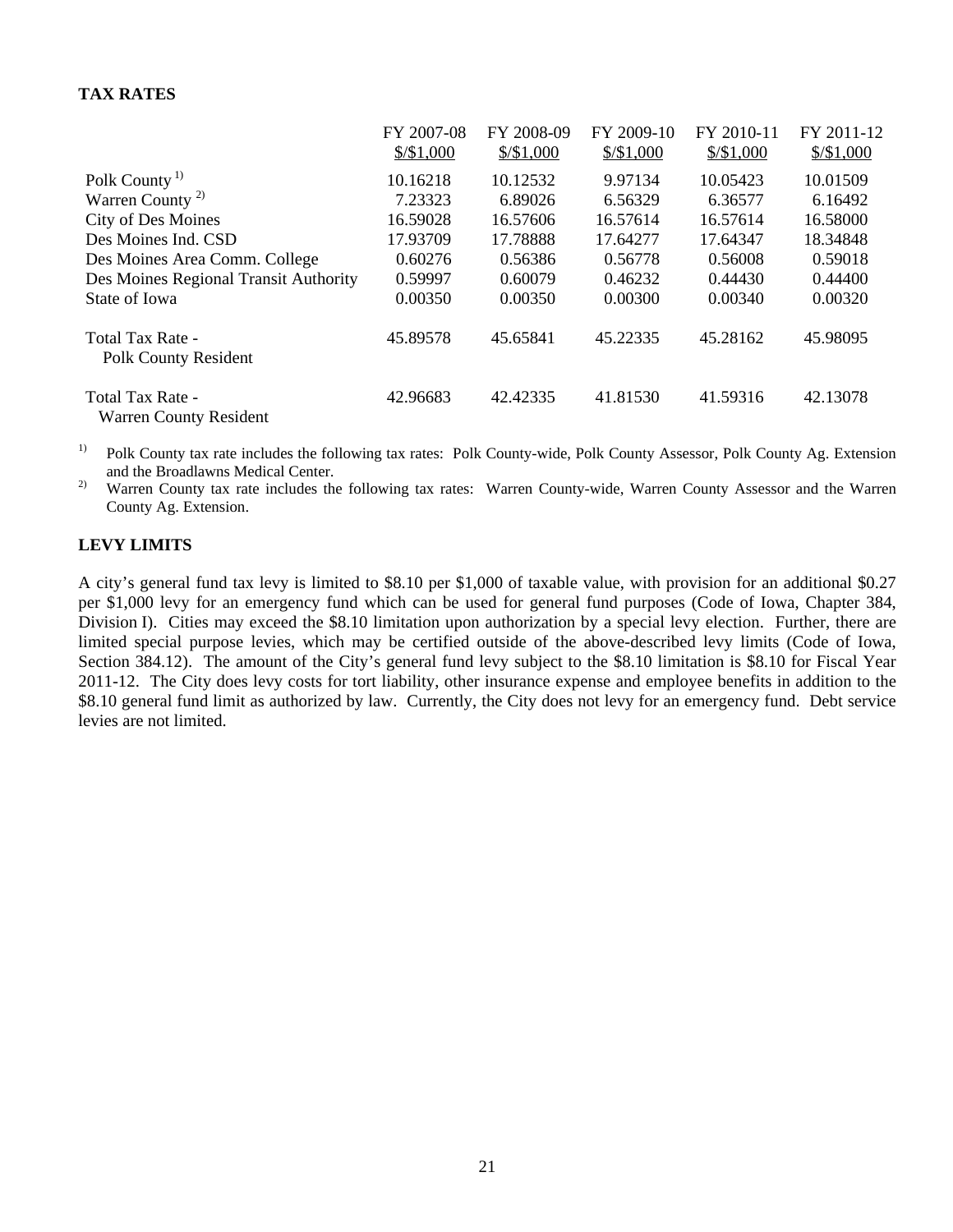# **THE CITY**

#### **CITY GOVERNMENT**

The City, incorporated as a town in 1851 and as a city in 1857, is the State of Iowa's capital, Polk County's seat and the most populous city in the State. The City operates under a council-manager-ward form of government. The Mayor and two other Council Members are elected at-large; four Council Members each represent a ward of the City.

Mr. Richard Clark is the City Manager and is responsible for the day-to-day management of the City. Mr. Clark has a Bachelors degree in Business and Economics from Cornell College and a Masters Degree in Community and Regional Planning from Iowa State University. As City Manager, Mr. Clark serves as the Chief Administrative Officer for the City, supervises all City departments and staff, serves as the primary advisor to the City Council, prepares the operating and capital improvements budgets for final approval, works with State and Federal legislative issues, meets with citizens and neighborhood organizations, directs major economic development initiatives, and is the chief negotiator for city government.

Mr. Scott Sanders is the Finance Director/Treasurer and is responsible for the financial affairs of the City. Mr. Sanders was appointed to the position in April 2011. Prior to joining the City, Mr. Sanders was the Finance Director at the cities of West Des Moines, Iowa and Council Bluffs, Iowa. Mr. Sanders holds a Bachelor of Science degree in Computer Science and a Masters degree in Community and Regional Planning from Iowa State University.

#### **CITY BUDGETING PROCESS**

The City's budget policy states that the proposed budget will balance ongoing revenues and expenditures without the use of one-time revenues. Goals of the budget policy include development of a general fund balance that equals 10% of the general fund budget and reduced reliance on property tax revenues with development of significant new revenue sources. One-time surplus revenues will have a first priority of supporting capital investment in neighborhood economic development programs and ongoing surplus revenues will have a first priority of increasing the number of police officers for the City. The City approved a two-year budget for FY 2011 and FY 2012 in February of 2010. Resolving budget issues two years at a time allowed the City to take a one year reprieve from potential budget cuts in the second year of the plan. The Mayor, City Council, and City Manager were pleased with the process and outcomes of the two-year budget plan so, in February of 2012 they adopted a new two-year budget plan and will likely continue this practice moving forward.

In August of each year, preliminary budget materials are distributed to departments to begin compilation of the revised budget estimates for the current fiscal year and recommended budget estimates for the upcoming fiscal year. Staffing levels, materials and equipment are essential to every City activity. As a result, budget preparation involves reviewing those resources to ensure the quantity of each necessary to maintain the existing level of services. New requests are evaluated to determine what they would accomplish and how necessary the accomplishments are in terms of adequately providing for the well being, safety and development of the community. The request must also include a level of performance and measure that can be used to determine the progress being made towards the service goal. For services funded from the general fund, any new requests must have no negative financial impact. Thus, either a new revenue source must be identified or existing resources reallocated. Departmental requests for capital outlays are submitted to the Research and Budget Office in the Finance Department for review and possible inclusion in the preparation of the budget. Meetings are held between the Research and Budget staff and departments to review budget recommendations and discuss the effectiveness of existing or proposed programs. Particular attention is directed towards proposals to improve productivity and efficiency. From these discussions, the Research and Budget staff may modify their recommended appropriation levels and revenue estimates and staffing levels. Those programs expected to be fully or partially self-supporting are examined to ensure that they, in fact, achieved that status.

Starting in September the City Council holds regularly scheduled budget workshops with the City Manager and departments to review various financial forecasts and strategies and establish priorities for the coming year. These workshops are held until the budget is adopted in late February.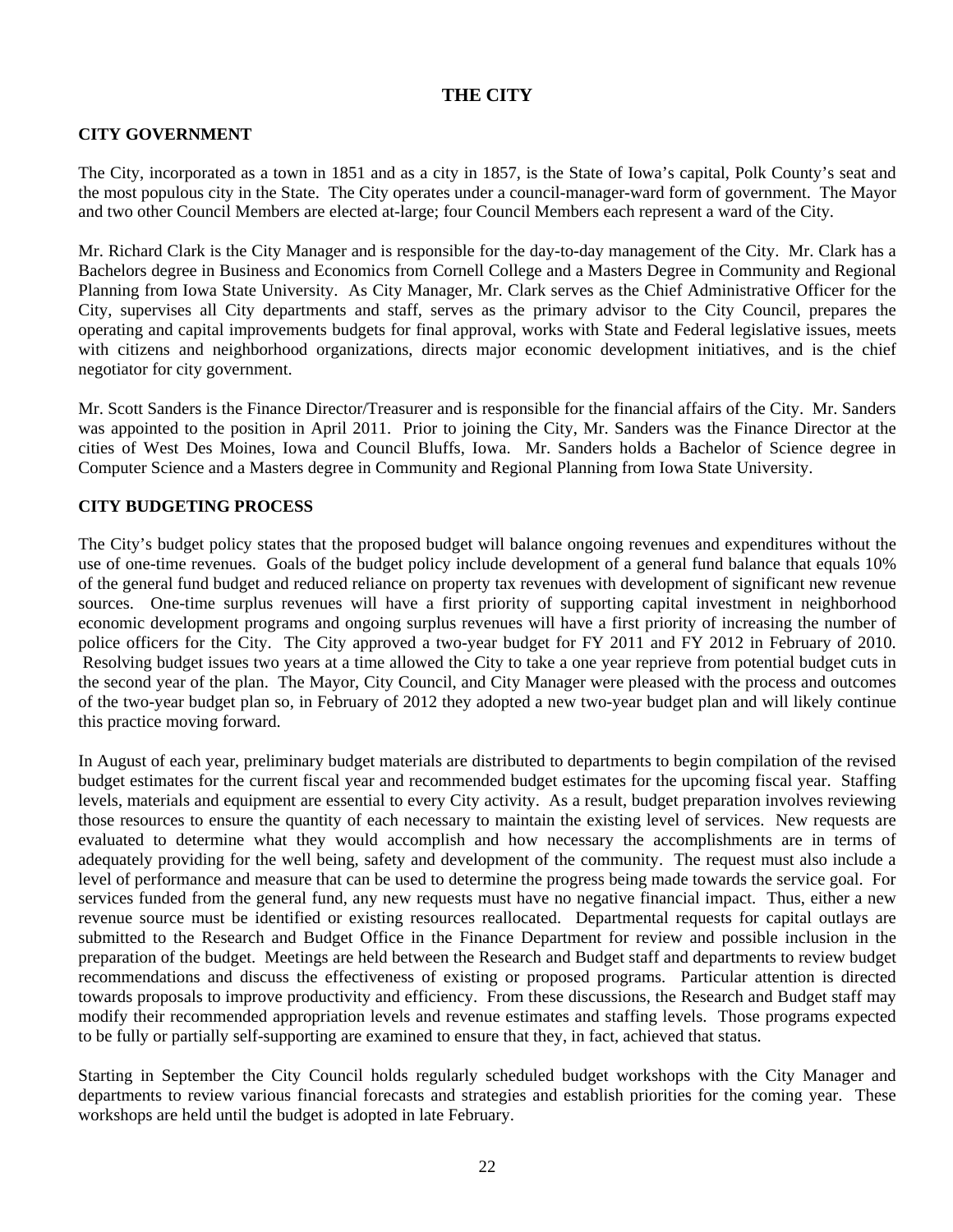The City Manager, with assistance from the Research and Budget Office, reviews the departments' budget requests and revenue forecasts to ensure that current expenditures do not exceed current revenues. If there are sufficient resources available, the City Manager may include either an increase to an existing service(s) or a new service(s) that addresses the priorities established in the council workshop process. The recommended budget is then presented to the City Council in January. Public hearings precede Council modifications and approval of the budget. Tax levies for the new fiscal year are certified to the State of Iowa by March 15.

# **GENERAL FUND – AVAILABLE FUND BALANCE**

The City Council has established a goal to maintain a General Fund balance equal to approximately 10% of General Fund operating expenditures plus operating transfers out. The table below details the historical General Fund Balance available:

| 2007          | 2008          | 2009          | 2010          | 2011                        |
|---------------|---------------|---------------|---------------|-----------------------------|
| \$11,160,869  | \$11,148,852  | \$9,522,706   | \$9,509,198   | $$12,482,745$ <sup>1)</sup> |
| \$127,951,732 | \$132,286,214 | \$132,788,990 | \$132,716,966 | \$133,599,769               |
|               |               | 7.17%         |               | 9.34%                       |
|               | 8.72%         | 8.43%         |               | 7.08%                       |

 $<sup>1)</sup>$  Amount based on GASB 54 reflects unassigned equity fund balance.</sup>

### **EMPLOYEES AND PENSIONS**

The City currently has 1,622 permanent full-time employees, 62 permanent part-time employees and 147 temporary employees. Of the City's 1,622 permanent full-time employees, 310 are police officers and 277 are full-time fire fighters. The following sections describe eight unions representing 1,456 City employees.

Central Iowa Public Employees Council (CIPEC): Employees from the Park and Recreation, Public Works, Aviation, and Engineering Departments. These employees' duties are construction, maintenance, and operations. The total number of employees covered by this bargaining unit is 409. The current contract expires June 30, 2015.

American Federation of State, County, and Municipal Employees (AFSCME): Employees from the Housing Services Department. These employees' duties are administration and maintenance. The total number of employees covered by this bargaining unit is 33. The current contract expires June 30, 2013.

Municipal Employees Association (MEA): Clerical and support staff throughout the City. The total number of employees covered by this bargaining unit is 356. The current contract expires June 30, 2015.

Des Moines Association of Professional Fire Fighters, Local 4: These employees are from the Fire Department and their responsibilities include fire suppression, emergency, and inspection. The total number of employees covered by this bargaining unit is 267. The current contract expires June 30, 2013.

Des Moines Police Bargaining Unit Association: These employees are from the Police Department and they are police officers and senior police officers. The total number of employees covered by this bargaining unit is 286. The current contract expires June 30, 2015.

Professional Employees Lodge No. 254, Unit 10: These employees are from the Des Moines Public Library and they include building equipment and maintenance workers, clerks, and couriers. The total number of employees covered by this bargaining unit is 34. Their contract expires June 30, 2013.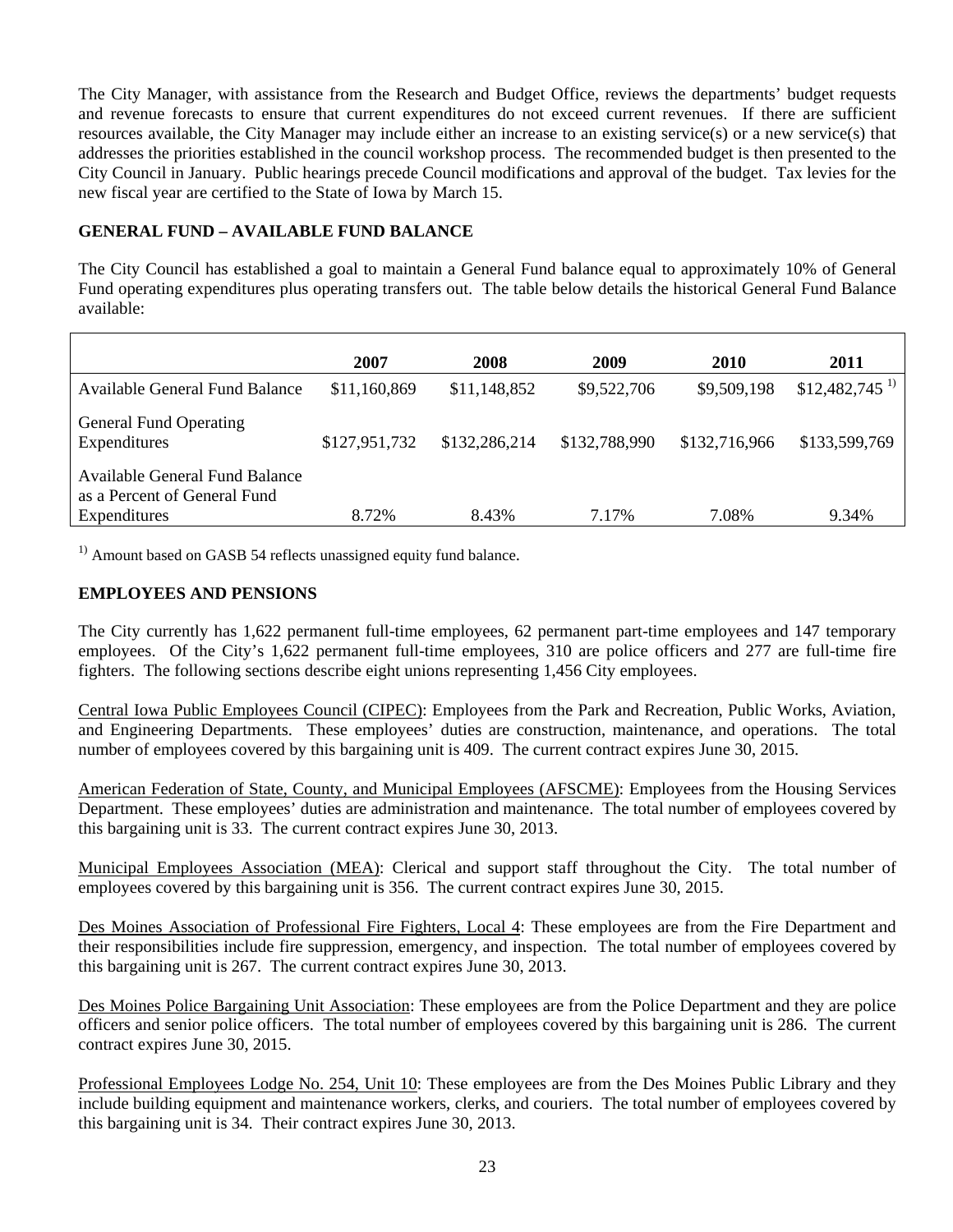Professional Employees Lodge No. 254, Unit 11: These employees are from the Des Moines Public Library and they include professional librarians and library assistants. The total number of employees covered by this bargaining unit is 34. Their contract expires June 30, 2013.

Gold Braid Organization: Certain Police Captains, Lieutenants, and Sergeants in the Police Department established a new union. The total number of employees covered is 37. The current contract expires June 30, 2015.

The City contributes to two employee retirement systems, the Iowa Public Employees' Retirement System ("IPERS") and the Municipal Fire and Police Retirement System of Iowa ("MFPRSI"). The State of Iowa administers IPERS and a nine-member board of trustees governs the MFPRSI. Though separate and apart from state government, the board is authorized by state legislature, which also establishes by statute the pension and disability benefits and the system's funding mechanism. All full-time employees must participate in either IPERS or MFPRSI.

Iowa Public Employees' Retirement System (IPERS): The City contributes to IPERS, which is a cost-sharing multipleemployer defined benefit pension plan administered by the State of Iowa. IPERS provides retirement and death benefits, which are established by state statute, to plan members and beneficiaries. IPERS is authorized to adjust the total contribution rate up or down each year, by no more than 1.0 percentage point, based upon the actuarially required contribution rate. Employees will pay 40 percent of the contribution rate and employers will pay 60 percent.

|                                | 2009        | 2010        | 2011        |
|--------------------------------|-------------|-------------|-------------|
| <b>IPERS City Contribution</b> | \$4,433,062 | \$4,753,464 | \$4,847,268 |

Municipal Fire and Police Retirement System of Iowa (MFPRSI): The City contributes to MFPRSI, which is a costsharing multiple-employer defined benefit pension plan. MFPRSI provides retirement, disability, and death benefits to plan members and beneficiaries. Benefit provisions are established by state statute, and vest after four years of credited service.

MFPRSI plan members are required to contribute a percentage of their annual covered salary, and the City is required to contribute at an actuarially determined rate of annual covered payroll. The contribution requirements of plan members and the City are established, and may be amended by state statute. The City contributed the required amount to MFPRSI for each year as follows:

|                                 | 2009        | 2010        | 2011        |
|---------------------------------|-------------|-------------|-------------|
| <b>MFPRSI</b> City Contribution | \$8,082,254 | \$7,436,202 | \$8,772,090 |

Deferred Compensation: The City offers its employees a deferred compensation plan created in accordance with Internal Revenue Code, Section 457, and Section 401(a). The Section 457 plan, available to all City employees, and the Section 401(a) plan available only to the SPM employment group, permits them to defer a portion of their salary until future years. The deferred compensation is available to employees at termination, retirement, death, or unforeseeable emergency, loan or via in **–** services contributions at age 70 ½.

#### **OTHER POST EMPLOYMENT BENEFITS**

Post-Retirement Health and Dental Care Benefits: Post-retirement health and dental benefits are available to all fulltime employees of the City who retire at the normal retirement age. The group health insurance plan provided to full time City employees allows retirees to continue medical coverage if such election is made within 30 days subsequent to retirement. Although retirees pay 100% of the "cost of coverage", the pre-age 65 group of retirees is grouped with the active employees when determining the cost of coverage. The computation creates a small implicit rate subsidy that would not exist if the cost of the coverage for this group (pre-age 65 retirees) was computed separately and paid 100% by that group. As of April 9, 2012, 188 retirees were covered under the city's current group health plan.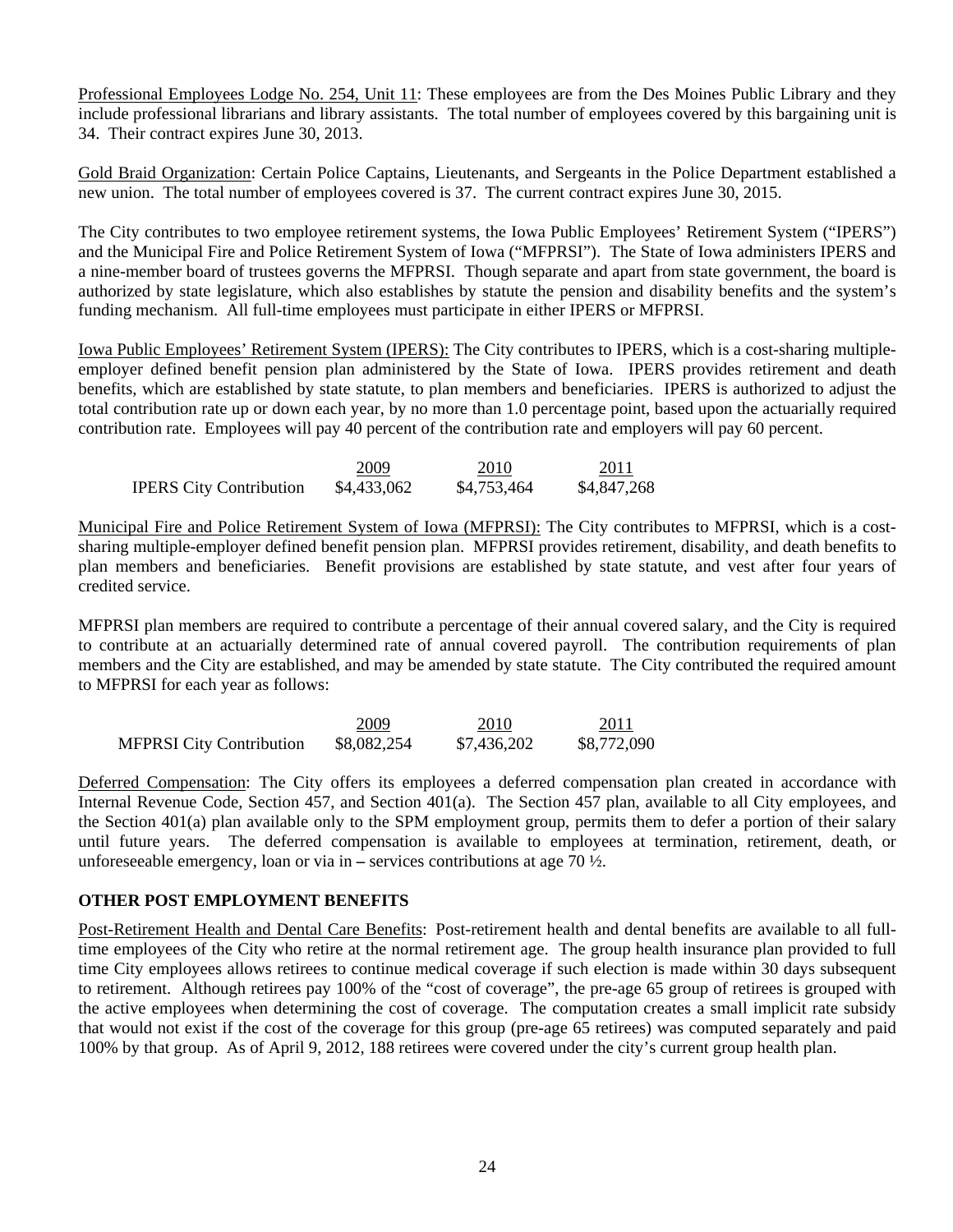Beginning with the Fiscal Year that commenced on July 1, 2007, the City is now required by the Government Accounting Standards Boards Statement No. 45 ("GASB 45"), Accounting by Employers for Other Postemployment Benefits ("OPEB"), to report an actuarially determined cost of post-employment benefits, other than pension, such as health and life insurance for current and future retirees. The City contracted for an actuarial determination of the City's implicit liability under GASB 45, which computed the City's Actuarial Accrued Liability ("AAL") at \$14.3 million as of June 30, 2009. The City's Annual Required Contribution ("ARC") for FY 2011 was at \$1.57 million with an offsetting pay-as-you-go funding of \$648,961 and a Net OPEB Obligation ("NOO") of \$3.39 million. This liability was allocated across all appropriate funds. The City will update the actuarial determination for June 30, 2012. There has been no substantial change in the health plan design, single digit health premium increases, and reductions in authorized permanent employees. Therefore, the City's AAL for June 30, 2012 should not increase and could possibly decrease.

For further information, please refer to Note 15 of the City's June 30, 2011 Comprehensive Annual Financial Report included as Appendix B to this Official Statement.

#### **RISK MANAGEMENT**

The City has a Risk Management Office within the Finance Department. Information is collected on the City's loss experience and efforts are directed at maintaining a comprehensive risk management program. The program identifies exposures, educates employees and management about the risks, and implements risk reduction and control programs. The risk identification and control efforts, as well as the educational process, are ongoing. Property insurance for the City is provided by Travelers Property Casualty Insurance Company in the aggregate amount of \$250,000,000 with loss of business income and extra expense coverage of up to \$9,000,000. Excess liability coverage is maintained through Star Indemnity & Liability Company in the amount of \$10,000,000 per occurrence, with a \$2,000,000 selfinsured retention. For certain enterprise fund operations (including Storm Water), automobile liability insurance is maintained through St. Paul Travelers Insurance Company with a per occurrence limit of \$2,000,000 with a \$5,000 deductible. This covers the excess liability self-insured retention. Workers compensation insurance is maintained through Safety National Casualty Corporation at statutory limits with a \$750,000 self-insured retention.

Chapter 384 of the Code of Iowa provides that a city may establish a Debt Service Fund, and shall certify taxes to be levied for the Debt Service Fund in the amount necessary to pay judgments against the city, except those authorized by State law to be paid from other funds. As a result, the City self-insures the first \$2 million per occurrence of liability on its General Fund operations, and is able to provide this coverage through its taxing process.

The City's tort liability claims and related administration expenses are accounted for in the General Fund Tort Account. Health benefit claims and related administration expenses are accounted for in an internal service fund. The current portion of worker's compensation claims is recorded in the same fund as the recipient's payroll. The City has excess or stop-loss coverage as follow:

|                       | Losses in excess of |                        |  |
|-----------------------|---------------------|------------------------|--|
|                       | <b>Per Incident</b> | Per Year               |  |
| Workers' Compensation | \$750,000           | Up to Statutory Limits |  |
| <b>Tort Liability</b> | \$2,000,000         | Variable               |  |

There has been only one instance in which a claim has exceeded the City's self-insured retention. Liabilities are reported when it is probable that a loss will occur, and the amount of the loss can be reasonably estimated. Claim liabilities are calculated considering recent claim settlement trends, including frequency and amount of payouts and other economic and social factors.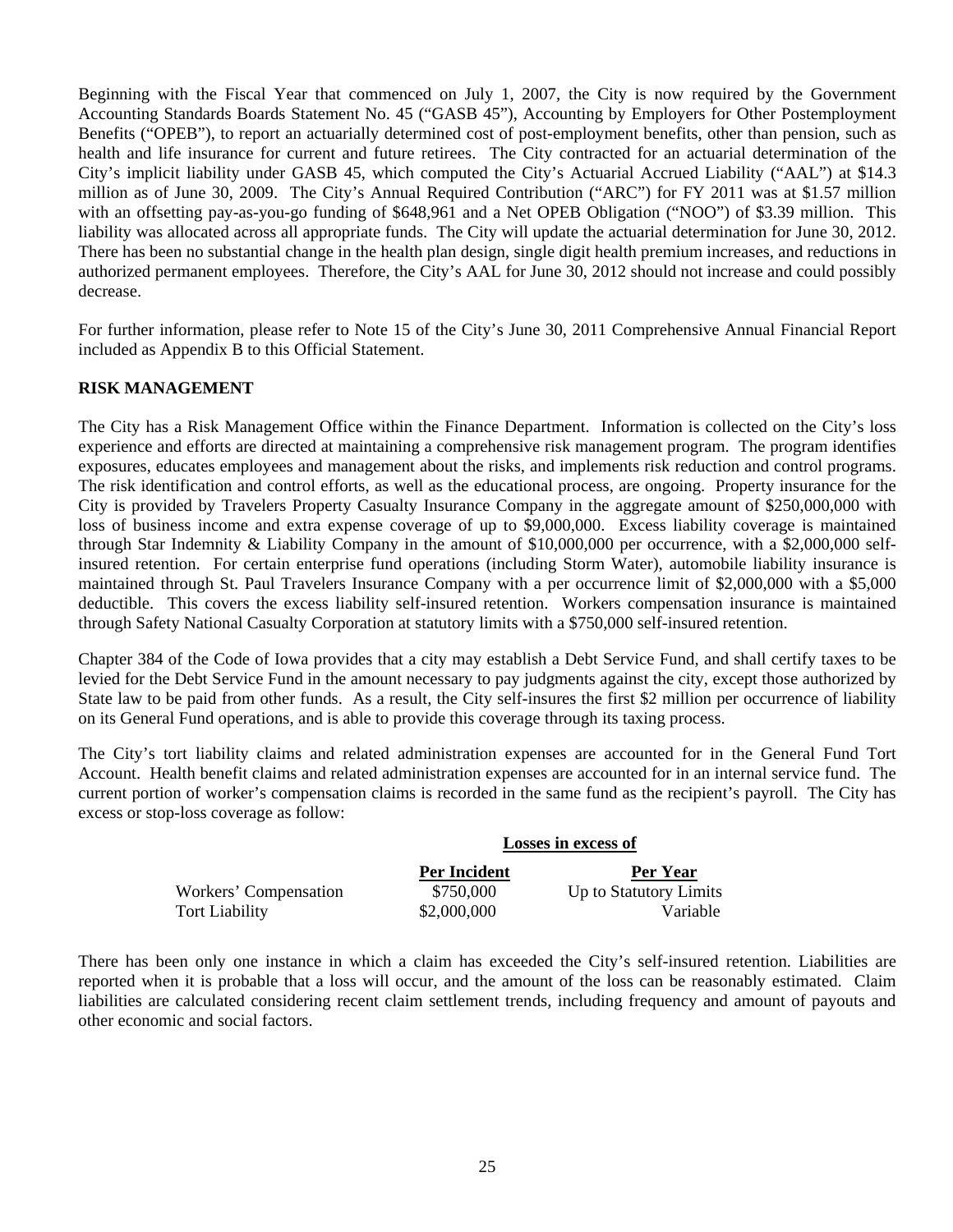# **GENERAL INFORMATION**

#### **LOCATION AND TRANSPORTATION**

The City is located near the center of Iowa and serves as the state of Iowa's (the "State") capital. The City also serves as the political, economic, and cultural capital of the State. The City is a center of insurance, printing, retail and wholesale trade as well as industry, providing a diverse economic base. Highways serving the area include Interstates 35, 235 and 80. In addition to rail service and motor carrier transportation, air travel is available through the Des Moines International Airport located just south of downtown Des Moines.

#### **GENERAL SERVICES AND ATTRACTIONS**

The City provides its citizens a full range of services including the municipal functions of police and fire protection; sanitation services; park and recreational programs and activities; construction and maintenance of infrastructure, including streets, roads and bridges; enforcement of building code regulations; traffic control and parking; operation and maintenance of an international airport; housing and other community improvements and social services; economic development; and six libraries.

The City currently maintains 70 parks, covering approximately 3,210 acres, 5 cemeteries, and road medians and boulevards. Recreation facilities include playgrounds, tennis courts, softball and soccer complexes, bike trails, swimming pools, community centers and three golf courses. The City is also home to the Principal Park baseball stadium (formerly Sec Taylor Stadium), which serves the Iowa Cubs AAA baseball team.

Municipal water, sanitary sewer and storm sewer services are provided to essentially all developed areas of the City. The Des Moines Water Works is under the direction of a five-member Board of Trustees, which oversees the management and operation of Des Moines Water Works including setting water rates. The Water Works Trustees are appointed by the Mayor, subject to the approval of the City Council, and serve six-year terms. The Des Moines Water Works utilizes water from the Raccoon River and the Des Moines River as its primary sources for water supply. Also, the Water Works owns the 1.5 billion-gallon Maffitt Reservoir and 5 billion gallons of storage capacity in the Saylorville Reservoir, which may be used to release water into the rivers at periods of low-river flow. The Water Works distribution system consists of over 1,000 miles of pipe, with two standpipes, an elevated storage tank and a ground storage tank providing total storage capacity of approximately 15 million gallons.

The City, as Operating Contractor to the Des Moines Metropolitan Wastewater Reclamation Authority (WRA), is responsible for the design, construction, and operation of wastewater reclamation facility, conveyance and flow equalization facilities. The WRA, which includes the City, ten surrounding communities, two counties and three sanitary sewer districts, was formed to implement wastewater conveyance and treatment facilities improvements mandated by federal law. Each WRA participant institutes user charges to cover the cost of operation of WRA facilities as well as debt payments related to the construction of improvements.

To facilitate the implementation of capital improvements to expand the treatment and conveyance capacity of the existing facility, the constituent communities reorganized the WRA to provide for a financing structure that allows all participants to share in debt liability, as well as establish a mechanism for new communities to acquire ownership rights to the facilities.

The new WRA is a separate legal entity created July 1, 2004, governed by an Intergovernmental Agreement under Chapters 28E (Joint Exercise of Governmental Powers) and 28F (Joint Financing of Public Works and Facilities) of the Code of Iowa.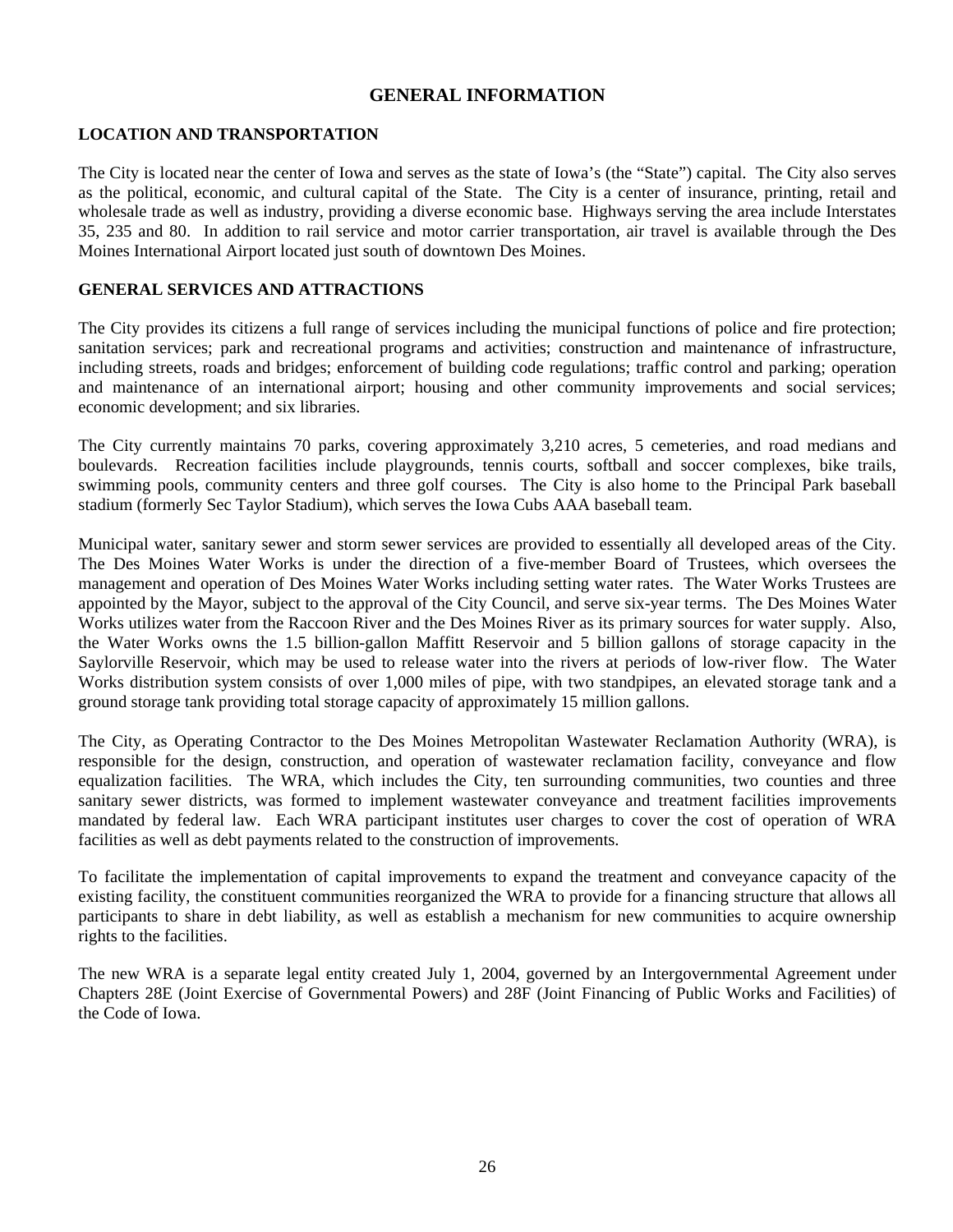# **LARGER EMPLOYERS**

A representative list of larger employers in the Des Moines Metropolitan Area is as follows:

|                                    |                                                | Approximate                |
|------------------------------------|------------------------------------------------|----------------------------|
| <b>Employer</b>                    | <b>Type of Business</b>                        | <b>Number of Employees</b> |
| <b>Wells Fargo</b>                 | <b>Financial Services</b>                      | $12,900^{1}$               |
| State of Iowa                      | <b>State Government</b>                        | $8,800^{2}$                |
| Mercy Hospital Medical Center      | Healthcare (Hospitals and Clinics)             | 6,900                      |
| Principal Financial Group          | Insurance                                      | 6,547                      |
| <b>Iowa Health Systems</b>         | Healthcare                                     | 5,005                      |
| Des Moines Public Schools          | Education                                      | 4,642                      |
| Nationwide/Allied Insurance        | Insurance                                      | 4,396                      |
| Pioneer Hi-Bred International Inc. | Seed Manufacturing                             | 3,166                      |
| John Deere Companies               | Farm Equipment & Consumer Financial Services   | $3,100^{3}$                |
| <b>Hy-Vee Food Stores</b>          | <b>Retail Food Stores</b>                      | 2,200                      |
| <b>City of Des Moines</b>          | <b>Local Government</b>                        | 1,831                      |
| Kum & Go                           | Convenience Store Chain                        | 1,820                      |
| Marsh                              | Insurance                                      | 1,800                      |
| City of Des Moines                 | Government                                     | 1,622                      |
| United Parcel Service (UPS)        | Package Shipping                               | 1,600                      |
| Wellmark Inc.                      | <b>Insurance Provider</b>                      | 1,516                      |
| Firestone Agricultural Tire        | <b>Tire Manufacturing</b>                      | 1,500                      |
| <b>HP</b> Enterprise Services      | <b>Global Technology Services</b>              | 1,500                      |
| Aviva USA                          | <b>Financial Services</b>                      | 1,300                      |
| <b>YMCA</b> of Greater Des Moines  | Non-profit Youth Development & Fitness Centers | 1,300                      |
| CenturyLink                        | Telecommunications                             | $1,166^{4}$                |
| Polk County                        | <b>County Government</b>                       | 1,120                      |
| <b>CDS</b> Global                  | Magazine & Direct Marketing Services           | 1,100                      |
| <b>EMC</b> Insurance Companies     | Insurance                                      | 1,100                      |
| FBL Financial Services, Inc.       | <b>Financial Services</b>                      | 1,057                      |
| Casey's General Store, Inc.        | <b>Retail General Store</b>                    | 1,050                      |
| <b>Meredith Corporation</b>        | Publishing                                     | 1,000                      |
| Prairie Meadows                    | <b>Entertainment Facility</b>                  | 973                        |
| MidAmerican Energy Company         | <b>Utility</b>                                 | 953                        |
| Dahl's Foods                       | <b>Retail Food Stores</b>                      | 900                        |
| Drake University                   | <b>Higher Education</b>                        | 900                        |

<sup>1)</sup> Includes both Wells Fargo Banks and Wells Fargo Financial.

<sup>2)</sup> Total is for the Greater Des Moines metropolitan statistical area which includes Dallas, Guthrie, Madison, Polk and Warren counties.

<sup>3)</sup> Includes both John Deere Des Moines Works and John Deere Credit Company.

4) Formerly Qwest.

Source: The Greater Des Moines Partnership as of February 22, 2012. The list is updated frequently as changes are identified and is not to be construed as a complete profile.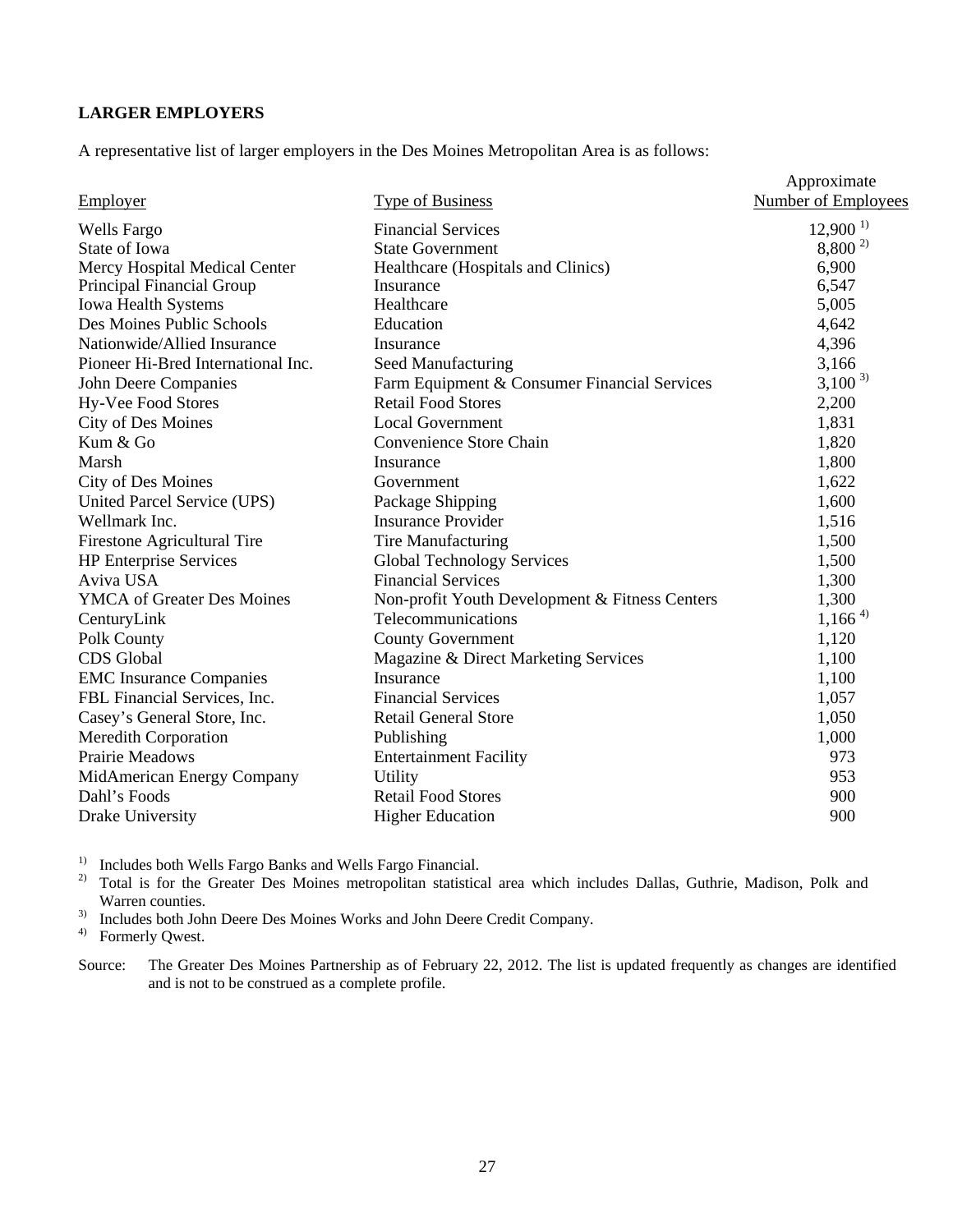# **RETAIL SALES AND BUYING INCOME**

The following table lists the City's total effective buying income ("EBI"), median household EBI, total retail sales and per household retail sales for the survey years 2007 through 2011.

| Survey<br>Year | Total<br>EBI (\$000) | Median<br>Household EBI | <b>Total Retail</b><br>Sales (\$000) | <b>Retail Sales</b><br>Per Household |
|----------------|----------------------|-------------------------|--------------------------------------|--------------------------------------|
| 2007           | \$3,548,008          | \$36,977                | \$2,199,408                          | \$27,234                             |
| 2008           | 3,464,658            | 35,970                  | 2,161,086                            | 26,816                               |
| 2009           | 3,508,283            | 35.624                  | 2,424,234                            | 27,707                               |
| 2010           | 3,582,582            | 36,476                  | 2,281,796                            | 28,229                               |
| 2011           | 3,496,025            | 34,502                  | 2,527,017                            | 30,887                               |

Note: The Iowa median household EBI for 2011 was \$38,156.

#### 2011 Effective Buying Income Groups

|                      | Less than \$15,000-\$34,999 | \$35,000-\$74,999 | \$75,000 and Over |
|----------------------|-----------------------------|-------------------|-------------------|
| City                 | 50.9%                       | 38.4%             | 10.7%             |
| Polk County          | 39.1%                       | 40.9%             | 20.0%             |
| <b>Warren County</b> | 32.9%                       | 46.5%             | 20.1%             |
| State of Iowa        | 45.9%                       | 39.7%             | 14.4%             |

Source: Claritas, Inc. for 2011 report.

# **AVERAGE ANNUAL LABOR FORCE DATA**

|             | <b>Total Civilian Labor Force</b> |               | Unemployment Rate        |               |
|-------------|-----------------------------------|---------------|--------------------------|---------------|
|             | Des Moines<br>Metro Area          | State of Iowa | Des Moines<br>Metro Area | State of Iowa |
| 2008        | 315,000                           | 1,680,900     | 4.1%                     | 4.4%          |
| 2009        | 314,900                           | 1,665,900     | 5.3%                     | 5.6%          |
| 2010        | 316,100                           | 1,669,700     | 6.2%                     | 6.3%          |
| 2011        | 313,200                           | 1,663,600     | 5.9%                     | 5.9%          |
| $2012^{11}$ | 308,700                           | 1,665,400     | 6.0%                     | 5.4%          |
|             |                                   |               |                          |               |

<sup>1)</sup> Includes the averages for January through February 2012.

Source: Iowa Workforce Development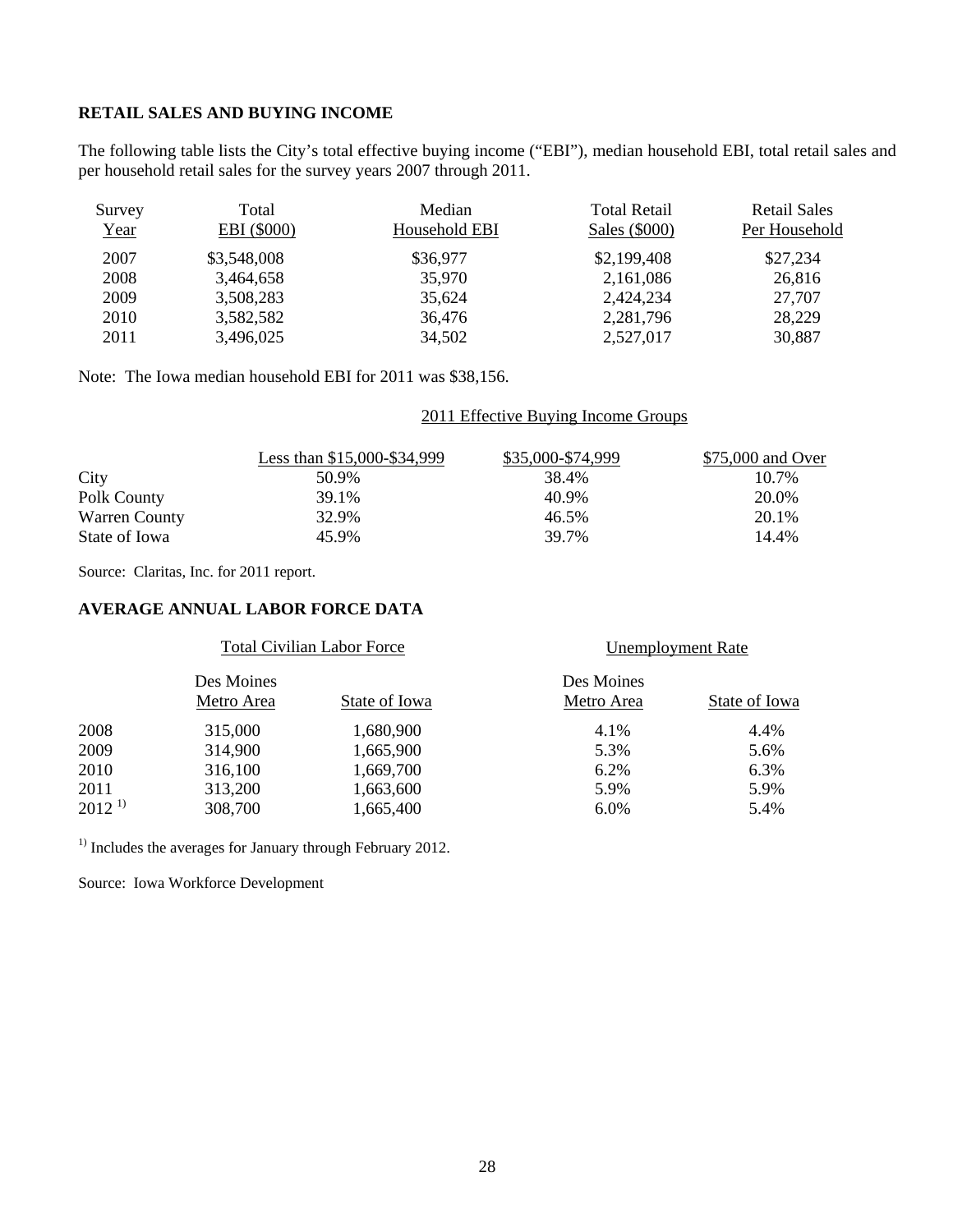# **BUILDING PERMITS**

City officials report the following construction activity as of February 29, 2012. Permits for the City are reported on a fiscal year basis.

|                                   | FY 07-08      | FY 08-09       | FY 09-10      | FY 10-11      | FY 11-12      |
|-----------------------------------|---------------|----------------|---------------|---------------|---------------|
| <b>Single Family Homes:</b>       |               |                |               |               |               |
| No. of new homes:                 | 207           | 143            | 120           | 103           | 42            |
| Valuation:                        | \$35,082,469  | \$26,841,561   | \$23,936,127  | \$19,419,500  | \$8,350,846   |
| <b>Multiple Family Dwellings:</b> |               |                |               |               |               |
| No. of new buildings:             | 54            | $\overline{2}$ | 6             | 38            | 41            |
| Valuation:                        | \$31,841,094  | \$7,028,461    | \$24,223,931  | \$39,870,702  | \$17,337,716  |
| Residential Homes - Additions     |               |                |               |               |               |
| & Alterations:                    |               |                |               |               |               |
| No. of permits issued:            | 1,680         | 1,360          | 1,510         | 1,335         | 880           |
| Valuation:                        | \$51,438,200  | \$21,521,694   | \$48,383,656  | \$29,955,413  | \$32,951,920  |
| Commercial/Industrial/Other:      |               |                |               |               |               |
| No. of new buildings/additions:   | 118           | 81             | 77            | 102           | 69            |
| Valuation:                        | \$165,446,440 | \$112,388,931  | \$84,515,041  | \$81,287,882  | \$41,675,417  |
| Commercial/Industrial/Other:      |               |                |               |               |               |
| Remodels & Alterations:           |               |                |               |               |               |
| No. of permits:                   | 301           | 275            | 272           | 304           | 240           |
| Valuation:                        | \$54,330,049  | \$58,393,313   | \$69,014,813  | \$114,950,777 | \$35,710,508  |
| Demolitions:                      |               |                |               |               |               |
| No. of permits:                   | 179           | 219            | 239           | 184           | 180           |
| Valuation:                        | \$0           | \$0            | \$0           | \$0           | \$0           |
| <b>Total Permits:</b>             | 2,539         | 2,080          | 2,224         | 2,066         | 1,452         |
| <b>Total Valuations:</b>          | \$338,138,252 | \$226,173,960  | \$250,073,568 | \$285,484,274 | \$136,026,407 |

# **U.S. CENSUS DATA**

City Population

| 1970 U.S. Census | 201.404 |
|------------------|---------|
| 1980 U.S. Census | 191.007 |
| 1990 U.S. Census | 193.189 |
| 2000 U.S. Census | 198.682 |
| 2010 U.S. Census | 203.433 |

Source: U.S. Census Bureau website.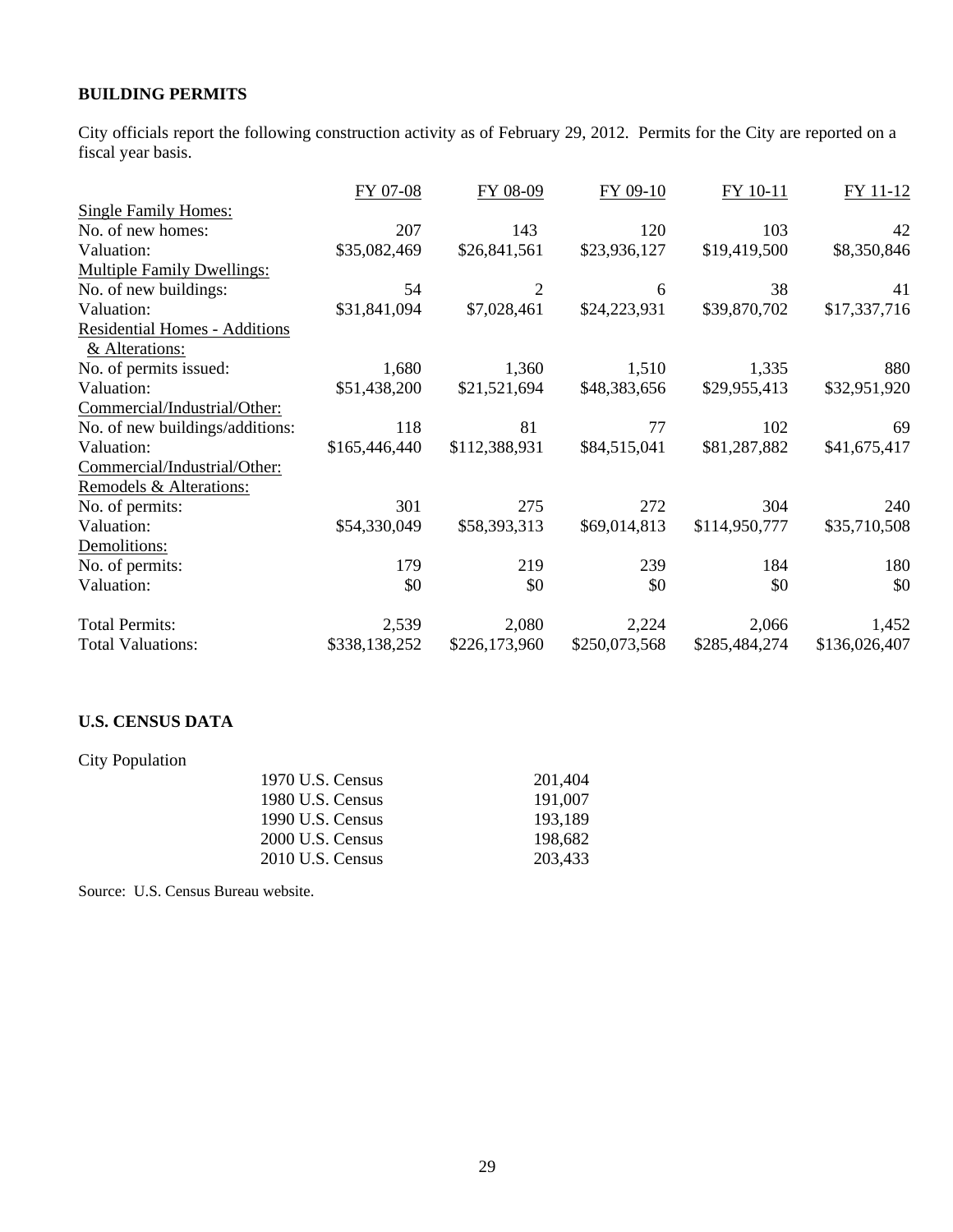#### **EDUCATION**

The Des Moines Independent Community School District provides education in the City. The District has had the following certified enrollment for the last five school years:

| School Year | <b>Total Enrollment</b> |  |
|-------------|-------------------------|--|
| 2007-08     | 31,218                  |  |
| 2008-09     | 31,128                  |  |
| 2009-10     | 30,783                  |  |
| 2010-11     | 30,954                  |  |
| 2011-12     | 30,975                  |  |
| 2012-13     | 31,546                  |  |

A small portion of the Des Moines residents are served by five other community school districts. Those districts are Carlisle, Johnston, Saydel, Southeast Polk and West Des Moines Community School Districts. Higher educational facilities serving the Des Moines area include the four-year private institutions of Drake University, Des Moines University (formerly University of Osteopathic Medicine and Health Services) and Grand View College. Two-year degree programs are offered at Des Moines Area Community College, American Institute of Business (AIB) and Hamilton College.

#### **FINANCIAL SERVICES**

Residents of the Des Moines metropolitan area are serviced by numerous regional banking institutions. Collective total deposits for banks located within Polk County as of December 31, 2011 exceeding \$7.2 billion. Total deposits as of December 31, 2011 for a sampling of banks headquartered within Des Moines are listed as follows:

| Bank                        | Deposits        |
|-----------------------------|-----------------|
| Principal Bank              | \$2,193,300,000 |
| Bankers Trust Company, N.A. | 1,857,452,000   |
| <b>Iowa State Bank</b>      | 262,176,000     |

Source: Federal Deposit Insurance Corporation (FDIC) web site.

#### **FINANCIAL STATEMENTS**

The City's June 30, 2011 Comprehensive Annual Financial Report as prepared by a certified public accountant is reproduced as APPENDIX B. The City's certified public accountant has not consented to distribution of the Comprehensive Annual Financial Report and has not undertaken added review of their presentation. Further information regarding financial performance and copies of the City's prior Comprehensive Annual Financial Reports may be obtained from the City's Financial Advisor, Public Financial Management, Inc.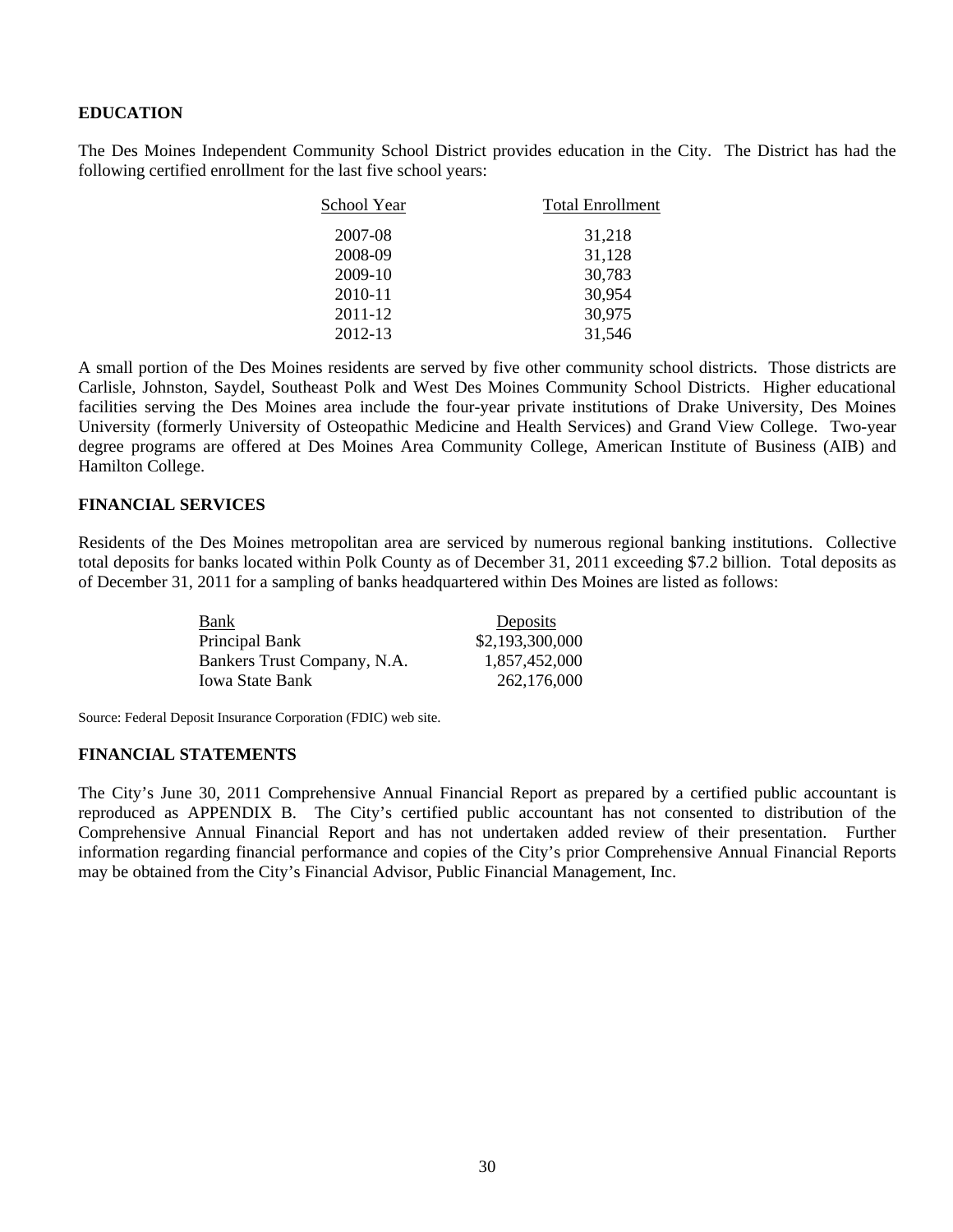# **APPENDIX A**

FORM OF LEGAL OPINIONS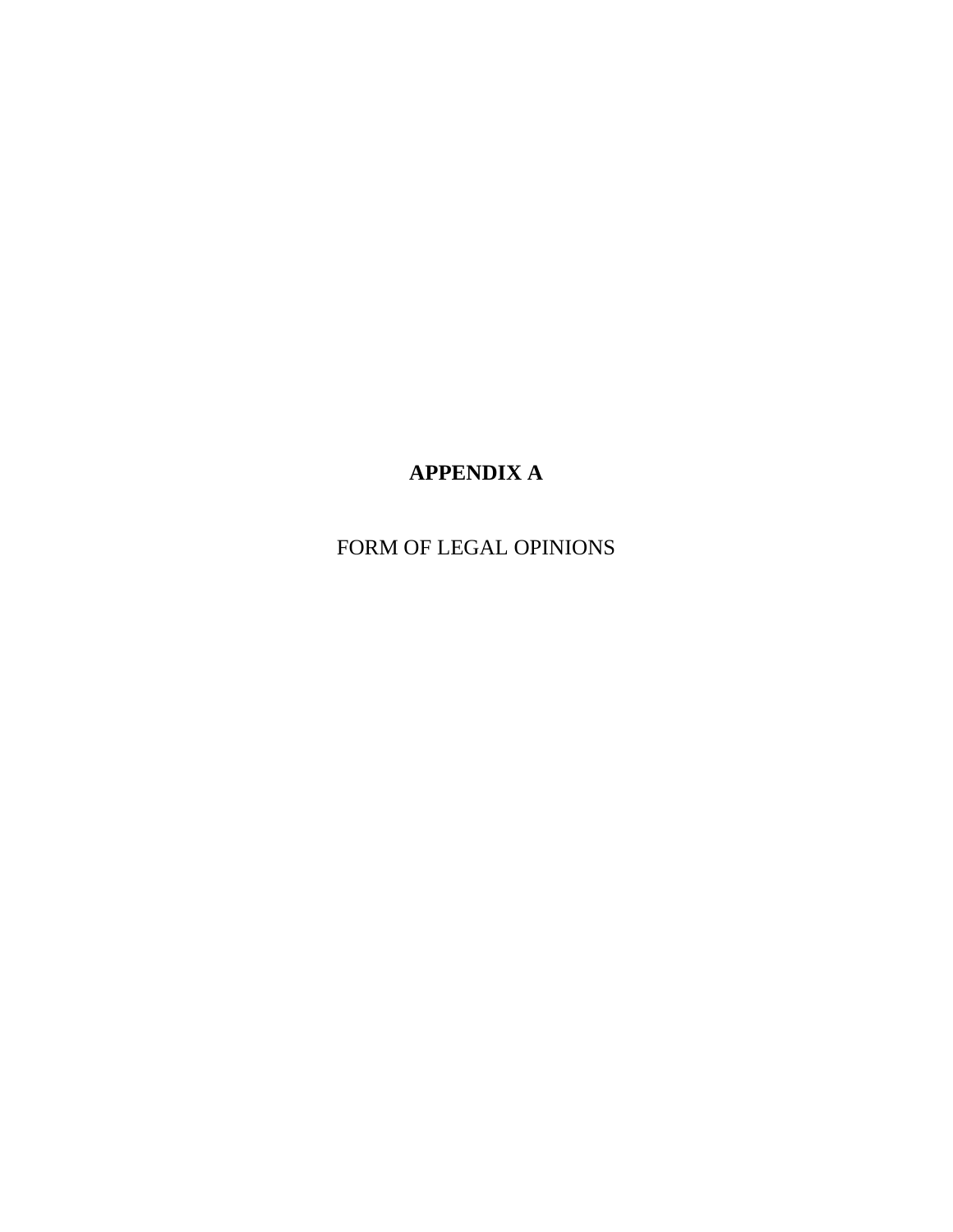# **APPENDIX B**

JUNE 30, 2011 COMPREHENSIVE ANNUAL FINANCIAL REPORT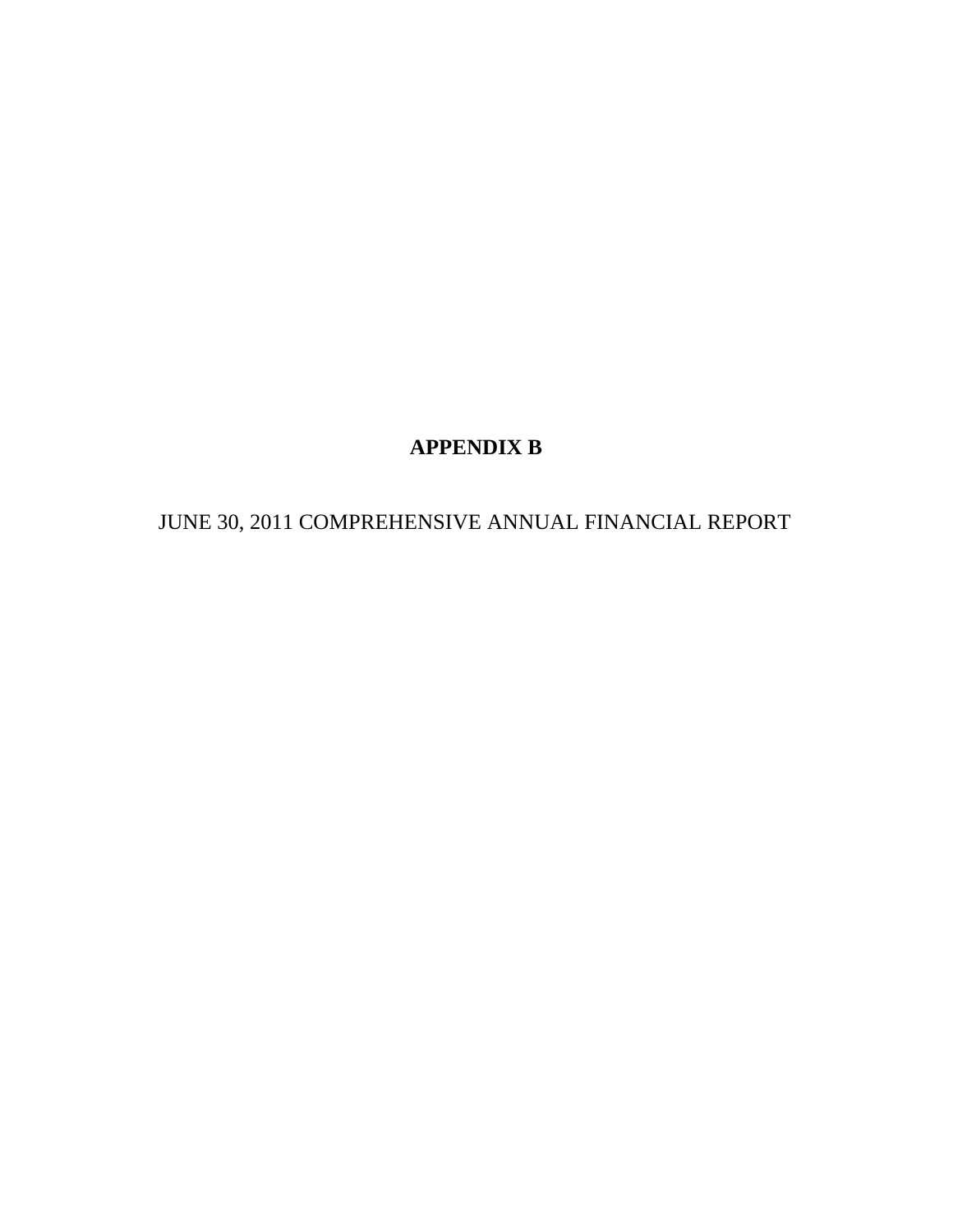# **APPENDIX C**

# FORM OF CONTINUING DISCLOSURE CERTIFICATES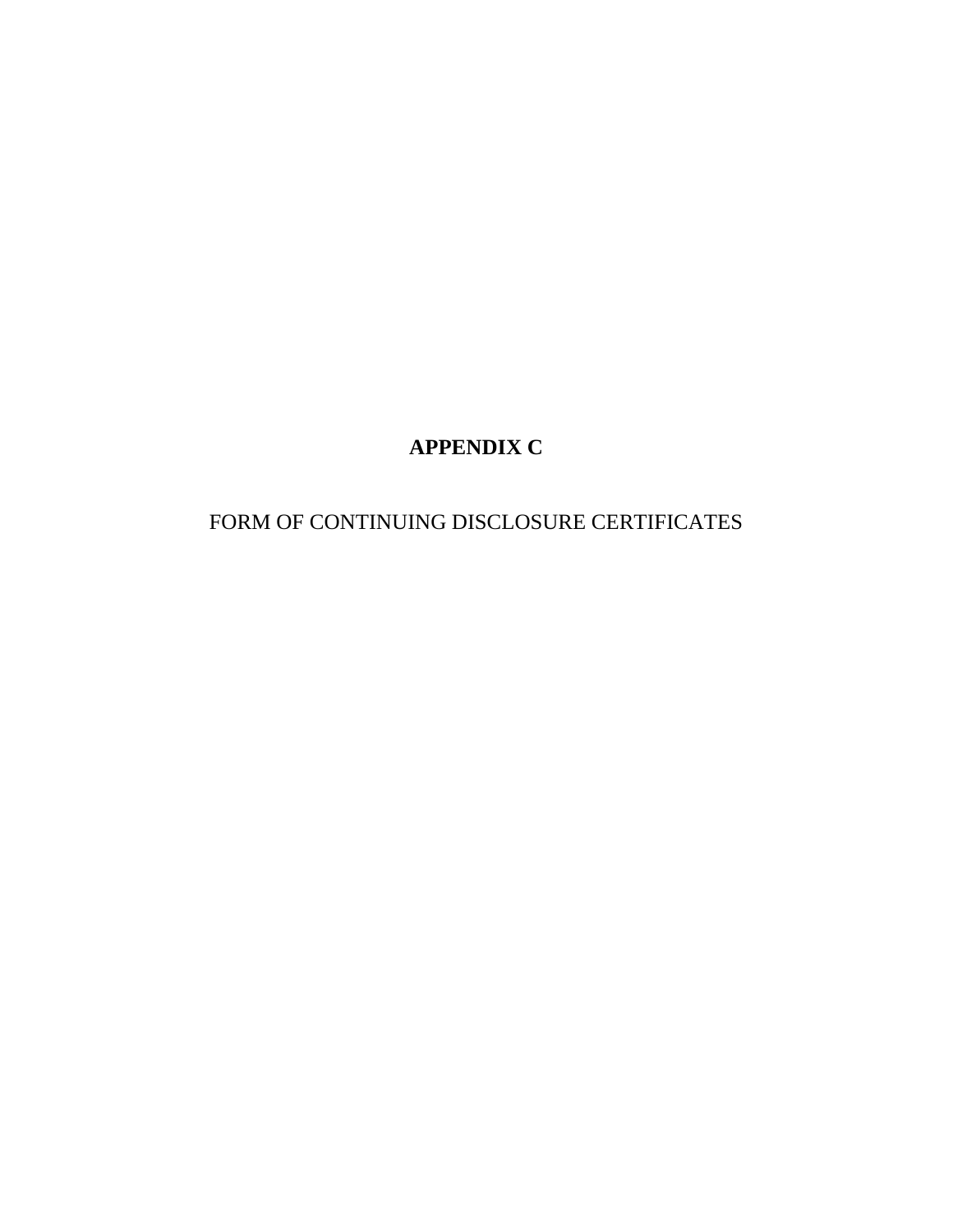#### **OFFICIAL BID FORM**

TO: City Council of Date: May 16, 2012 City of Des Moines, Iowa 10:00 AM, CT

RE: \$22,660,000 General Obligation Bonds, Series 2012A (the "Series 2012A Bonds")

For all or none of the Series 2012A Bonds, in accordance with the TERMS OF OFFERING, we will pay you not less than \$\_\_\_\_\_\_\_\_\_\_\_\_\_\_\_\_\_\_\_\_\_\_\_ (minimum of \$22,388,080) plus accrued interest to date of delivery for fully registered Series 2012A Bonds bearing interest rates and maturing in the stated years as follows:

| Coupon | Maturity | Coupon | Maturity |
|--------|----------|--------|----------|
|        | 2013     |        | 2023     |
|        | 2014     |        | 2024     |
|        | 2015     |        | 2025     |
|        | 2016     |        | 2026     |
|        | 2017     |        | 2027     |
|        | 2018     |        | 2028     |
|        | 2019     |        | 2029     |
|        | 2020     |        | 2030     |
|        | 2021     |        | 2031     |
|        | 2022     |        | 2032     |

In making this offer we accept all of the terms and conditions of the TERMS OF OFFERING published in the Preliminary Official Statement dated May 7, 2012. In the event of failure to deliver the Series 2012A Bonds in accordance with the TERMS OF OFFERING as printed in the Preliminary Official Statement and made a part hereof, we reserve the right to withdraw our offer, whereupon the deposit accompanying it will be immediately returned. All blank spaces of this offer are intentional and are not to be construed as an omission. Not as a part of our offer, the above quoted prices being controlling, but only as an aid for the verification of the offer, we have made the following computations:

NET INTEREST COST: \$

TRUE INTEREST COST: \_\_\_\_\_\_\_\_\_\_\_\_\_\_\_\_\_\_\_\_\_\_\_\_\_\_\_\_\_\_\_\_\_\_% (Calculated to the dated date of June 13, 2012)

Account Members:

Account Manager: By:

The foregoing offer is hereby accepted by and on behalf of the City Council of the City of Des Moines, Iowa this  $16<sup>th</sup>$  day of May 2012.

| Attest: | Bv:    |
|---------|--------|
| Title:  | Title: |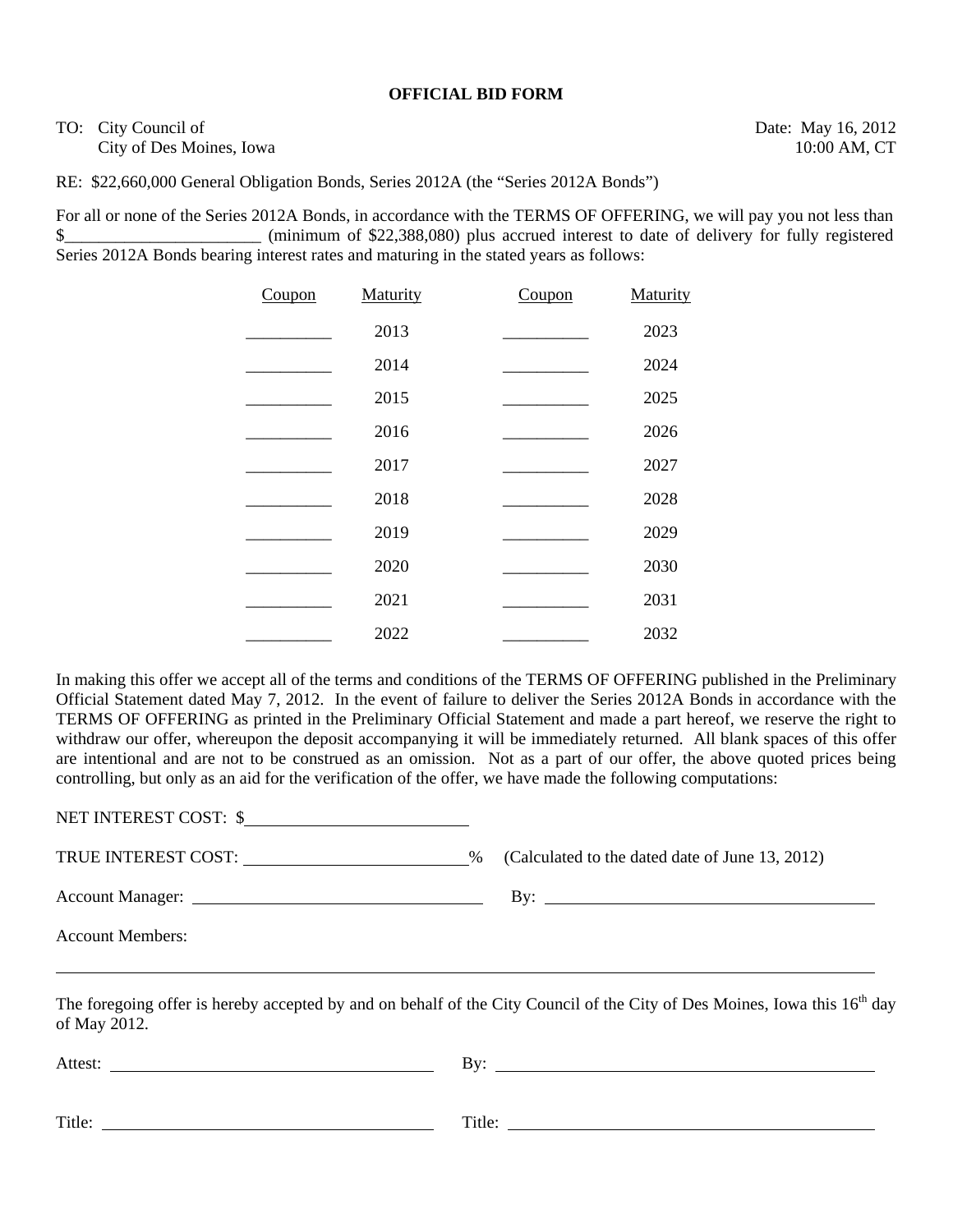#### **OFFICIAL BID FORM**

# TO: City Council of Date: May 16, 2012 City of Des Moines, Iowa 10:00 AM, CT

RE: \$6,895,000 General Obligation Bonds, Series 2012B (Urban Renewal) (the "Series 2012B Bonds")

For all or none of the Series 2012B Bonds, in accordance with the TERMS OF OFFERING, we will pay you not less than \$ (minimum of \$6,812,260) plus accrued interest to date of delivery for fully registered Series 2012B Bonds bearing interest rates and maturing in the stated years as follows:

| Coupon | Maturity | Coupon | Maturity |
|--------|----------|--------|----------|
|        | 2013     |        | 2021     |
|        | 2014     |        | 2022     |
|        | 2015     |        | 2023     |
|        | 2016     |        | 2024     |
|        | 2017     |        | 2025     |
|        | 2018     |        | 2026     |
|        | 2019     |        | 2027     |
|        | 2020     |        | 2028     |

In making this offer we accept all of the terms and conditions of the TERMS OF OFFERING published in the Preliminary Official Statement dated May 7, 2012. In the event of failure to deliver the Series 2012B Bonds in accordance with the TERMS OF OFFERING as printed in the Preliminary Official Statement and made a part hereof, we reserve the right to withdraw our offer, whereupon the deposit accompanying it will be immediately returned. All blank spaces of this offer are intentional and are not to be construed as an omission. Not as a part of our offer, the above quoted prices being controlling, but only as an aid for the verification of the offer, we have made the following computations:

NET INTEREST COST: \$

TRUE INTEREST COST: \_\_\_\_\_\_\_\_\_\_\_\_\_\_\_\_\_\_\_\_\_\_\_\_\_\_\_\_\_\_\_\_\_\_\_% (Calculated to the dated date of June 13, 2012)

Account Manager: By:

Account Members:

The foregoing offer is hereby accepted by and on behalf of the City Council of the City of Des Moines, Iowa this  $16<sup>th</sup>$  day of May 2012.

| Attest: | $\rm\,By:$ |  |
|---------|------------|--|
|         |            |  |
|         |            |  |
| Title:  | Title:     |  |